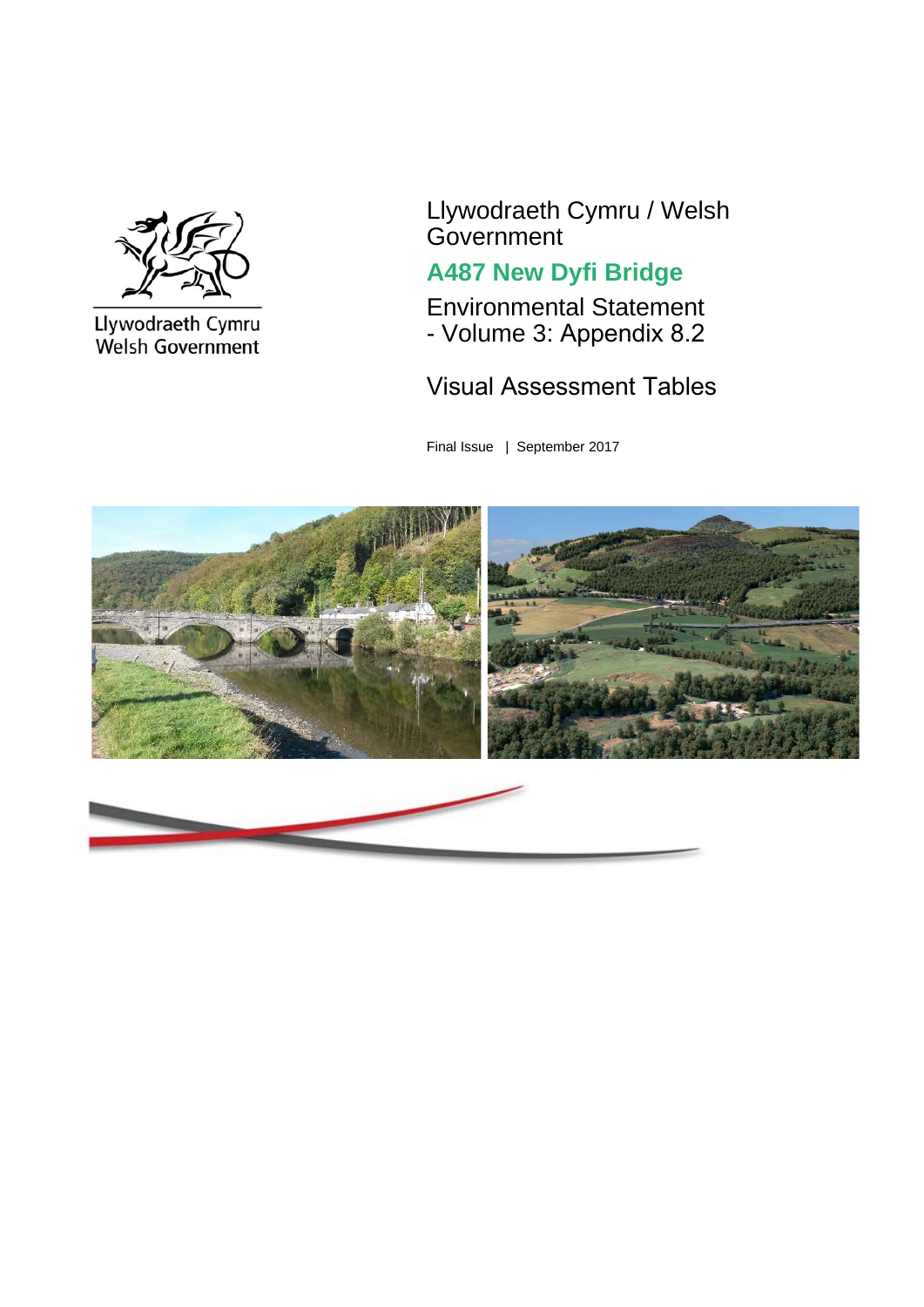Dist. = Distance to nearest part of the Scheme Receptor category =  $[R]$  – Representative,  $[S]$  – Specific,  $[I]$  – Illustrative Grid Ref = Accurate grid reference for the viewpoint Sensitivity = (High, Moderate, Low) Refer to criteria tables in Chapter 8 Nature of Change = Magnitude (Major, Moderate, Minor, Negligible, No Change), Permanent/Temporary (short-term: 5yrs, medium term: 5-15 yrs, long term: >15yrs), Reversible/ Irreversible. Refer to criteria tables in Chapter

## **Visual Assessment Table - Construction**

### **Key**

N.B. For the construction phase in accordance GLVIA3 para 4.21, inbuilt standard construction mitigation measures have been developed as part of the iterative design and accounted for in the assessment process. These are d paragraph 8.5.6 of Chapter 8 in Volume 1 of the ES. Due to the short-term and temporary nature of the construction effects identified, it is not considered feasible to include any (secondary) mitigation to further reduce t effects.

### **Table 1 Assessment of visual effects arising from the construction phase**

| View-<br>point                                                                     | <b>Receptors</b><br>Represented<br>(receptor ID on<br>Figure 8.4)                                                                                                                  | <b>Description of Existing View</b>                                                                                                                                                                                                                                                                                                                                                                                                                                                                                                                        | <b>Receptor Sensitivity</b>                                                                                                                                                                                                                                                                                                                                                                                                                                                                                                                                                                                                                       | <b>Nature of Changes to View</b><br><b>During Construction</b>                                                                                                                                                                                                                                                                                                                                                                                                                                                                                                                                                                                                                                                                                                                                                                                                                                                                                                                                          | <b>Effect at</b><br>Winter<br>during<br>construction<br>Year |
|------------------------------------------------------------------------------------|------------------------------------------------------------------------------------------------------------------------------------------------------------------------------------|------------------------------------------------------------------------------------------------------------------------------------------------------------------------------------------------------------------------------------------------------------------------------------------------------------------------------------------------------------------------------------------------------------------------------------------------------------------------------------------------------------------------------------------------------------|---------------------------------------------------------------------------------------------------------------------------------------------------------------------------------------------------------------------------------------------------------------------------------------------------------------------------------------------------------------------------------------------------------------------------------------------------------------------------------------------------------------------------------------------------------------------------------------------------------------------------------------------------|---------------------------------------------------------------------------------------------------------------------------------------------------------------------------------------------------------------------------------------------------------------------------------------------------------------------------------------------------------------------------------------------------------------------------------------------------------------------------------------------------------------------------------------------------------------------------------------------------------------------------------------------------------------------------------------------------------------------------------------------------------------------------------------------------------------------------------------------------------------------------------------------------------------------------------------------------------------------------------------------------------|--------------------------------------------------------------|
| VP <sub>1</sub><br>[R]<br>Dist.<br>40 <sub>m</sub><br>Grid Ref:<br>SH 7479<br>0194 | This view is<br>representative of<br>those available<br>to pedestrians<br>and cyclists<br>using the<br>footpath (P5)<br>and NCN 8 on<br>the southern<br>bank of the<br>River Dyfi. | Open view looking east north-east. The recreational path<br>and surrounding fields occupy the foreground with the<br>River Dyfi, visible through intervening vegetation, to the<br>left of the view. The river provides a focal point as it<br>approaches the Millennium Bridge in the middle distance.<br>To the north, the steep wooded northern riverbank and<br>hillside beyond contain and foreshorten the view. To the<br>south, more open, 180° views extend over the fields to the<br>rising ground at Pen yr Allt.                                | Recreational route of national importance and high value. The route is well<br>used by walkers, anglers and cyclists enjoying attractive views of the<br>surrounding rural countryside. Views have a high susceptibility to change.<br>These receptors have a high sensitivity to the proposed construction<br>works.                                                                                                                                                                                                                                                                                                                             | Construction activities including vegetation clearance, earthworks and<br>erecting of the piers, northern abutment and bridge deck would be<br>dominant in the foreground and middle distance of views from this part<br>of the route. Whilst push launching the viaduct section of the<br>development is intended to reduce potential impact on the surrounding<br>landscape, it is not possible to push launch the bridge section. Due to the<br>weight and size of the elements required to construct the main spans over<br>the river and the northern abutment, cranes and piling rigs are likely to<br>be prominent and dynamic features in this view. Changes arising from<br>the construction phase would be large scale, occupying a considerable<br>proportion of views but would be temporary, short term and reversible.<br>The magnitude of change to views as a result of the construction phase<br>over and above those assessed in table 2 below are judged to be<br>moderate to minor. | Moderate<br>adverse                                          |
| VP2<br>[S]<br>Dist.<br>30 <sub>m</sub><br>Grid Ref:<br>SH 7492<br>0198             | Pedestrians and<br>cyclists using<br>NCN 8.<br>Crossing the<br>Millennium<br>Bridge.                                                                                               | Open and slightly elevated view partially filtered through<br>the tall feature railings to the bridge. The River Dyfi forms<br>an attractive and dynamic focal point in the foreground<br>and middle distance of this view. To the north, the steep<br>wooded northern riverbank and hillside beyond contain<br>and foreshorten the view. To the south, more open, 180°<br>views extend over the fields to the east of the site. Cars<br>using the A487 are partially and fleetingly visible, filtered<br>through the deciduous riverside trees in winter. | Recreational route of national importance and high value. The route is well<br>used by walkers and cyclists enjoying attractive views of the surrounding<br>rural countryside. Views have a high susceptibility to change. These<br>receptors have a high sensitivity to the proposed construction works.                                                                                                                                                                                                                                                                                                                                         | Construction activities including vegetation clearance, earthworks and<br>erecting of the piers, northern abutment and bridge deck would be<br>dominant in the foreground and middle distance of this view. Due to the<br>weight and size of the elements required to construct the main spans over<br>the river and the northern abutment, cranes and piling rigs are likely to<br>be prominent and dynamic features in this view. Changes arising from<br>the construction phase would occupy a considerable proportion of the<br>western and south-western part of this wide view, and would be at odds<br>with its character. However the changes would be temporary, short term<br>and reversible. The magnitude of change to views as a result of the<br>construction phase over and above those assessed in table 2 below are<br>judged to be moderate to minor.                                                                                                                                 | <b>Moderate</b><br>adverse                                   |
| VP3<br>[R]<br>Dist. 5m                                                             | Road users on<br>the A487 (R2).                                                                                                                                                    | View available to southbound driver and cyclists. To the<br>east the view extends beyond the roadside hedgerow over<br>fields laid to pasture to the hills around Bryn-Tudor. To<br>the south views are foreshortened in the middle distance<br>by the mature tree-lined north bank of the River Dyfi.<br>In winter the suspension structure of the Millennium<br>Bridge is just visible through leafless trees. The<br>foreground of the view is dominated by the existing A487                                                                           | This route is a busy trunk road through the southern edge of Snowdonia<br>National Park (SNP). It is of National Importance and visual amenity is of<br>medium value. Driver's attention would be focussed on the task of driving<br>along this fast section of road on a bend. Southbound travellers would<br>notice views opening out over the landscape to the east, having emerged<br>from the heavy woodland cover, just to the north. Views to the south (in<br>the direction of travel) and east are of medium susceptibility to change<br>from construction activity. The sensitivity of these receptors is considered<br>to be moderate. | Works to clear mature vegetation from the riverbank in the middle<br>distance of this view would be visible. Once cleared, views would be<br>available to the nearest and tallest element of the works to the bridge<br>over the River Dyfi. Cranes and piling rigs would be visible as would<br>earthworks and road works to create the junction in the foreground of the<br>view.<br>For the duration of the construction phase a construction compound<br>would be visible beyond the roadside hedgerow to the left of the view.                                                                                                                                                                                                                                                                                                                                                                                                                                                                     | Slight to<br>moderate<br>adverse                             |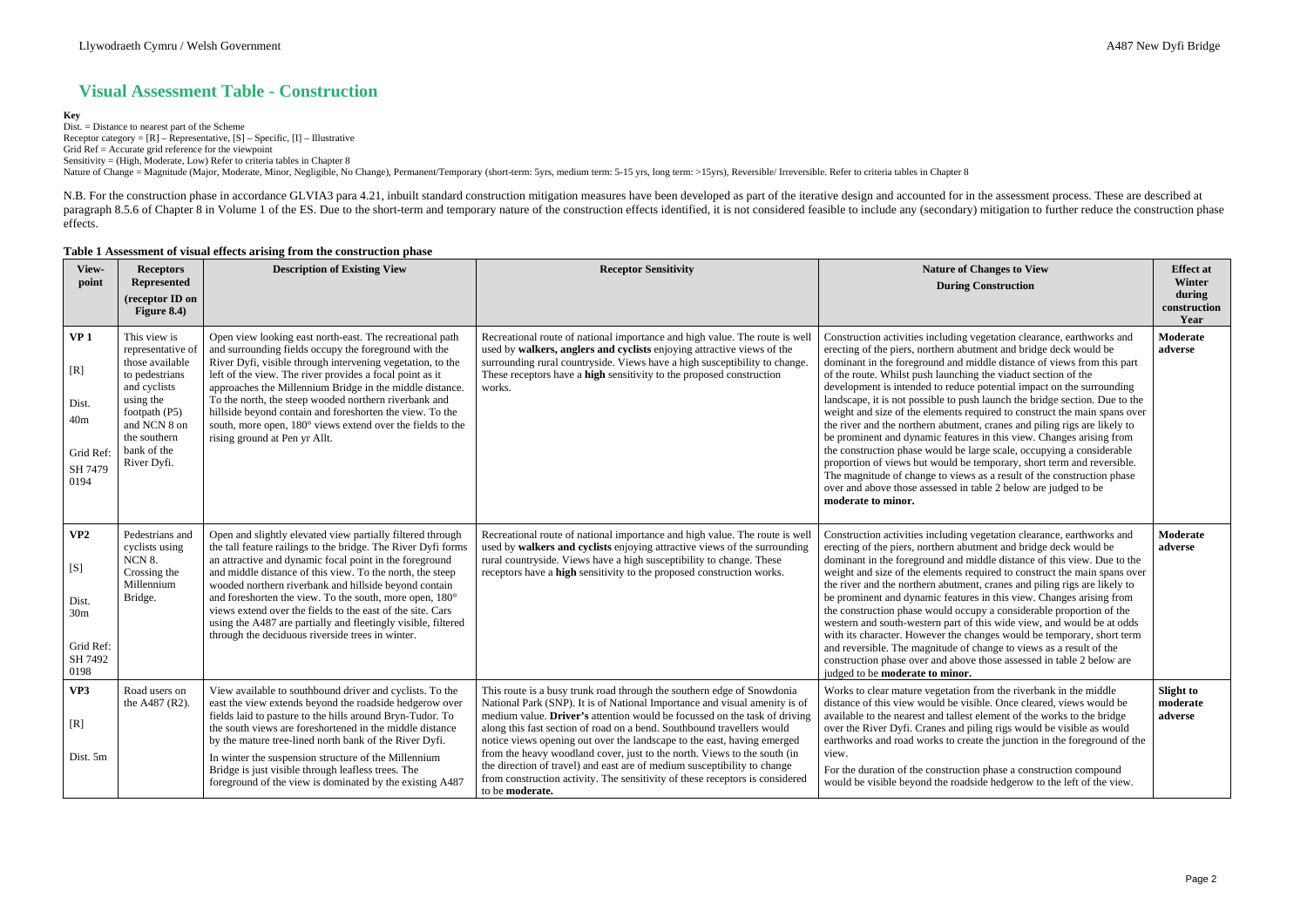| View-<br>point                                                                      | <b>Receptors</b><br><b>Represented</b><br>(receptor ID on<br>Figure 8.4)                                                                                                                                                                                                                                                                                                                                                                                                                                                                                                                                                                                                                                                                                                                                                                                        | <b>Description of Existing View</b>                                                                                                                                                                                                                                                                                                                                                                                                                                                                                                                                                                                 | <b>Receptor Sensitivity</b>                                                                                                                                                                                                                                                                                                                                                                                                                                                                                                        | <b>Nature of Changes to View</b><br><b>During Construction</b>                                                                                                                                                                                                                                                                                                                                                                                                                                                                                                                                                                                                                                                                                                                                                                                                        | <b>Effect at</b><br>Winter<br>during<br>construction<br>Year |
|-------------------------------------------------------------------------------------|-----------------------------------------------------------------------------------------------------------------------------------------------------------------------------------------------------------------------------------------------------------------------------------------------------------------------------------------------------------------------------------------------------------------------------------------------------------------------------------------------------------------------------------------------------------------------------------------------------------------------------------------------------------------------------------------------------------------------------------------------------------------------------------------------------------------------------------------------------------------|---------------------------------------------------------------------------------------------------------------------------------------------------------------------------------------------------------------------------------------------------------------------------------------------------------------------------------------------------------------------------------------------------------------------------------------------------------------------------------------------------------------------------------------------------------------------------------------------------------------------|------------------------------------------------------------------------------------------------------------------------------------------------------------------------------------------------------------------------------------------------------------------------------------------------------------------------------------------------------------------------------------------------------------------------------------------------------------------------------------------------------------------------------------|-----------------------------------------------------------------------------------------------------------------------------------------------------------------------------------------------------------------------------------------------------------------------------------------------------------------------------------------------------------------------------------------------------------------------------------------------------------------------------------------------------------------------------------------------------------------------------------------------------------------------------------------------------------------------------------------------------------------------------------------------------------------------------------------------------------------------------------------------------------------------|--------------------------------------------------------------|
| Grid Ref:<br>SH 7453<br>0199                                                        | Cyclists on<br><b>NCN 8.</b>                                                                                                                                                                                                                                                                                                                                                                                                                                                                                                                                                                                                                                                                                                                                                                                                                                    | Road and cycle path. The steep and partially wooded<br>hillside to the northwest foreshortens views west and<br>north.                                                                                                                                                                                                                                                                                                                                                                                                                                                                                              | Cyclists would be using the traffic-free roadside section of NCN 8. This is<br>a nationally important route with views of high value. Cyclists would be<br>travelling at slower speeds and with attention more likely to be focussed<br>on views of the surrounding countryside. Their susceptibility to changes in<br>visual amenity is medium to high. These receptors are considered to be<br>highly sensitive.                                                                                                                 | Changes arising from the construction phase would occupy a<br>considerable proportion of this view, but only to the area within 300m of<br>the viewpoint the visible construction works would be partially at odds<br>with the character of this view. However the changes would be<br>temporary, short term and reversible. The magnitude of change to views<br>as a result of the construction phase over and above those assessed in<br>table 2 below are judged to be <b>moderate to minor.</b>                                                                                                                                                                                                                                                                                                                                                                   | Moderate<br>adverse                                          |
|                                                                                     | Single dwelling,<br>at the Junction<br>of A487 and<br>B4404.                                                                                                                                                                                                                                                                                                                                                                                                                                                                                                                                                                                                                                                                                                                                                                                                    | This property has similar, but more oblique and partial<br>views focussed in an easterly direction over the Dyfi<br>valley.                                                                                                                                                                                                                                                                                                                                                                                                                                                                                         | The visual amenity of residents in the property are considered to be of<br>high value and of individual importance. The property faces east affording<br>residents wide and attractive views over the Dyfi valley. The susceptibility<br>of these receptors to changes in their views is high. The sensitivity of this<br>residential receptors is assessed as high.                                                                                                                                                               | Parts of the northern construction compound, some traffic management<br>works and occasional congested traffic may be obliquely and partially<br>visible and could impact the visual amenity of residents in the garden to<br>the rear of this property, but would be barely noticeable.<br>Notably this property has no windows facing south or west.<br>The magnitude of change to views as a result of the operational phase is<br>judged to be Negligible.                                                                                                                                                                                                                                                                                                                                                                                                        | Slight<br>adverse                                            |
| VP4<br>[R]<br>Dist.<br>500m                                                         | Users of a short<br>An open and elevated view looking southwest from the<br>length of the<br>B4404 adjacent to Glan-fechan. This is one of few<br>B4404 (R1)<br>glimpsed views through gaps in the roadside hedgerow.<br>The foreground of this view is dominated by the roofs of<br>outside SNP.<br>the nearby farm buildings.<br>In summer, intervening trees obscure views to most of the<br>This view<br>flat valley floor around the site. In winter however, the<br>represents one<br>suspension structure of the Millennium Bridge and Dyfi<br>available to<br>Eco Park are partially visible filtered through intervening<br>Workers at Glan<br>trees. The roofs of cars using the A487, just north of the<br>Fechan farm<br>site are visible over the adjacent hedgerow. The<br>$(A)$ ; and<br>surrounding hills form a dramatic backdrop to the view. |                                                                                                                                                                                                                                                                                                                                                                                                                                                                                                                                                                                                                     | Views of <b>road users</b> of the minor rural road (B4404) (R1) are of local<br>importance and high value, but their susceptibility to change is medium<br>due to their attention being focussed on the task of driving and the<br>restricted nature of views out. Thus their sensitivity to changes in views is<br>moderate.                                                                                                                                                                                                      | Road users would experience occasional glimpsed open views of the<br>northern end of the site, which would contain a considerable area of road<br>works and a temporary construction compound which would be seen as a<br>contrasting element occupying a small proportion of the wide views. The<br>changes as a result of visible construction activities would be temporary,<br>short term and reversible. The magnitude of change to the visual amenity<br>of road users as a result of construction phase would be <b>minor</b> .                                                                                                                                                                                                                                                                                                                                | Slight<br>adverse                                            |
| Grid Ref:<br>SH 7546<br>0225                                                        |                                                                                                                                                                                                                                                                                                                                                                                                                                                                                                                                                                                                                                                                                                                                                                                                                                                                 | Farm workers at Glan-fechan (A) are of individual to community value<br>and are considered to be of low susceptibility to change due to the nature<br>of their work not focussed on views of the surrounding countryside. Thus<br>their sensitivity to changes in views is low.                                                                                                                                                                                                                                                                                                                                     | Due to the farm and dwelling being sitting lower in the landscape than<br>the view taken from the nearby road, the extent of visibility towards the<br>site is very limited. Evergreen screen / shelter planting on the property's<br>southwest edge would screen most views out. Those that are available in<br>the direction of the site are foreshortened by more distant intervening<br>belts of mature trees along the Afon Dulas and field boundaries. In<br>winter the views towards the proposed construction compound and | <b>Neutral to</b><br>slight adverse                                                                                                                                                                                                                                                                                                                                                                                                                                                                                                                                                                                                                                                                                                                                                                                                                                   |                                                              |
|                                                                                     | Residents In<br>Glan Fechan<br>Farm house (A).                                                                                                                                                                                                                                                                                                                                                                                                                                                                                                                                                                                                                                                                                                                                                                                                                  |                                                                                                                                                                                                                                                                                                                                                                                                                                                                                                                                                                                                                     | The visual amenity of residents in the single dwelling (A) at Glan-fechan<br>is of individual importance and of high value. The house is oriented<br>northwest - southeast taking advantage of the views across the valley<br>towards Garth and Dolguog Hall views in and around the property in all<br>other directions are dominated by farm buildings. The susceptibility of<br>these residents to changes in their south-westerly view is low. Thus their<br>sensitivity to changes in views is <b>moderate.</b>               | associated lighting would be partially and fleetingly visible from some<br>locations on the property. The magnitude of change to the visual amenity<br>of these receptors during construction would be negligible.                                                                                                                                                                                                                                                                                                                                                                                                                                                                                                                                                                                                                                                    | <b>Neutral to</b><br>slight adverse                          |
| VP <sub>5</sub><br>[R]<br>Dist.<br>230 <sub>m</sub><br>Grid Ref:<br>SH 7506<br>0184 | Footpath users<br>and anglers on<br>the riverside<br>PRoW (P5).                                                                                                                                                                                                                                                                                                                                                                                                                                                                                                                                                                                                                                                                                                                                                                                                 | An open panoramic view looking west. The River Dyfi<br>dominates the foreground and meanders gently northwest<br>to pass under the Millennium Bridge seen as a prominent<br>component in the middle distance of this view. The<br>wooded hills of Foel Fridd and Foel Goch within SNP<br>form a dramatic backdrop to the west and northwest. The<br>view extends further along the flat rural River Dyfi valley<br>floor to the southwest. Further south some rail buildings<br>near the Dyfi Eco Park are partially visible beyond<br>intervening trees and below the hills north of Machynlleth<br>- Pen yr Allt. | This viewpoint is on the southeast edge of the SNP, the visual amenity of<br>walkers and anglers using the route is considered to be of national<br>importance and high value. With their recreational focus on enjoyment of<br>the attractive rural setting, their susceptibility to change is considered to be<br>high. Thus their sensitivity to changes in views is high.                                                                                                                                                      | Construction activities including vegetation clearance, earthworks and<br>erecting of the piers, northern abutment and bridge deck would be visible<br>in the middle distance of views from this part of the route. Whilst push<br>launching the viaduct section of the development is intended to reduce<br>potential impact on the surrounding landscape, it is not possible to push<br>launch the bridge section. Due to the weight and size of the elements<br>required to construct the main spans over the river and the northern<br>abutment, cranes and piling rigs are likely to be prominent and dynamic<br>features in this view. Changes arising from the construction phase would<br>be medium scale, occupying a moderate proportion of views but would<br>be temporary, short term and reversible. The magnitude of change to<br>views would be minor. | Slight to<br>moderate<br>adverse                             |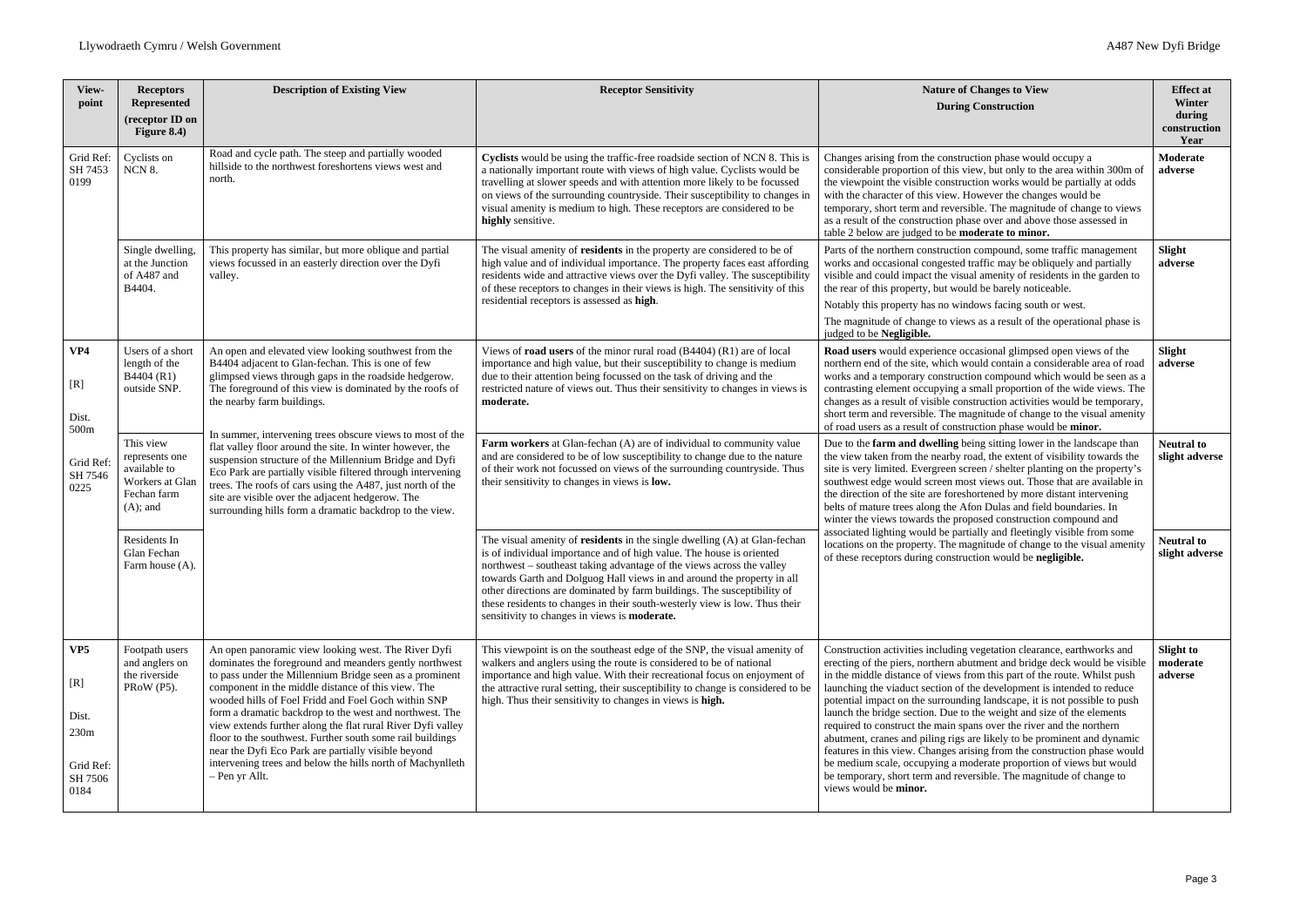| View-<br>point                                                          | <b>Receptors</b><br><b>Represented</b><br>(receptor ID on<br>Figure 8.4)                                                                                                          | <b>Description of Existing View</b>                                                                                                                                                                                                                                                                                                                                                                                                                                                                                                                                                                                                                                                           | <b>Receptor Sensitivity</b>                                                                                                                                                                                                                                                                                                                                                                                                                                                                                                                                                                                                                                                                                                                                                                                                 | <b>Nature of Changes to View</b><br><b>During Construction</b>                                                                                                                                                                                                                                                                                                                                                                                                                                                                                                                                                                                                                                                                                                                                                                                                         | <b>Effect at</b><br>Winter<br>during<br>construction<br>Year |
|-------------------------------------------------------------------------|-----------------------------------------------------------------------------------------------------------------------------------------------------------------------------------|-----------------------------------------------------------------------------------------------------------------------------------------------------------------------------------------------------------------------------------------------------------------------------------------------------------------------------------------------------------------------------------------------------------------------------------------------------------------------------------------------------------------------------------------------------------------------------------------------------------------------------------------------------------------------------------------------|-----------------------------------------------------------------------------------------------------------------------------------------------------------------------------------------------------------------------------------------------------------------------------------------------------------------------------------------------------------------------------------------------------------------------------------------------------------------------------------------------------------------------------------------------------------------------------------------------------------------------------------------------------------------------------------------------------------------------------------------------------------------------------------------------------------------------------|------------------------------------------------------------------------------------------------------------------------------------------------------------------------------------------------------------------------------------------------------------------------------------------------------------------------------------------------------------------------------------------------------------------------------------------------------------------------------------------------------------------------------------------------------------------------------------------------------------------------------------------------------------------------------------------------------------------------------------------------------------------------------------------------------------------------------------------------------------------------|--------------------------------------------------------------|
| VP <sub>6</sub><br>[R]<br>Dist.<br>650m<br>Grid Ref:<br>SH 7546<br>0165 | Passengers on<br>the Cambrian<br>Line scenic<br>railway (T1)<br>and Footpath<br>users and<br>anglers on the<br>riverside PRoW<br>$(P5)$ , which<br>crosses the<br>railway nearby. | One of three short (200-300m) lengths of the line without<br>trackside vegetation obscuring views north. Where views<br>north over the floodplain and towards the site are<br>available, both the site and the Millennium Bridge are seen<br>as small components in the distance, below the prominent<br>backdrop of wooded hills to the northwest. The foreground<br>is occupied by flat open fields with wood pole overhead<br>lines adjacent to the track. The river is visible beyond the<br>fields, further west along the line the next viewing<br>opportunity is where track side vegetation has been<br>displaced by industrial uses which locally dominates the<br>foreground views. | Views available to anglers, walkers and passengers on the Cambrian<br>Line in this rural landscape adjacent to and taking in the setting of the SNP<br>are considered to be of national importance and are highly valued. All<br>these receptors are considered likely to be at least partly focused on<br>enjoying views of the surrounding countryside. The proximity to SNP<br>raises expectations of the quality of views as does the scenic status of the<br>Cambrian Line. The susceptibility of these receptors to changes in their<br>views is high. Thus their sensitivity to changes in views is high.                                                                                                                                                                                                            | Construction activities including vegetation clearance, earthworks and<br>erecting of the piers, northern abutment and bridge deck would be<br>partially visible in the distance from short lengths of the routes. Whilst<br>push launching the viaduct section of the development is intended to<br>reduce potential impact on the surrounding landscape, it is not possible<br>to push launch the bridge section. Due to the weight and size of the<br>elements required to construct the main spans over the river and the<br>northern abutment, cranes and piling rigs are likely to be noticeable and<br>dynamic features in this view. Changes arising from the construction<br>phase would be small scale, occupying a small proportion of views and<br>would be temporary, short term and reversible. The magnitude of change<br>to views would be negligible. | Slight<br>adverse                                            |
| VP7<br>[S]<br>Dist.<br>1.1km<br>Grid Ref:<br>SH 7613<br>0177            | Hotel guests at<br>the Plas<br>Dolguog Hotel<br>$(B2)$ .                                                                                                                          | The hotel and many of its bedrooms and communal rooms<br>face north-northeast directly across the River Dyfi valley.<br>This vista is distant an unobstructed, but framed by<br>topography and mature vegetation restricting visibility<br>either side. The foreground is occupied by the hotel's<br>formal gardens with the middle ground comprising the flat<br>valley floor and the backdrop of partially wooded hills at<br>Foel-y-ffridd and Bryn-coch. The millennium Footbridge<br>and the northern extents of the site are partially visible to<br>the left of the vista.                                                                                                             | Views from this hotel are of local community importance and are highly<br>valued. The business relies at least in part on the quality of the views from<br>its rooms and grounds. The susceptibility of this receptor to changes in<br>visual amenity is high. Thus the sensitivity to changes in views is<br>moderate.                                                                                                                                                                                                                                                                                                                                                                                                                                                                                                     | The proposed construction works and compound would be largely<br>screened from view by intervening trees. Some of the works to the<br>bridge section over the River Dyfi and to the northern abutment would<br>be visible as a very small component in the distance. In winter the views<br>towards the proposed construction compound and associated lighting<br>would be partially and fleetingly visible from some locations on the<br>property. The magnitude of change to the visual amenity of these<br>receptors during construction would be negligible.                                                                                                                                                                                                                                                                                                       | <b>Neutral to</b><br>slight adverse                          |
| VP8<br>[R]<br>Dist.<br>1.3km<br>Grid Ref:<br>SH 7401<br>0003            | Walkers using<br>the Wales Coast<br>Footpath and<br>Glyndwr's Way<br>Long distance<br>Recreational<br>path<br>Road users on<br>the unclassified<br>nearby rural<br>lane $(R5)$ .  | Partially open, elevated and distant vista overlooking the<br>western end of Machynlleth and the River Dyfi valley.<br>This and other more restricted views are only available to<br>walkers and road users for very short lengths of each route.<br>The flat and irregular field pattern of the valley floor<br>occupy the middle distance and an attractive and eye-<br>catching back drop is provided by the hills of SNP. The<br>River Dyfi is visible meandering across the valley to the<br>left of the view.                                                                                                                                                                           | Views available to walkers using the designated long distance route are of<br>national importance and high value. Walker's attention would be focussed<br>to a considerable extent on the surrounding countryside and expectations<br>on the quality of views along this way marked and publicised walk would<br>be high. The susceptibility and thus overall sensitivity of these receptors to<br>changes in their view is high.<br>The road is a minor unclassified country lane and is considered to be of<br>high value and local importance. The more elevated section of this route<br>(approximately 200m either side of the Viewpoint) offers attractive views<br>of the surrounding countryside, otherwise views from lower more tree-<br>lined sections are more fleeting. Road users' attention would be focused | Construction activities including vegetation clearance, earthworks and<br>erecting of the piers, northern abutment and bridge deck would be<br>partially visible in the distance. Elements of the construction phase that<br>would not form art of the completed Scheme (which are assessed below<br>in Table 2) would be barely perceptible as a small component within the<br>context of the urban form of Machynlleth. The temporary construction<br>compound proposed to the north of the Dyfi Eco Park would be partially<br>visible as a tiny component in this view. The magnitude of change to this<br>view would be negligible.                                                                                                                                                                                                                               | Slight<br>adverse<br><b>Neutral to</b><br>Slight<br>adverse  |
|                                                                         | Residents in two<br>properties at<br>Cae-Gybi                                                                                                                                     |                                                                                                                                                                                                                                                                                                                                                                                                                                                                                                                                                                                                                                                                                               | more on their journey along this single lane twisting road than on the<br>surrounding views. The susceptibility of these receptors to change is<br>medium. Thus the sensitivity to changes in views is <b>moderate.</b><br>The visual amenity of residents in the properties are considered to be of<br>high value and of individual importance. The properties face west-<br>northwest affording residents and attractive rural views over the part of the                                                                                                                                                                                                                                                                                                                                                                 |                                                                                                                                                                                                                                                                                                                                                                                                                                                                                                                                                                                                                                                                                                                                                                                                                                                                        | Slight<br>adverse                                            |
|                                                                         | Cottages. (K).                                                                                                                                                                    |                                                                                                                                                                                                                                                                                                                                                                                                                                                                                                                                                                                                                                                                                               | Dyfi valley. The susceptibility of these receptors to changes in their views<br>is high. The sensitivity of this residential receptors is assessed as high.                                                                                                                                                                                                                                                                                                                                                                                                                                                                                                                                                                                                                                                                 |                                                                                                                                                                                                                                                                                                                                                                                                                                                                                                                                                                                                                                                                                                                                                                                                                                                                        |                                                              |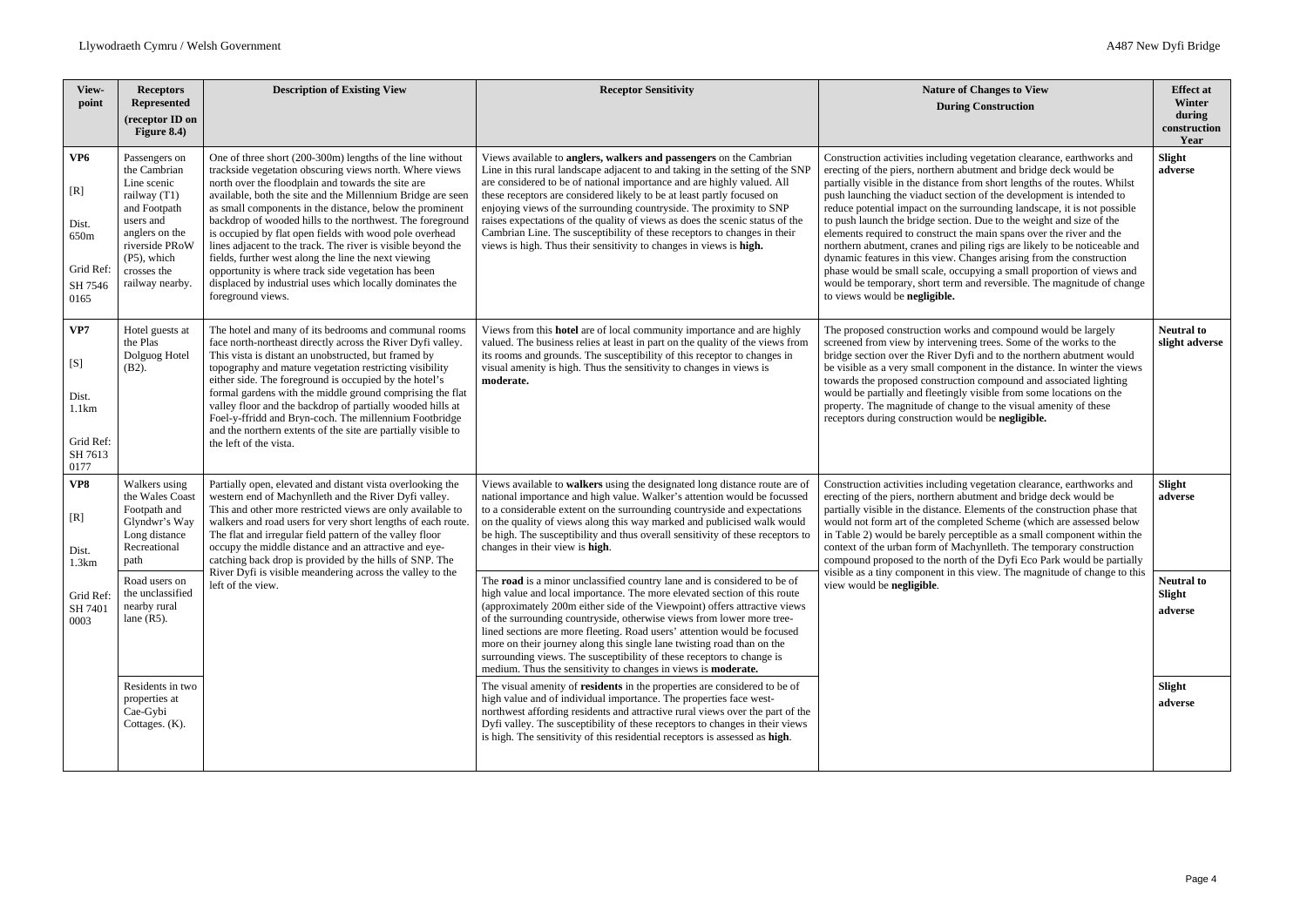| View-<br>point                                                         | <b>Receptors</b><br><b>Represented</b><br>(receptor ID on<br>Figure 8.4)               | <b>Description of Existing View</b>                                                                                                                                                                                                                                                                                                                                                                                                                                                                                                                                                                                                                                                     | <b>Receptor Sensitivity</b>                                                                                                                                                                                                                                                                                                                                                                                                                                                                                                                                                                                                                                                                                                                                                                                                                                                                                                                                                                                                                                  | <b>Nature of Changes to View</b><br><b>During Construction</b>                                                                                                                                                                                                                                                                                                                                                                                                                                                                                                                                                                                                                                                                                                                                                                                                                                                                                                                                                                     | <b>Effect at</b><br>Winter<br>during<br>construction<br>Year |
|------------------------------------------------------------------------|----------------------------------------------------------------------------------------|-----------------------------------------------------------------------------------------------------------------------------------------------------------------------------------------------------------------------------------------------------------------------------------------------------------------------------------------------------------------------------------------------------------------------------------------------------------------------------------------------------------------------------------------------------------------------------------------------------------------------------------------------------------------------------------------|--------------------------------------------------------------------------------------------------------------------------------------------------------------------------------------------------------------------------------------------------------------------------------------------------------------------------------------------------------------------------------------------------------------------------------------------------------------------------------------------------------------------------------------------------------------------------------------------------------------------------------------------------------------------------------------------------------------------------------------------------------------------------------------------------------------------------------------------------------------------------------------------------------------------------------------------------------------------------------------------------------------------------------------------------------------|------------------------------------------------------------------------------------------------------------------------------------------------------------------------------------------------------------------------------------------------------------------------------------------------------------------------------------------------------------------------------------------------------------------------------------------------------------------------------------------------------------------------------------------------------------------------------------------------------------------------------------------------------------------------------------------------------------------------------------------------------------------------------------------------------------------------------------------------------------------------------------------------------------------------------------------------------------------------------------------------------------------------------------|--------------------------------------------------------------|
| VP9<br>[S]<br>Dist.<br>50 <sub>m</sub><br>Grid Ref:<br>SH 7442<br>0128 | Passengers<br>using the<br>Cambrian<br>railway line at<br>Machynlleth<br>Station.      | An elevated and open, but partly restricted view north<br>from the southwest bound station platform above the<br>bridge over the A487. The southern end of the site is<br>visible in the middle distance with the A487 leading north<br>to the existing Pont ar Ddyfi just visible in the distance<br>below the line of white cottages at Pen-y-bont. The middle<br>ground is obscured by the Dyfi Eco Park to the right of the<br>view and trackside trees to the left. The distant backdrop is<br>formed by the wooded hill side of Foel-y-ffridd.                                                                                                                                    | In this urban edge location, adjacent to and taking in the rural setting of the<br>SNP, views available to rail passengers on the Cambrian Line are<br>considered to be of national importance and are highly valued. All these<br>receptors are considered likely to be partly focused on enjoying views of<br>the surrounding countryside. The proximity to NSP raises expectations of<br>the quality of views as does the scenic status of the Cambrian Line, but the<br>urban context of the station counters that expectation. The susceptibility of<br>these receptors to changes in their views is medium. Thus their sensitivity<br>to changes in views is <b>moderate to high.</b>                                                                                                                                                                                                                                                                                                                                                                  | Construction activities including vegetation clearance, earthworks and<br>roadworks to the new road the existing road and drainage outlets, would<br>be prominent in the foreground and middle distance of this view. As part<br>of the construction of the southern end of the viaduct section of the<br>Scheme, piling rigs and cranes are likely to be prominent and dynamic<br>features in this view. These changes would be seen in the context of the<br>existing road, the adjacent built form of the Dyfi Eco Park and that<br>associated with the railway station in the foreground.<br>Changes arising from the construction phase would occupy a moderate<br>proportion of the middle part of this wide view, and would contrast<br>slightly with its character. However the changes would be temporary,<br>short term and reversible. The magnitude of change to views as a result<br>of the construction phase over and above those assessed in table 2 below<br>are judged to be <b>minor.</b>                       | <b>Slight to</b><br>Moderate<br>adverse                      |
| <b>VP10</b><br>[R]<br>Dist. 5m<br>Grid Ref:<br>SH 7444<br>0141         | Road users on<br>the A487.<br>Workers and<br>visitors to the<br>Dyfi Eco Park.         | Looking west and northwest from the entrance to the Dyfi<br>Eco Park, the foreground is dominated by the existing<br>A487 and associated infrastructure including railings,<br>flood gates, and post-mounted road lighting. The middle<br>distance is occupied by the open fields across the flat<br>valley floor leading to the River Dyfi. The distant hills of<br>SNP provide a dramatic backdrop to the view. A single<br>dwelling at Penrhyn Dyfi is visible at the bottom of the<br>hillside in the distance. The tree in the foreground to the<br>right of the view is one of a stand of several forming a belt<br>of woodland containing the west edge of the Dyfi Eco<br>Park. | The visual amenity of road users on the busy A487 trunk road on the<br>northern edge of Machynlleth and approaching the southern edge of SNP,<br>is of national importance and of medium value. Driver's attention would<br>be focused on the task of driving along this fast section of road.<br>Northbound travellers would notice views opening out over the landscape<br>to the west, having emerged from under the railway bridge on the north<br>edge of Machynlleth just to the south. Views are of medium susceptibility<br>to change as a result of construction activity. The sensitivity of these<br>receptors is considered to be <b>moderate.</b><br>Views available to workers and visitors to the Eco Park with this and<br>other similar views out of the site are considered to be of medium<br>importance and local value and to be of low susceptibility to the proposed<br>construction works as a result of their urban, industrial and commercial<br>surroundings. The sensitivity or their visual amenity is considered to be<br>low. | Construction activities including vegetation clearance, earthworks and<br>roadworks to the new road and the existing road, would be dominant in<br>the foreground and middle distance of this view. The nearby trees to the<br>right of the view would be removed as part of the works which would<br>open views up to more of the works. As part of the construction of the<br>southern end of the viaduct section of the Scheme, piling rigs and cranes<br>are likely to be prominent and dynamic features in this view. These<br>changes would be seen in the context of the existing road and the<br>adjacent built form of the Dyfi Eco Park.<br>Changes arising from the construction phase would occupy a large<br>proportion of this view, and would contrast with its character. However<br>the changes would be temporary, short term and reversible. The<br>magnitude of change to views as a result of the construction phase over<br>and above those assessed in table 2 below are judged to be moderate to<br>minor. | Slight to<br>moderate<br>adverse<br>Slight<br>adverse        |
|                                                                        | Residents in the<br>single private<br>dwelling on the<br>west edge of the<br>Eco Park. |                                                                                                                                                                                                                                                                                                                                                                                                                                                                                                                                                                                                                                                                                         | Residents in the single private dwelling adjacent to the Eco Park entrance<br>are of individual importance and of high value. Similarly their views are<br>considered to be of low susceptibility to the proposed construction works<br>as a result of their urban, industrial and commercial surroundings. The<br>sensitivity of these residents to changes in their visual amenity is<br>moderate.                                                                                                                                                                                                                                                                                                                                                                                                                                                                                                                                                                                                                                                         |                                                                                                                                                                                                                                                                                                                                                                                                                                                                                                                                                                                                                                                                                                                                                                                                                                                                                                                                                                                                                                    | <b>Slight to</b><br>moderate<br>adverse                      |
| <b>VP 11</b><br>[R]<br>Dist. 0m<br>Grid Ref:                           | Drivers using<br>the A487.                                                             | Looking east and northeast from the point on the existing<br>A487 at which the proposed new road converge with it.<br>The foreground is dominated by the existing road and the<br>railings and fragmented and varied roadside vegetation<br>along it. Small areas of the valley floor fields and some of<br>the overgrown hedgerows dividing these fields are visible<br>between gaps in intervening vegetation. The distant<br>backdrop is formed by the hills of Foel-y-ffridd and Bryn-                                                                                                                                                                                              | The visual amenity of road users on the busy A487 trunk road just north of<br>Machynlleth and approaching the southern edge of SNP, is of national<br>importance and of medium value. Driver's attention would be focussed on<br>the task of driving along this fast section of road. Northbound travellers<br>would notice the surrounding scenery suddenly becoming rural as they<br>travel out of Machynlleth and past the Eco Park. Views are of medium<br>susceptibility to change. The sensitivity of these receptors is considered to<br>be moderate.                                                                                                                                                                                                                                                                                                                                                                                                                                                                                                 | Construction activities including vegetation clearance, earthworks and<br>roadworks to the new road and the existing road, would be dominant in<br>the foreground and middle distance of this view. The exact location of<br>this viewpoint might change slightly as a result of temporary diversions<br>to accommodate the construction works. The nearby roadside vegetation<br>would be removed as part of the works which would open views up to<br>more of the works in the fields beyond. As part of the construction of the<br>southern end of the viaduct section of the Scheme, piling rigs and cranes<br>are likely to be prominent and dynamic features in this view. These                                                                                                                                                                                                                                                                                                                                             | Moderate<br>adverse                                          |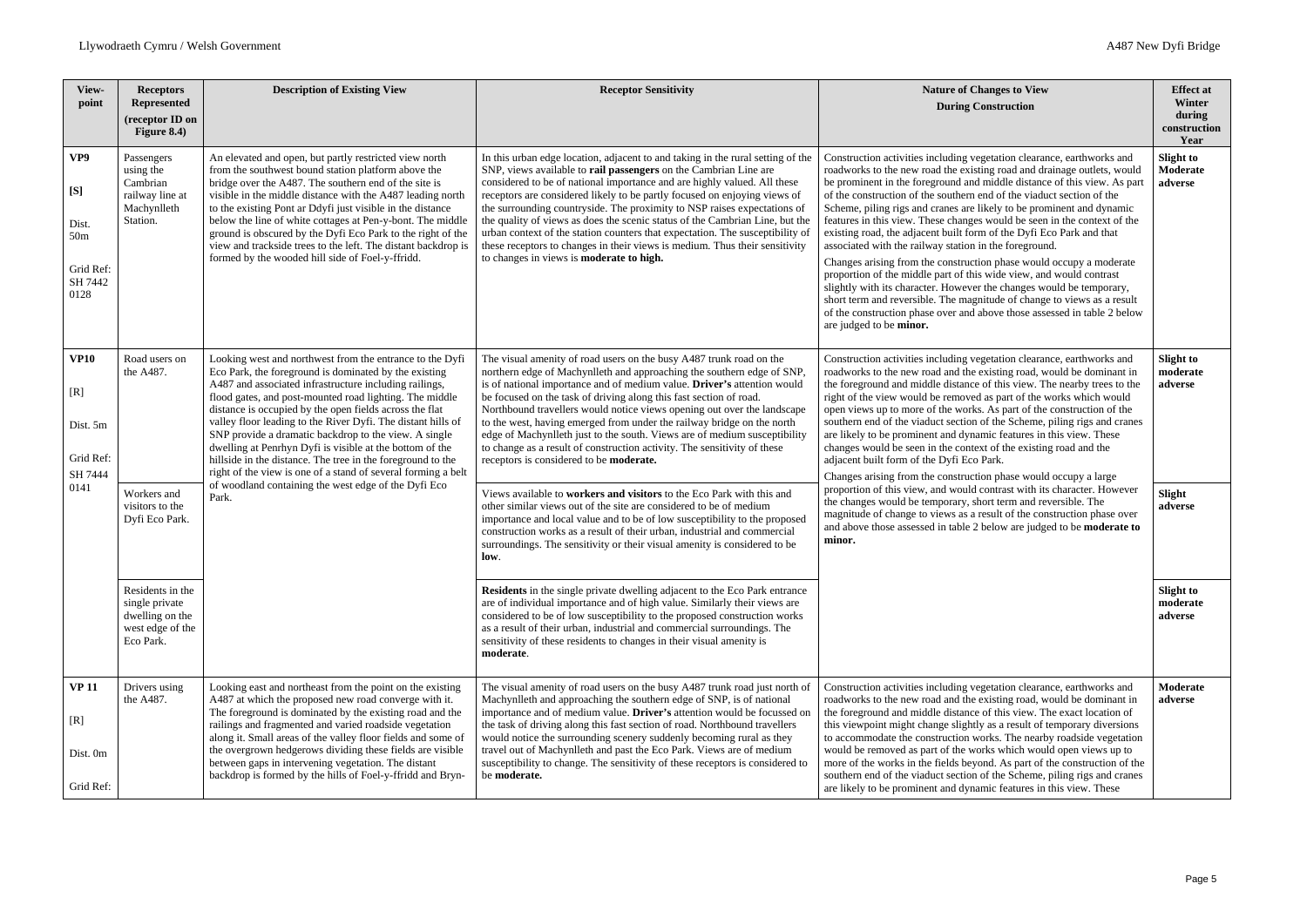| View-<br>point                  | <b>Receptors</b><br><b>Represented</b><br>(receptor ID on<br>Figure $8.4$ )                                                                                                                                                             | <b>Description of Existing View</b>                                                                                                                                                                                                                                                                                                                                                                                                                                                    | <b>Receptor Sensitivity</b>                                                                                                                                                                                                                                                                                                                                                                                                                                                                                                                                                                                                                                                                                                                                      | <b>Nature of Changes to View</b><br><b>During Construction</b>                                                                                                                                                                                                                                                                                                                                                                                                                                                                                                                                                                                                                                                                                                                                                                                                                                                                                               | <b>Effect at</b><br>Winter<br>during<br>construction<br>Year |
|---------------------------------|-----------------------------------------------------------------------------------------------------------------------------------------------------------------------------------------------------------------------------------------|----------------------------------------------------------------------------------------------------------------------------------------------------------------------------------------------------------------------------------------------------------------------------------------------------------------------------------------------------------------------------------------------------------------------------------------------------------------------------------------|------------------------------------------------------------------------------------------------------------------------------------------------------------------------------------------------------------------------------------------------------------------------------------------------------------------------------------------------------------------------------------------------------------------------------------------------------------------------------------------------------------------------------------------------------------------------------------------------------------------------------------------------------------------------------------------------------------------------------------------------------------------|--------------------------------------------------------------------------------------------------------------------------------------------------------------------------------------------------------------------------------------------------------------------------------------------------------------------------------------------------------------------------------------------------------------------------------------------------------------------------------------------------------------------------------------------------------------------------------------------------------------------------------------------------------------------------------------------------------------------------------------------------------------------------------------------------------------------------------------------------------------------------------------------------------------------------------------------------------------|--------------------------------------------------------------|
| SH 7442<br>0154                 | Cyclists and<br>pedestrians<br>using NCN 8<br>and 82 and the<br><b>Wales</b> Coast<br>Path.                                                                                                                                             | coch. A wooden pole mounted electricity line passes<br>directly overhead.                                                                                                                                                                                                                                                                                                                                                                                                              | Cyclists and pedestrians would use the traffic-free roadside path which<br>forms part of NCN 8 and 82 and the Wales Coast Path. These are<br>nationally important routes with views of high value. Cyclists travelling at<br>slower speeds and with attention more likely to be focussed on views of<br>the surrounding countryside, but would be constantly aware of the<br>detracting presence of the adjacent trunk road and their proximity to<br>Machynlleth and the Eco Park. Their susceptibility to changes in visual<br>amenity is medium to high. These receptors are considered to be highly<br>sensitive.                                                                                                                                            | changes would be seen in the context of the existing road, the adjacent<br>built form of the Dyfi Eco Park.<br>Changes arising from the construction phase would occupy a large<br>proportion of this view, and would contrast with its character. However<br>the changes would be temporary, short term and reversible. The<br>magnitude of change to views as a result of the construction phase over<br>and above those assessed in table 2 below are judged to be <b>moderate.</b>                                                                                                                                                                                                                                                                                                                                                                                                                                                                       | <b>Moderate to</b><br>large adverse                          |
| <b>VP12</b><br>[R]<br>Dist.0m   | Drivers using<br>the A487.                                                                                                                                                                                                              | Looking east from the existing A487. The foreground is<br>dominated by the existing road and the railings and intact<br>clipped roadside hedgerow along it. The valley floor fields<br>and the nearest overgrown hedgerows dividing them are<br>visible over the intervening hedge. Looking along the<br>length of the Dyfi valley, the distant backdrop is formed<br>by the very distant hills of Mynydd y Cemmaes. The<br>valley sides, formed by Pen yr Allt to the south and Bryn- | The visual amenity of road users on the busy A487 trunk road just north of<br>Machynlleth and on the southern edge of SNP, is of national importance<br>and of medium value. Driver's attention would be focussed on the task of<br>driving along this fast section of road. Northbound travellers would notice<br>the surrounding scenery having become more rural as they travelled out of<br>Machynlleth and past the Eco Park. Views are of medium susceptibility to<br>change. The sensitivity of these receptors is considered to be <b>moderate.</b>                                                                                                                                                                                                      | Construction activities including vegetation clearance, earthworks and<br>roadworks to the new road and the existing road, would be dominant in<br>the foreground and middle distance of this view. The exact location of<br>this viewpoint might change slightly as a result of temporary diversions<br>to accommodate the construction works. As part of the construction of<br>the southern end of the viaduct section of the Scheme, piling rigs and<br>cranes are likely to be prominent and dynamic features in this view.<br>These changes would be seen in the context of the existing road, the                                                                                                                                                                                                                                                                                                                                                     | Slight<br>adverse                                            |
| Grid Ref:<br>SH 7439<br>0169    | Cyclists and<br>pedestrians<br>using NCN 8<br>and 82 and the<br><b>Wales Coastal</b><br>Path.                                                                                                                                           | coch to the northeast, foreshorten views to the right and<br>left respectively. Another wooden pole mounted electricity<br>line passes overhead to the right.                                                                                                                                                                                                                                                                                                                          | Cyclists and pedestrians would use the traffic-free roadside path which<br>forms part of NCN 8 and 82 and the Wales Coast Path. These are<br>nationally important routes with views of high value. Cyclists travelling at<br>slower speeds and with attention more likely to be focussed on views of<br>the surrounding countryside, but in this location would be constantly<br>aware of the detracting presence of the adjacent trunk road and their<br>proximity to Machynlleth and the Eco Park. Their susceptibility to changes<br>in visual amenity is medium to high. These receptors are considered to be<br>highly sensitive.                                                                                                                           | nearby built form of the Dyfi Eco Park.<br>Changes arising from the construction phase would occupy a moderate<br>proportion of this view, and would contrast with its character. However<br>the changes would be temporary, short term and reversible. The<br>magnitude of change to views as a result of the construction phase over<br>and above those assessed in Table 2 below are judged to be minor.                                                                                                                                                                                                                                                                                                                                                                                                                                                                                                                                                  | <b>Slight to</b><br>moderate<br>adverse                      |
| <b>VP 13</b><br>[R]<br>Dist. 0m | Drivers using<br>the A487 (R4)<br>on the Pont ar<br>Ddyfi.                                                                                                                                                                              | Looking east and northeast from the A487 as it crosses the<br>River Dyfi on the Pont ar Ddyfi. The foreground is<br>dominated by the existing road and the bridge's masonry<br>parapet wall. The river under the bridge is the focal point<br>of this view leading the eye into the middle distance of the<br>view. Fields and their overgrown dividing hedgerows with<br>mature trees are visible in the middle distance. This                                                        | The visual amenity of road users on the busy A487 trunk road just north of<br>Machynlleth and approaching the southern edge of SNP, is of national<br>importance and of medium value. Driver's attention would be focussed on<br>the task of driving along this fast section of road. Views are of medium<br>susceptibility to change. The sensitivity of these receptors is considered to<br>be moderate.                                                                                                                                                                                                                                                                                                                                                       | Construction activities including vegetation clearance, earthworks and<br>roadworks to the new road and to the existing A487 south of the Pont Ar<br>Ddyfi, would be partially visible as small components in the middle<br>distance of views from these houses. As part of the construction of the<br>southern end of the viaduct section of the development, piling rigs and<br>cranes are likely to be noticeable and dynamic features in this view.<br>These changes would be seen in the context of the existing road and the                                                                                                                                                                                                                                                                                                                                                                                                                           | Slight<br>adverse                                            |
| Grid Ref:<br>SH 7441<br>0191    | Cyclists and<br>pedestrians<br>using the A487<br>(R4), NCN 8<br>and 82 and the<br><b>Wales</b> Coast<br>Path on the Pon<br>ar Ddyfi and<br>people enjoying<br>the visual<br>setting of the<br>Scheduled and<br>Listed Pont ar<br>Ddyfi. | intervening vegetation obscures much of the site from<br>view. The Millennium Bridge and the adjacent site of the<br>proposed river crossing is not visible in summer but would<br>be partly visible through the riverside trees in winter.<br>Distant hills of Pen yr Allt and Bryn-Tudor form the<br>skyline between and above the intervening trees. A<br>wooden pole mounted electricity line crosses the middle<br>distance.                                                      | The visual amenity of People enjoying the visual setting of this listed and<br>Scheduled historic asset and Cyclists and pedestrians using NCN 8 and<br>82 and the Wales Coast Path is nationally important with views of high<br>value.<br>People crossing this bridge have to use the carriageway due to the<br>restricted width of the bridge. These. People, travelling at slower speeds<br>that the traffic, would have their attention divided between views of the<br>surrounding countryside and being constantly aware of the detracting<br>presence of the trunk road and the dangers of crossing the narrow bridge.<br>Their susceptibility to changes in visual amenity is medium to high. These<br>receptors are considered to be highly sensitive. | adjacent built form of the Dyfi Eco Park. Changes arising from these<br>aspects of the construction phase would occupy a small and middle<br>distant proportion of these views, and would contrast slightly with their<br>character.<br>Construction activities associated with the de-trunking of the Pont Ar<br>Dyfi would include minor works to the road surface and kerb lines to<br>reconfigure the junction at its northern end. Some minor improvement<br>works to underground surface water drains near Pen-y-bont would be<br>visible. These works would be seen at close quarters and would<br>potentially dominate views but only for a short period of time towards<br>the end of the construction phase.<br>All of the above changes would be temporary, short term and reversible.<br>The magnitude of change to views as a result of the construction phase<br>over and above those assessed in table 2 below are judged to be <b>minor.</b> | <b>Slight to</b><br>moderate<br>adverse                      |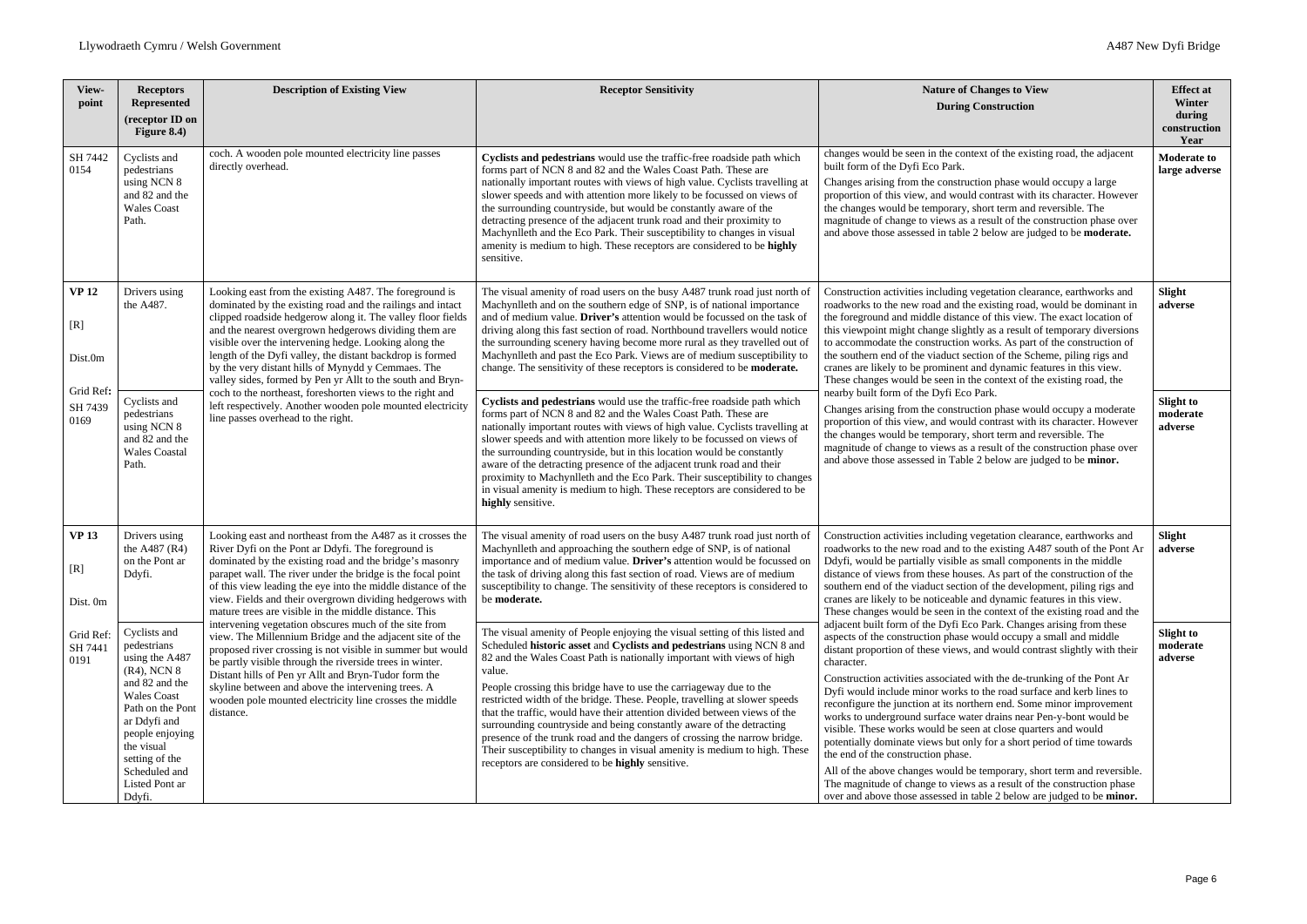| View-<br>point                                                                   | <b>Receptors</b><br><b>Represented</b><br>(receptor ID on<br>Figure 8.4)                                                                                     | <b>Description of Existing View</b>                                                                                                                                                                                                                                                                                                                                                                                                                                                                                                                                                         | <b>Receptor Sensitivity</b>                                                                                                                                                                                                                                                                                                                                                                                                                                                                                                                                                                                                                                                                                                                                                               | <b>Nature of Changes to View</b><br><b>During Construction</b>                                                                                                                                                                                                                                                                                                                                                                                                                                                                                                                                                                                                                                                                                                                                                                                                                                                                                                                          | <b>Effect at</b><br>Winter<br>during<br>construction<br>Year |
|----------------------------------------------------------------------------------|--------------------------------------------------------------------------------------------------------------------------------------------------------------|---------------------------------------------------------------------------------------------------------------------------------------------------------------------------------------------------------------------------------------------------------------------------------------------------------------------------------------------------------------------------------------------------------------------------------------------------------------------------------------------------------------------------------------------------------------------------------------------|-------------------------------------------------------------------------------------------------------------------------------------------------------------------------------------------------------------------------------------------------------------------------------------------------------------------------------------------------------------------------------------------------------------------------------------------------------------------------------------------------------------------------------------------------------------------------------------------------------------------------------------------------------------------------------------------------------------------------------------------------------------------------------------------|-----------------------------------------------------------------------------------------------------------------------------------------------------------------------------------------------------------------------------------------------------------------------------------------------------------------------------------------------------------------------------------------------------------------------------------------------------------------------------------------------------------------------------------------------------------------------------------------------------------------------------------------------------------------------------------------------------------------------------------------------------------------------------------------------------------------------------------------------------------------------------------------------------------------------------------------------------------------------------------------|--------------------------------------------------------------|
|                                                                                  | Residents in<br>nearby<br>properties (D, E<br>and F) and<br>people enjoying<br>the visual<br>settings of the<br>nearby Listed<br>Buildings at<br>Pen-y-bont. |                                                                                                                                                                                                                                                                                                                                                                                                                                                                                                                                                                                             | The visual amenity of residents in the 9 properties at Pen-y-bont on the<br>north side of the bridge and people enjoying views to and from these<br>Listed buildings is considered to be of high value and of individual<br>importance in the case of residents and national importance in the case of<br>Listed Buildings.<br>All of the properties currently have views dominated by the existing road<br>at close quarters. The two properties on the north bank of the river,<br>immediately to the east of the Pont ar Ddyfi, also have open southerly<br>views which are not degraded by the existing road. The susceptibility of<br>these receptors to changes in their views is medium. The sensitivity of<br>these residential receptors is assessed as <b>moderate to high.</b> |                                                                                                                                                                                                                                                                                                                                                                                                                                                                                                                                                                                                                                                                                                                                                                                                                                                                                                                                                                                         | <b>Slight to</b><br>moderate<br>adverse                      |
| <b>VP 14</b><br>[S]<br>Dist.<br>250 <sub>m</sub><br>Grid Ref:<br>SH 7451<br>0199 | Residents in a<br>property off the<br>A487 to the east<br>of Pen-y-bont.                                                                                     | From this elevated south facing view overlooking the<br>valley, the foreground is dominated by the existing road<br>and its roadside vegetation. The river is just visible beyond<br>the intervening vegetation. Fields and their overgrown<br>dividing hedgerows with mature trees are visible in the<br>middle distance. This intervening vegetation obscures<br>much of the site from view. The distant hills of Pen yr Allt<br>form the skyline between and above the intervening trees.<br>A wooden pole mounted overhead cable cross the view in<br>the foreground.                   | The visual amenity of residents in the property are considered to be of<br>high value and of individual importance. The foreground of the southerly<br>view is dominated and restricted by the existing roadside vegetation at<br>close quarters. The susceptibility of these receptors to changes in their<br>views is high. The sensitivity of this residential receptors is assessed as<br>high.                                                                                                                                                                                                                                                                                                                                                                                       | Construction activities including vegetation clearance, earthworks and<br>roadworks to the new road and to the existing A487 south of the Pont ar<br>Ddyfi, would be partially visible as small components in the middle<br>distance of views from these houses. As part of the construction of the<br>southern end of the viaduct section of the development, piling rigs and<br>cranes are likely to be noticeable and dynamic features in this view.<br>These changes would be seen in the context of the existing road and the<br>adjacent built form of the Dyfi Eco Park. Changes arising from these<br>aspects of the construction phase would occupy a small and middle<br>distant proportion of this view, and would contrast with its character.<br>The above changes would be temporary, short term and reversible. The<br>magnitude of change to views as a result of the construction phase over<br>and above those assessed in table 2 below are judged to be negligible. | Slight<br>adverse                                            |
| <b>VP 15</b><br>[R]<br>Dist.<br>300m<br>Grid Ref:<br>SH 7411<br>0179             | Footpath users<br>and anglers on<br>the riverside<br>PRoW (P5).                                                                                              | An open panoramic view looking east-southeast. The<br>River Dyfi dominates the foreground and to the left of the<br>view. The foreground elsewhere and the middle distance<br>of the view is dominated by open fields laid to pasture.<br>The wooded hills of Pen yr Allt and Bryn Tudor form a<br>distant back drop to the southeast and the view extends<br>further along the flat rural River Dyfi valley floor to the<br>east. The Dyfi Eco Park and the rail buildings around<br>Machynlleth Station are partially visible above intervening<br>hedgerows and trees below Pen yr Allt. | This viewpoint is on the southeast edge of the SNP, the visual amenity of<br>walkers and anglers using the route is considered to be of national<br>importance and high value. With their recreational focus on enjoyment of<br>the attractive rural setting, their susceptibility to change is considered to be<br>high. Thus their sensitivity to changes in views is high.                                                                                                                                                                                                                                                                                                                                                                                                             | Construction activities including vegetation clearance, earthworks and<br>erecting of the piers, northern abutment and bridge deck would be barely<br>visible in the distance of views from this part of the route. Cranes and<br>piling rigs are likely to be noticeable and dynamic features in this view.<br>The relatively minor and short-term works associated with the<br>downgrading and tying in of the existing A487 across the valley would<br>be visible in the middle distance. Changes arising from the construction<br>phase would be medium scale, occupying a moderate proportion of<br>views but would be temporary, short term and reversible. The magnitude<br>of change to views as a result of the construction phase over and above<br>those assessed in table 2 below are judged to be negligible.                                                                                                                                                              | <b>Slight to</b><br>moderate<br>adverse                      |
| <b>VP 16</b><br>[R]<br>Dist.<br>450m                                             | Road users on<br>the A487 (R3)                                                                                                                               | The foreground of this view is dominated by the road and<br>roadside post and wire fence through which the nearest<br>field leads down to the tree-lined River Dyfi. The river is<br>partially and fleetingly visible in the middle distance of the<br>view. Beyond the river and through gaps in the intervening<br>mature trees, the fields of the valley floor are visible<br>leading to the distant hills north and northeast of<br>Machynlleth. The site is partially visible as a tiny<br>component in the middle to distant part of this view.                                       | This route is a busy trunk road through the southern edge of SNP. It is of<br>national importance and visual amenity is of medium value. Driver's<br>attention would be focussed on the task of driving along this fast section of<br>road on a bend. Eastbound travellers may notice glimpsed and partial<br>views of the river to the southeast. Views to the south and east are of<br>medium susceptibility to change from construction activity. The sensitivity<br>of these receptors is considered to be <b>moderate.</b>                                                                                                                                                                                                                                                           | The most visible part of the Scheme and construction works to the new<br>viaduct and the river crossing would not be visible from this viewpoint.<br>The works associated with construction of the southern embankment and<br>tie-in and with the downgrading of the existing A487 would be partially<br>visible against the backdrop of built form at the Dyfi Eco Park and<br>nearby rail infrastructure. Construction work would be seen as glimpsed,<br>distant components and would be barely noticeable in wider views.<br>Changes arising from the construction phase would be medium scale,<br>occupying a moderate proportion of views but would be temporary, short<br>term and reversible. The magnitude of change to views as a result of the                                                                                                                                                                                                                               | <b>Neutral to</b><br>sight adverse                           |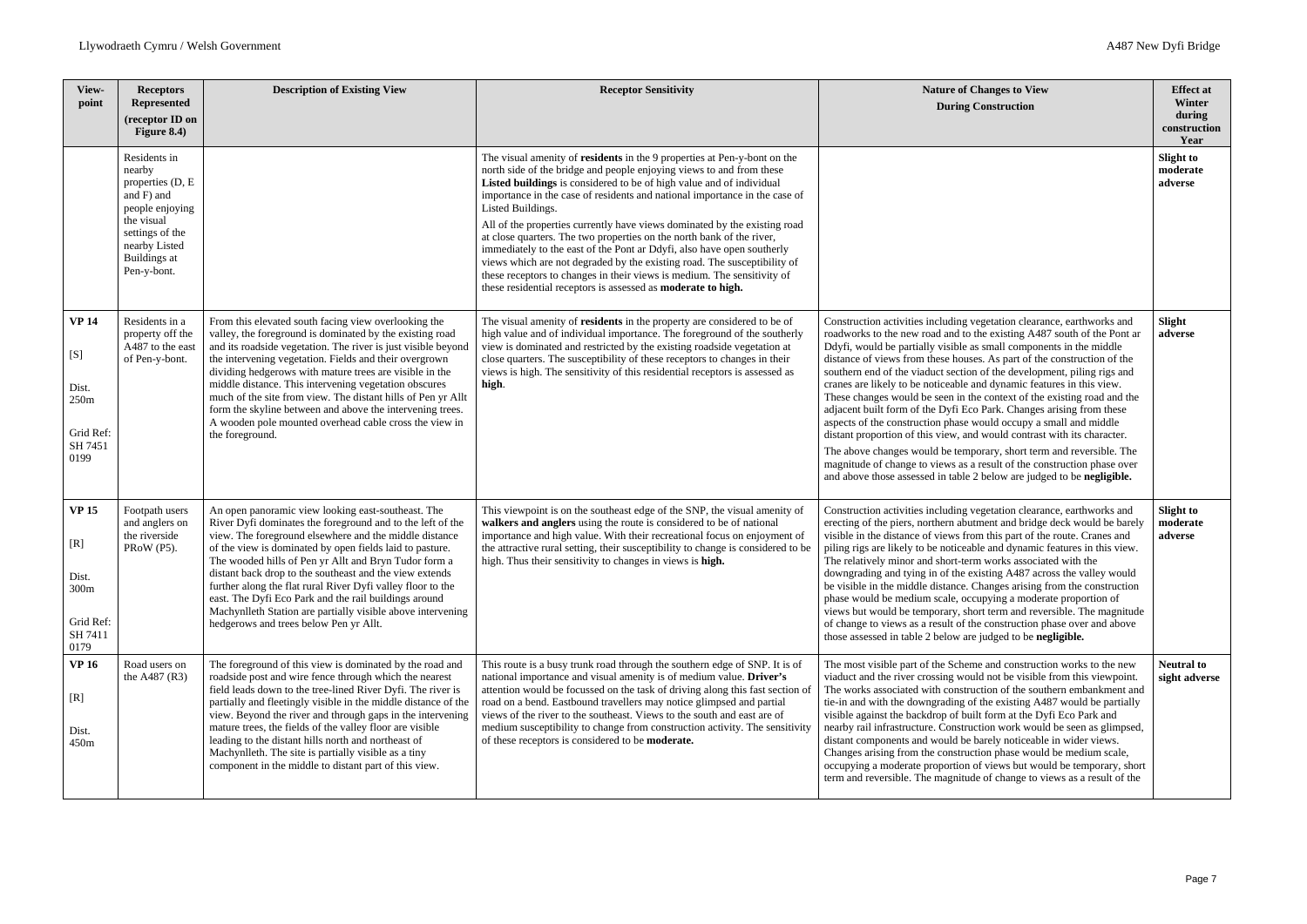| View-                                                                 | <b>Receptors</b>                                                                                                                                                                                                                  | <b>Description of Existing View</b>                                                                                                                                                                                                                                                                                                                                                                                                                                                                                                                                                                                                                                                                                                       | <b>Receptor Sensitivity</b>                                                                                                                                                                                                                                                                                                                                                                                                                                                                                                                                                                                                             | <b>Nature of Changes to View</b>                                                                                                                                                                                                                                                                                                                                                                                                                                                                                                                                                                                                                                                                                                                                                                                                                       |
|-----------------------------------------------------------------------|-----------------------------------------------------------------------------------------------------------------------------------------------------------------------------------------------------------------------------------|-------------------------------------------------------------------------------------------------------------------------------------------------------------------------------------------------------------------------------------------------------------------------------------------------------------------------------------------------------------------------------------------------------------------------------------------------------------------------------------------------------------------------------------------------------------------------------------------------------------------------------------------------------------------------------------------------------------------------------------------|-----------------------------------------------------------------------------------------------------------------------------------------------------------------------------------------------------------------------------------------------------------------------------------------------------------------------------------------------------------------------------------------------------------------------------------------------------------------------------------------------------------------------------------------------------------------------------------------------------------------------------------------|--------------------------------------------------------------------------------------------------------------------------------------------------------------------------------------------------------------------------------------------------------------------------------------------------------------------------------------------------------------------------------------------------------------------------------------------------------------------------------------------------------------------------------------------------------------------------------------------------------------------------------------------------------------------------------------------------------------------------------------------------------------------------------------------------------------------------------------------------------|
| point                                                                 | <b>Represented</b><br>(receptor ID on<br>Figure $8.4$ )                                                                                                                                                                           |                                                                                                                                                                                                                                                                                                                                                                                                                                                                                                                                                                                                                                                                                                                                           |                                                                                                                                                                                                                                                                                                                                                                                                                                                                                                                                                                                                                                         | <b>During Construction</b>                                                                                                                                                                                                                                                                                                                                                                                                                                                                                                                                                                                                                                                                                                                                                                                                                             |
| Grid Ref:<br>SH 7395<br>0171                                          | Cyclists on<br><b>NCN 8.</b>                                                                                                                                                                                                      |                                                                                                                                                                                                                                                                                                                                                                                                                                                                                                                                                                                                                                                                                                                                           | Cyclists would be using this on-road section of NCN 8. This is a<br>nationally important route with views of high value. Cyclists travelling at<br>slower speeds would have their attention divided between views of the<br>surrounding countryside, and the task of travelling along a fast road. Their<br>susceptibility to changes in visual amenity is medium to high. These<br>receptors are considered to be highly sensitive.                                                                                                                                                                                                    | construction phase over and above those assessed in table 2 below are<br>judged to be negligible.                                                                                                                                                                                                                                                                                                                                                                                                                                                                                                                                                                                                                                                                                                                                                      |
|                                                                       | Residents of the<br>dwelling at<br>Penrhyn Dyfi<br>and people<br>enjoying the<br>visual settings<br>of the nearby<br><b>Listed Buildings</b><br>at Penrhyn Dyfi.                                                                  |                                                                                                                                                                                                                                                                                                                                                                                                                                                                                                                                                                                                                                                                                                                                           | The visual amenity of residents in the property and people enjoying views<br>to and from the nearby Listed buildings is considered to be of high value<br>and of individual importance in the case of residents and national<br>importance in the case of Listed Buildings. The foreground of the<br>southerly view is dominated and restricted by the existing roadside<br>vegetation at close quarters. The front elevation of the property faces<br>southeast towards Machynlleth. The susceptibility of these receptors to<br>changes in their views is high. The sensitivity of this residential receptors<br>is assessed as high. |                                                                                                                                                                                                                                                                                                                                                                                                                                                                                                                                                                                                                                                                                                                                                                                                                                                        |
| <b>VP 17</b><br>[S]<br>Dist.<br>500m<br>Grid Ref:<br>SH 7395<br>0190  | Users of the<br><b>Wales Coast</b><br>Path, the nearby<br>Open Access<br>Land at Foel-y-<br>ffridd (two<br>residential<br>properties<br>accessed via this<br>road do not have<br>views of the<br>relevant part of<br>the valley). | The foreground of this elevated view southeast over the<br>valley is occupied by the lane and the adjacent post and<br>wire mesh fence. The land drops away steeply down to the<br>river, with only a stand of mature trees and the dwelling at<br>Penrhyn Dyfi interrupting the view of the River Dyfi.<br>Beyond the river, middle distant views extend over the flat<br>open fields of the floodplain, with occasional mature<br>hedgerow trees interrupting the otherwise regular filed<br>pattern. Dyfi Eco Park and the railway station built form is<br>visible below Pen yr Allt and the western extent of<br>Machynlleth seen beyond. The Wooded hills south of<br>Machynlleth and around Penegoes form the distant<br>backdrop. | The visual amenity of walkers using the nationally designated Wales<br>Coast Path within SNP is of high value. This is one of the first local views<br>along the route overlooking and approaching the valley crossing point<br>towards Machynlleth. The susceptibility to changes in visual amenity of<br>these receptors is high. These receptors are considered to be highly<br>sensitive.                                                                                                                                                                                                                                           | The works associated with construction of the southern half of the<br>viaduct and the southern embankment and tie-in would be visible in the<br>middle distance of this view. Works associated with the downgrading of<br>the nearer existing A487 would be visible. The works would be seen in<br>the context of the backdrop of built form at the Dyfi Eco Park and nearby<br>rail infrastructure. Construction works would be seen as minor middle<br>distant components and would be noticeable in wider views. Changes<br>arising from the construction phase would be medium scale, occupying a<br>moderate proportion of views but would be temporary, short term and<br>reversible. The magnitude of change to views as a result of the<br>construction phase over and above those assessed in table 2 below are<br>judged to be <b>minor.</b> |
| <b>VP 18</b><br>[S]<br>Dist.<br>3.5km<br>Grid Ref:<br>SN 7185<br>9893 | People using the<br>PRoW in Open<br>Access Land at<br>Mynydd<br>Cynffyrch<br>above<br>Derwenlas.                                                                                                                                  | This open elevated view overlooks the Dyfi valley north of<br>Machynlleth from a distance. The foreground is occupied<br>by the intervening hillside which drops steeply down to<br>Derwenlas on the A487. The middle distance comprises<br>the Dyfi valley surrounded on all sides in this view by the<br>surrounding hills. The northwest edge of Machynlleth and<br>the Dyfi Eco Park are seen to the right of the valley. The<br>River Dyfi and the Cambrian Railway Line are visible<br>making their way across the valley floor. The view extends<br>northeast to Bryn coch with a backdrop of more distant<br>hills.                                                                                                               | Views available to walkers using the PRoW and Open Access Land are of<br>local importance and high value. Walker's attention would be focussed to<br>a considerable extent on the surrounding countryside and expectations on<br>the quality of views along this route would be high. The view currently<br>contains the railway line and built form at Machynlleth. The susceptibility<br>and thus overall sensitivity of these receptors to changes in their view is<br>high.                                                                                                                                                         | Construction activities including vegetation clearance, earthworks and<br>erecting of the piers, northern abutment and bridge deck would be<br>partially visible in the distance of this wide open view. Elements of the<br>construction phase, which would not form part of the completed Scheme<br>assessed below in Table 2, would be barely perceptible as a small<br>component within the context of the existing built form and<br>infrastructure visible. The temporary construction compound proposed to<br>the north of the Dyfi Eco Park would be partially visible as a tiny<br>component in this view. The magnitude of change to this view would be<br>negligible.                                                                                                                                                                        |

| <b>Nature of Changes to View</b><br><b>During Construction</b>                                                                                                                                                                                                                                                                                                                                                                                                                                                                                                                                                                                                                                                                                                                                                                                  | <b>Effect at</b><br><b>Winter</b><br>during<br>construction<br>Year |
|-------------------------------------------------------------------------------------------------------------------------------------------------------------------------------------------------------------------------------------------------------------------------------------------------------------------------------------------------------------------------------------------------------------------------------------------------------------------------------------------------------------------------------------------------------------------------------------------------------------------------------------------------------------------------------------------------------------------------------------------------------------------------------------------------------------------------------------------------|---------------------------------------------------------------------|
| construction phase over and above those assessed in table 2 below are<br>judged to be negligible.                                                                                                                                                                                                                                                                                                                                                                                                                                                                                                                                                                                                                                                                                                                                               | <b>Slight</b><br>adverse                                            |
|                                                                                                                                                                                                                                                                                                                                                                                                                                                                                                                                                                                                                                                                                                                                                                                                                                                 | Slight<br>adverse                                                   |
| The works associated with construction of the southern half of the<br>viaduct and the southern embankment and tie-in would be visible in the<br>middle distance of this view. Works associated with the downgrading of<br>the nearer existing A487 would be visible. The works would be seen in<br>the context of the backdrop of built form at the Dyfi Eco Park and nearby<br>rail infrastructure. Construction works would be seen as minor middle<br>distant components and would be noticeable in wider views. Changes<br>arising from the construction phase would be medium scale, occupying a<br>moderate proportion of views but would be temporary, short term and<br>reversible. The magnitude of change to views as a result of the<br>construction phase over and above those assessed in table 2 below are<br>judged to be minor. | <b>Slight to</b><br>moderate<br>adverse                             |
| Construction activities including vegetation clearance, earthworks and<br>erecting of the piers, northern abutment and bridge deck would be<br>partially visible in the distance of this wide open view. Elements of the<br>construction phase, which would not form part of the completed Scheme<br>assessed below in Table 2, would be barely perceptible as a small<br>component within the context of the existing built form and<br>infrastructure visible. The temporary construction compound proposed to<br>the north of the Dyfi Eco Park would be partially visible as a tiny<br>component in this view. The magnitude of change to this view would be<br>negligible.                                                                                                                                                                 | Slight<br>adverse                                                   |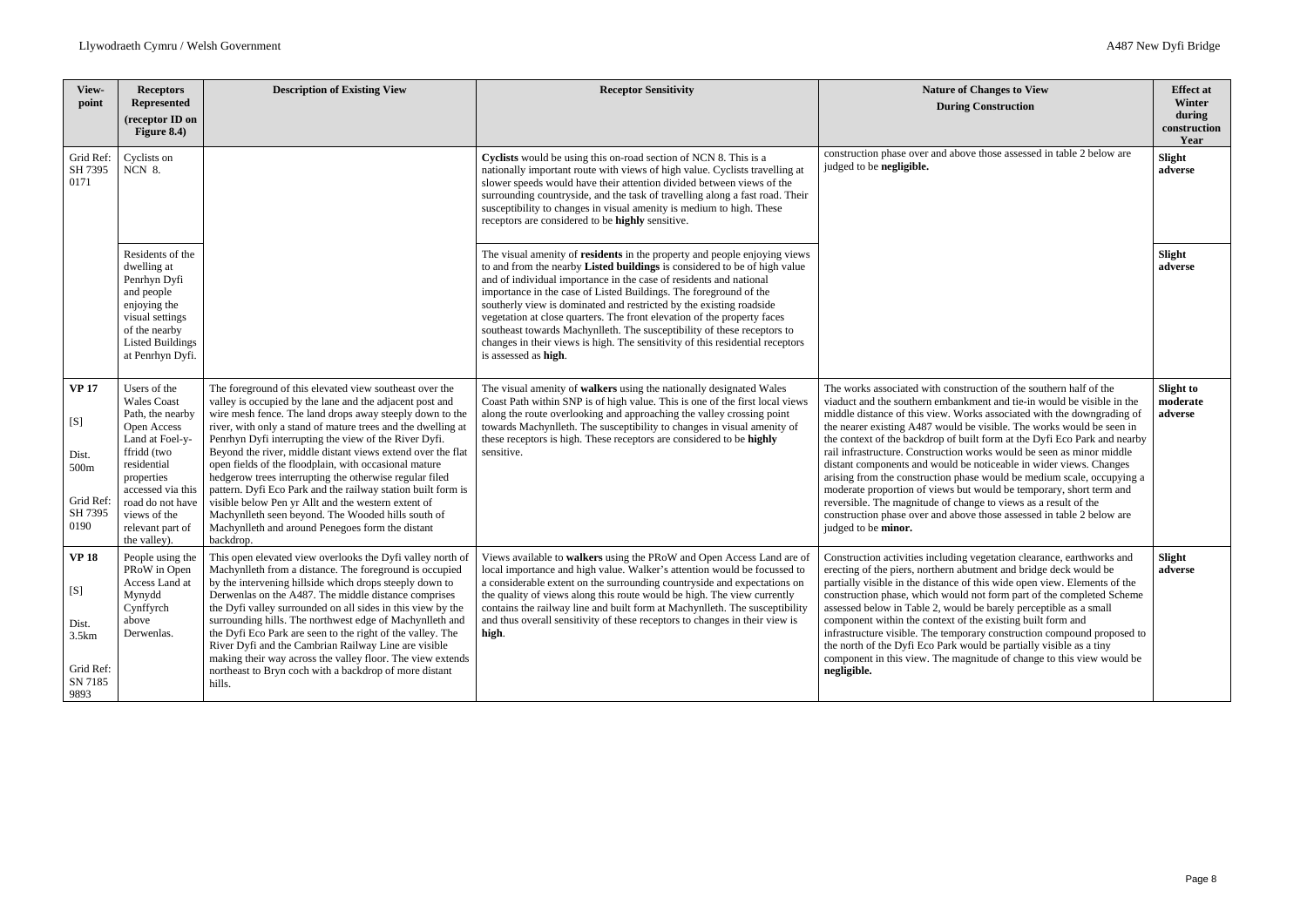## **Visual Assessment Table – Operation**

### **Key**

Dist. = Distance to nearest part of the Scheme Receptor category =  $[R]$  – Representative,  $[S]$  – Specific,  $[I]$  – Illustrative Grid Ref = Accurate grid reference for the viewpoint Sensitivity = (High, Moderate, Low) Refer to criteria tables in Chapter 8

Nature of Change = Magnitude (, Major, Moderate, Minor, Negligible, No Change), Permanent/Temporary (short-term: 5yrs, medium term: 5-15 yrs, long term: >15yrs), Reversible/ Irreversible. Refer to criteria tables in Chapte

### **Table 2 assessment of visual effects arising from the operational phase**

| View-<br>point                                                         | <b>Receptors</b><br><b>Represented</b><br>(receptor ID on<br>Figure $8.4$ )                                                                                                          | <b>Description of Existing View</b>                                                                                                                                                                                                                                                                                                                                                                                                                                                                                                             | <b>Receptor Sensitivity</b>                                                                                                                                                                                                                                                                                                                 | <b>Nature of Changes to View</b><br><b>During Operation</b>                                                                                                                                                                                                                                                                                                                                                                                                                                                                                                                                                                                                                                                                                                                                                                                                                                                                                                                                                                                                                    | <b>Effect at</b><br>Winter of<br>Year 1 | <b>Landscape Mitigation</b>                                                                                                                                                                                                                                                                                                                                                                                                                                                                                                                                                                                                                                                                                                                                                                                                                                                                                                                                                                                                                                                                                                                                                                                                                                                                                                                                                                                                                                                                                                                                                                                                                                                                                                                                                                                                                                                                                                                              | <b>Effect at</b><br><b>Summer of</b><br>Year 15 |
|------------------------------------------------------------------------|--------------------------------------------------------------------------------------------------------------------------------------------------------------------------------------|-------------------------------------------------------------------------------------------------------------------------------------------------------------------------------------------------------------------------------------------------------------------------------------------------------------------------------------------------------------------------------------------------------------------------------------------------------------------------------------------------------------------------------------------------|---------------------------------------------------------------------------------------------------------------------------------------------------------------------------------------------------------------------------------------------------------------------------------------------------------------------------------------------|--------------------------------------------------------------------------------------------------------------------------------------------------------------------------------------------------------------------------------------------------------------------------------------------------------------------------------------------------------------------------------------------------------------------------------------------------------------------------------------------------------------------------------------------------------------------------------------------------------------------------------------------------------------------------------------------------------------------------------------------------------------------------------------------------------------------------------------------------------------------------------------------------------------------------------------------------------------------------------------------------------------------------------------------------------------------------------|-----------------------------------------|----------------------------------------------------------------------------------------------------------------------------------------------------------------------------------------------------------------------------------------------------------------------------------------------------------------------------------------------------------------------------------------------------------------------------------------------------------------------------------------------------------------------------------------------------------------------------------------------------------------------------------------------------------------------------------------------------------------------------------------------------------------------------------------------------------------------------------------------------------------------------------------------------------------------------------------------------------------------------------------------------------------------------------------------------------------------------------------------------------------------------------------------------------------------------------------------------------------------------------------------------------------------------------------------------------------------------------------------------------------------------------------------------------------------------------------------------------------------------------------------------------------------------------------------------------------------------------------------------------------------------------------------------------------------------------------------------------------------------------------------------------------------------------------------------------------------------------------------------------------------------------------------------------------------------------------------------------|-------------------------------------------------|
| VP <sub>1</sub><br>[R]<br>Dist.<br>40m<br>Grid Ref:<br>SH 7479<br>0194 | This view is<br>representative of<br>those available<br>to pedestrians<br>and cyclists<br>using the<br>footpath $(P5)$<br>and NCN 8 on<br>the southern<br>bank of the<br>River Dyfi. | Open view looking east north-east<br>the recreational path and<br>surrounding fields occupy the<br>foreground with the River Dyfi,<br>visible through intervening<br>vegetation, to the left of the view.<br>The river provides a focal point as<br>it approaches the Millennium<br>Bridge in the middle distance. To<br>the north, the steep wooded<br>northern riverbank and hillside<br>beyond contain and foreshorten<br>the view. To the south, more<br>open, 180° views extend over the<br>fields to the rising ground at Pen<br>yr Allt. | Recreational route of national<br>importance and high value within the<br>SNP. The route is well used by<br>walkers, anglers and cyclists enjoying<br>attractive views of the surrounding<br>rural countryside. Views have a high<br>susceptibility to change. These<br>receptors have a <b>high</b> sensitivity to the<br>proposed Scheme. | The Scheme including the viaduct, northern<br>abutment and bridge section would be dominant<br>in the foreground and middle distance of views<br>from this part of the route. At ground level, the<br>viaduct and bridge would be visually permeable<br>with approximately 5-10% of the view occupied<br>by the vertical piers (depending on the angle of<br>view). The structure would be a simple<br>construction of steel and concrete and its<br>elevation is designed to be as shallow as possible.<br>The viaduct section would be 3.2m from the<br>bottom of the steel girders to the top of the guard<br>railing. The existing views would not be obscured<br>but would be interrupted and framed by the<br>structure, which would be dominant and would<br>break the skyline.<br>Changes to views arising from the Scheme would<br>be medium to large in scale, occupying a<br>considerable proportion of views and would be<br>permanent and irreversible. The magnitude of<br>change to views as a result of the operational<br>phase is judged to be <b>major.</b> | <b>Very large</b><br>adverse            | The river banks would receive landscape mitigation here to improve the<br>setting of the river and the bridge section of the Scheme. Proposed willow<br>scrub along the back of the existing shingle beach and feathered crack<br>willow tree planting along the river bank. This planting has two purposes.<br>Firstly to stabilise the river bank against erosion and to soften and partially<br>obscure close views of the bridge piers and help assimilate the structure<br>into the riparian setting.<br>On the far (northern) side of the river, the steep retained river bank would<br>be planted with willow scrub. Again this planting has several functions; to<br>stabilise the steep bank, to encourage bats to pass under the bridge rather<br>than over it and to soften views of the northern bridge abutment.<br>The northern abutment is proposed to be clad in coursed slate stone to<br>improve its aesthetic appearance, more in keeping with the local<br>vernacular.<br>Further south as the viaduct passes over fields, re-stitching of the field<br>boundaries with fencing continuing under the viaduct and hedgerow and<br>tree planting either side to repair the landscape would replace lost<br>vegetation, retain the field pattern and help integrate the Scheme into the<br>landscape.<br>Whilst it is anticipated that these measures would do little to screen and<br>reduce the scale of the change to these views, they would reduce the<br>contrast of the new structure with its riparian setting and help integrate it<br>into the landscape. As it matures, this planting would have a slight<br>mitigating effect, reducing the magnitude of change from major to<br>moderate/major. This would reduce the level of visual residual effect on<br>users of this route to one of large adverse significance. Thus the magnitude<br>of change would be reduced slightly to the lower end of the major<br>category. | Large<br>adverse                                |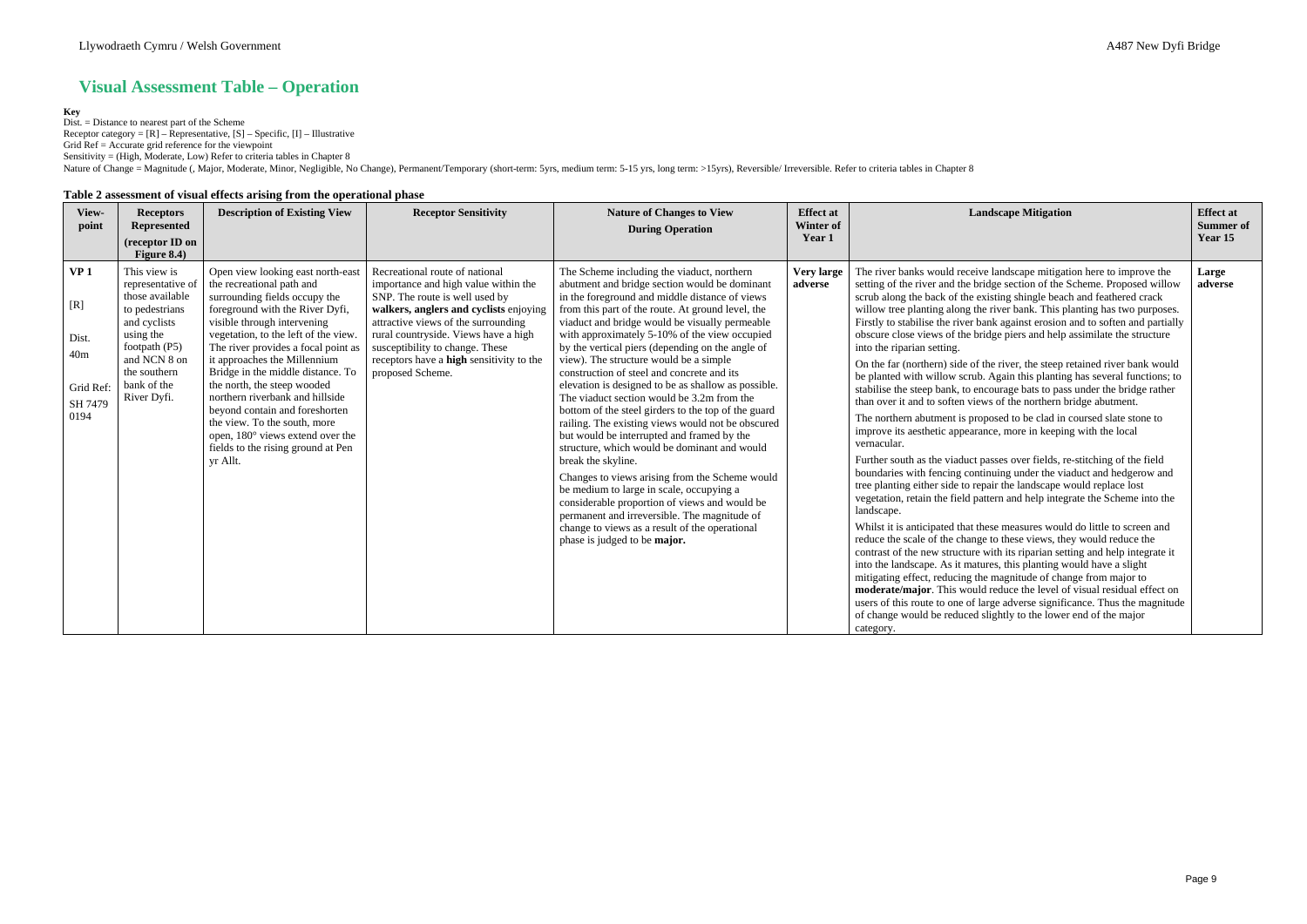| View-<br>point                                                                                                                                                                                                                                                                                                                                                                                                                                                                                                                                                           | <b>Receptors</b><br><b>Represented</b><br>(receptor ID on<br>Figure 8.4)             | <b>Description of Existing View</b>                                                                                                                                                                                                                                                                                                                                                                                                                                                                                                                                                                                              | <b>Receptor Sensitivity</b>                                                                                                                                                                                                                                                                                                                                                                                                                                                                                                                                                                                                                                                                                                                                                                                                                                                                                                                                                                                                                             | <b>Nature of Changes to View</b><br><b>During Operation</b>                                                                                                                                                                                                                                                                                                                                                                                                                                                                                                                                                                                                                                                                                                                                                                                                                                                                                   | <b>Effect at</b><br>Winter of<br>Year 1                        | <b>Landscape Mitigation</b>                                                                                                                                                                                                                                                                                                                                                                                                                                                                                                                                                                                                                                                                                                                                                                                                                                                                                                                                                                                                                                                                                                                                                                                                                                                                                                                                                                                                                                                                                                                                                                                                                                                                                                                                                                                                                                                                                                                                       | <b>Effect at</b><br><b>Summer</b> of<br>Year 15              |
|--------------------------------------------------------------------------------------------------------------------------------------------------------------------------------------------------------------------------------------------------------------------------------------------------------------------------------------------------------------------------------------------------------------------------------------------------------------------------------------------------------------------------------------------------------------------------|--------------------------------------------------------------------------------------|----------------------------------------------------------------------------------------------------------------------------------------------------------------------------------------------------------------------------------------------------------------------------------------------------------------------------------------------------------------------------------------------------------------------------------------------------------------------------------------------------------------------------------------------------------------------------------------------------------------------------------|---------------------------------------------------------------------------------------------------------------------------------------------------------------------------------------------------------------------------------------------------------------------------------------------------------------------------------------------------------------------------------------------------------------------------------------------------------------------------------------------------------------------------------------------------------------------------------------------------------------------------------------------------------------------------------------------------------------------------------------------------------------------------------------------------------------------------------------------------------------------------------------------------------------------------------------------------------------------------------------------------------------------------------------------------------|-----------------------------------------------------------------------------------------------------------------------------------------------------------------------------------------------------------------------------------------------------------------------------------------------------------------------------------------------------------------------------------------------------------------------------------------------------------------------------------------------------------------------------------------------------------------------------------------------------------------------------------------------------------------------------------------------------------------------------------------------------------------------------------------------------------------------------------------------------------------------------------------------------------------------------------------------|----------------------------------------------------------------|-------------------------------------------------------------------------------------------------------------------------------------------------------------------------------------------------------------------------------------------------------------------------------------------------------------------------------------------------------------------------------------------------------------------------------------------------------------------------------------------------------------------------------------------------------------------------------------------------------------------------------------------------------------------------------------------------------------------------------------------------------------------------------------------------------------------------------------------------------------------------------------------------------------------------------------------------------------------------------------------------------------------------------------------------------------------------------------------------------------------------------------------------------------------------------------------------------------------------------------------------------------------------------------------------------------------------------------------------------------------------------------------------------------------------------------------------------------------------------------------------------------------------------------------------------------------------------------------------------------------------------------------------------------------------------------------------------------------------------------------------------------------------------------------------------------------------------------------------------------------------------------------------------------------------------------------------------------------|--------------------------------------------------------------|
| VP <sub>2</sub><br>$[S] % \begin{center} % \includegraphics[width=\linewidth]{imagesSupplemental_3.png} % \end{center} % \caption { % Our method is used for the method. % Note that the \emph{DefNet}~\cite{bib66}~(a) and the \emph{DefNet}~\cite{bib66}~(b) and the \emph{DefNet}~\cite{bib66}~(c) and the \emph{DefNet}~\cite{bib66}~(d) and the \emph{DefNet}~\cite{bib66}~(d) and the \emph{DefNet}~\cite{bib66}~(e) and the \emph{DefNet}~\cite{bib66}~(d) and the \emph{DefNet}~\cite{bib66}~(e) and the \emph{$<br>Dist.<br>30m<br>Grid Ref:<br>SH 7492<br>0198 | Pedestrians and<br>cyclists using<br>NCN 8.<br>Crossing the<br>Millennium<br>Bridge. | Open and slightly elevated view<br>partially filtered through the tall<br>feature railings to the bridge. The<br>River Dyfi forms an attractive and<br>dynamic focal point in the<br>foreground and middle distance<br>of this view. To the north, the<br>steep wooded northern riverbank<br>and hillside beyond contain and<br>foreshorten the view. To the<br>south, more open, 180° views<br>extend over the fields to the east<br>of the site. Cars using the A487<br>are partially and fleetingly visible,<br>filtered through the deciduous<br>riverside trees in winter.                                                  | Recreational route of national<br>importance and high value within SNP.<br>The route is well used by walkers and<br>cyclists enjoying attractive views of the<br>surrounding rural countryside. Views<br>have a high susceptibility to change.<br>These receptors have a high sensitivity<br>to the proposed Scheme.                                                                                                                                                                                                                                                                                                                                                                                                                                                                                                                                                                                                                                                                                                                                    | The proposed Scheme, in particular the section of<br>the bridge over the river Dyfi, would be dominant<br>in the foreground and middle distance of views<br>from this location. The bridge would be seen at<br>close range and would occupy a very large<br>proportion of the view. The bridge section would<br>be seen side on as a simple construction of steel<br>and concrete and its elevation is designed to be as<br>shallow as possible. At its deepest it would be<br>4.7m from the bottom of the steel girders to the<br>top of the guard railing. The existing views to the<br>west would be interrupted and foreshortened by<br>the structure.<br>Changes to views arising from the Scheme would<br>be large scale, occupying a large proportion of the<br>view west and southwest and would be permanent<br>and irreversible. The magnitude of change to<br>views as a result of the operational phase is<br>judged to be major. | <b>Very large</b><br>adverse                                   | As for Viewpoint 1 above, the landscape mitigation at the river banks is<br>intended to improve the setting of the river and the bridge section of the<br>Scheme.<br>A stand of willow scrub is proposed along the back of the existing shingle<br>beach and feathered crack willow tree planting along the river bank. This<br>planting has two purposes. Firstly to stabilise the river bank against<br>erosion, and to soften and partially obscure close views of the bridge piers<br>and help assimilate the structure into the riparian setting.<br>On the northern side of the river, the steep retained river bank would be<br>planted with willow scrub and feathered crack willow trees. Again this<br>planting has several functions; to stabilise the steep bank, to encourage<br>bats to pass under the bridge rather than over it and to soften views of the<br>northern bridge abutment. The cattle underpass in front of the abutment<br>has been designed to have an agricultural feel with an un-edged concrete<br>track and timber post and fencing. The northern abutment wall would be<br>clad in coursed slate stone to improve its aesthetic appearance, more in<br>keeping with the local vernacular.<br>Whilst it is anticipated that these measures would do little to reduce the<br>scale of the change to such views they would reduce the contrast of the<br>new structure with its riparian setting and help integrate it into the<br>landscape. As it matures, this proposed planting would have a slight<br>mitigating effect, bringing the magnitude of change down from major to<br>moderate/major. This would reduce the level of residual visual effect to<br>one of large adverse significance.                                                                                                                                                                                                                              | Large<br>adverse                                             |
| VP3<br>[R]<br>Dist. 5m<br>Grid Ref:<br>SH 7453<br>0199                                                                                                                                                                                                                                                                                                                                                                                                                                                                                                                   | Road users on<br>the A487 (R2).<br>Cyclists on<br><b>NCN 8.</b>                      | View available to southbound<br>drivers and cyclists. To the east<br>the view extends beyond the<br>roadside hedgerow over fields<br>laid to pasture to the hills around<br>Bryn-Tudor. To the south views<br>are foreshortened in the middle<br>distance by the mature tree-lined<br>north bank of the River Dyfi.<br>In winter the suspension structure<br>of the Millennium Bridge is just<br>visible through leafless trees. The<br>foreground of the view is<br>dominated by the existing A487<br>road and cycle path. The steep<br>and partially wooded hillside to<br>the northwest foreshortens views<br>west and north. | This route is a busy trunk road through<br>the southern edge of the SNP. It is of<br>national importance and visual amenity<br>is of medium value. Driver's attention<br>would be focussed on the task of<br>driving along this fast section of road<br>on a bend. Southbound travellers would<br>notice views opening out over the<br>landscape to the east, having emerged<br>from the heavy woodland cover, just to<br>the north. Views to the south (in the<br>direction of travel) and east are of<br>medium susceptibility to change from<br>the proposed Scheme. The sensitivity<br>of these receptors is considered to be<br>moderate.<br>Cyclists would be using the traffic-free<br>roadside section of NCN 8. This is a<br>nationally important route with views<br>of high value. Cyclists travelling at<br>slower speeds would be more likely<br>focussed on views of the surrounding<br>countryside. Their susceptibility to<br>changes in visual amenity is medium to<br>high. These receptors are considered to<br>be highly sensitive. | The proposed Scheme, in particular the road to<br>the north of the bridge and the new junction<br>arrangement with the A439 would be visible in<br>the middle distance, towards the right of the view.<br>The existing A487 would be seen to continue in a<br>straight line over the River Dyfi, through a new<br>gap in the mature riverside vegetation. Slightly<br>more of the view would be occupied by road<br>infrastructure than is currently seen. An additional<br>right turn lane would widen the road locally to<br>three lanes.<br>Changes to views arising from the Scheme would<br>be slight in scale, resulting in a perceptible<br>permanent and irreversible change to the<br>proportion of the view occupied by built form.<br>The magnitude of change to views as a result of<br>the operational phase is judged to be <b>moderate to</b><br>minor.                                                                        | <b>Slight to</b><br>moderate<br>adverse<br>Moderate<br>adverse | Landscape mitigation measures have been proposed in the form of native<br>tree hedgerow and shrub planting around the northern junction. The<br>disturbed river bank either side of the northern abutment of the new bridge<br>would be planted with replacement native scrub and deciduous tree<br>planting. This is intended to re-form the mature tree line along the river<br>dividing the floodplain to the south from the northern slopes to the north.<br>This is complemented by the introduction of a continuous mixed native<br>hedges behind the southbound verge, and to the top of cuttings to the north<br>and west of the proposed new junction. These would tie back into the<br>existing boundaries and be maintained at a height of 1.5m. This proposed<br>planting would help to integrate the development into the surrounding<br>landscape and to mitigate for the loss of vegetation from construction<br>works.<br>Wild flower seeding to the large open areas and cuttings, behind close<br>mown verges, would maintain forward visibility whilst providing valuable<br>habitat for invertebrates and improving visual amenity for road users<br>cyclists and pedestrians.<br>As a landscape feature demarking the gateway to Snowdonia National<br>Park, a small stand of specimen native oak trees is proposed immediately<br>to the north of the northern junction with the A493. This would be set<br>within a native lowland wildflower meadow and an area of mixed native<br>bulb planting immediately under the trees.<br>These measures would improve the aesthetic of the Scheme around the<br>northern junction, replace trees lost during construction and integrate the<br>scheme into the landscape. Over time as they establish, they would reduce<br>the magnitude of change to <b>minor</b> . Correspondingly, the level of residual<br>visual effect significance would reduce as set out in the column to the<br>right. | Slight<br>adverse<br><b>Slight to</b><br>moderate<br>adverse |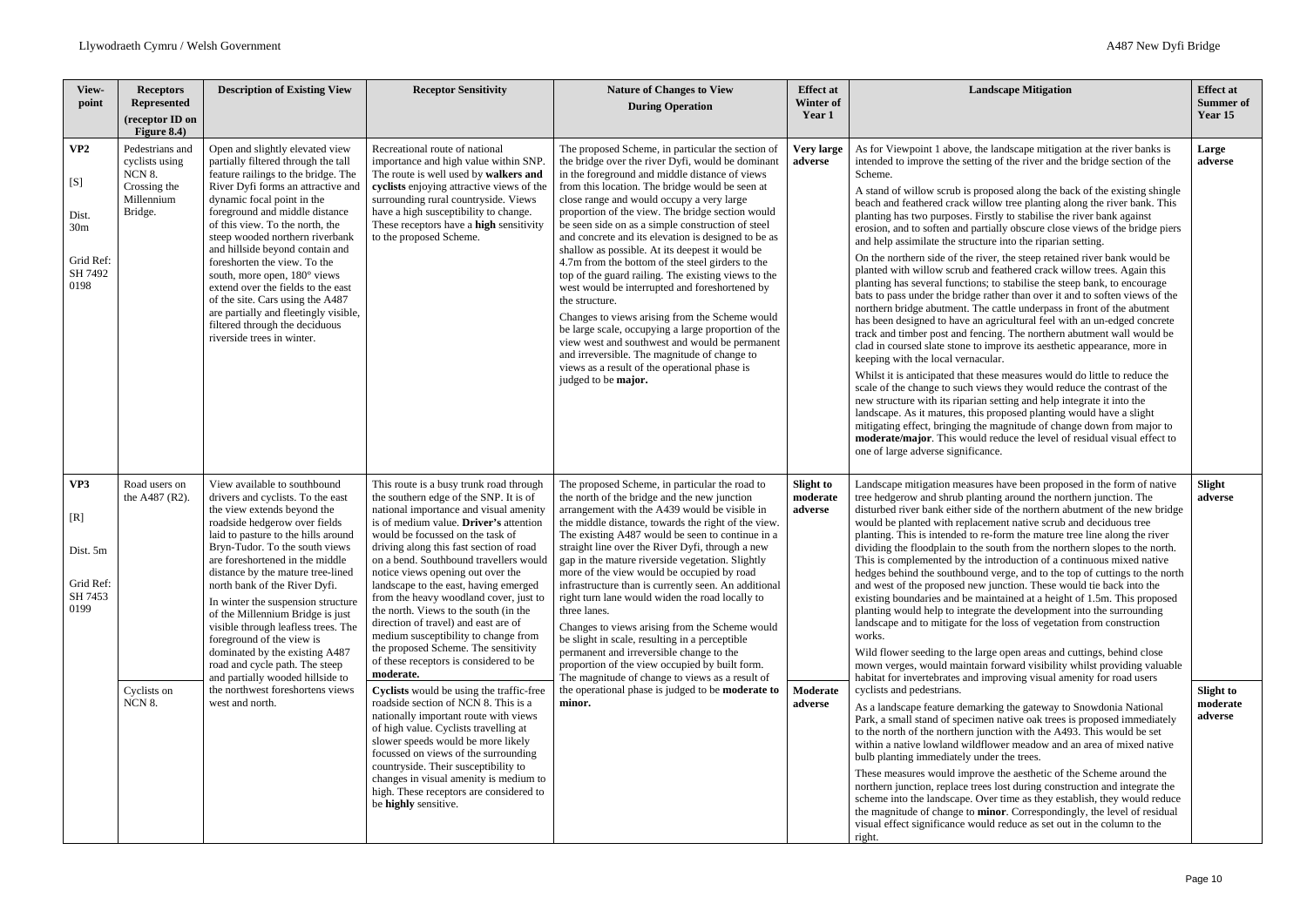| View-<br>point                                      | <b>Receptors</b><br><b>Represented</b><br>(receptor ID on<br>Figure $8.4$ )                                                                                                                                                                                                                                                                                                        | <b>Description of Existing View</b>                                                                                                                                                                                                                                                                   | <b>Receptor Sensitivity</b>                                                                                                                                                                                                                                                                                                                                                                                                                                                                                                     | <b>Nature of Changes to View</b><br><b>During Operation</b>                                                                                                                                                                                                                                                                                                                                                                                                                                                                                          | <b>Effect</b> at<br><b>Winter of</b><br>Year 1                                                                                                                                                                                                                                                                                                                                                                                 | <b>Landscape Mitigation</b>                                                                                                                                                                                                                                                                                                                                                                                                                                                                                                                                                                                                                                                                                                                                                                                                  | <b>Effect at</b><br><b>Summer of</b><br>Year 15 |
|-----------------------------------------------------|------------------------------------------------------------------------------------------------------------------------------------------------------------------------------------------------------------------------------------------------------------------------------------------------------------------------------------------------------------------------------------|-------------------------------------------------------------------------------------------------------------------------------------------------------------------------------------------------------------------------------------------------------------------------------------------------------|---------------------------------------------------------------------------------------------------------------------------------------------------------------------------------------------------------------------------------------------------------------------------------------------------------------------------------------------------------------------------------------------------------------------------------------------------------------------------------------------------------------------------------|------------------------------------------------------------------------------------------------------------------------------------------------------------------------------------------------------------------------------------------------------------------------------------------------------------------------------------------------------------------------------------------------------------------------------------------------------------------------------------------------------------------------------------------------------|--------------------------------------------------------------------------------------------------------------------------------------------------------------------------------------------------------------------------------------------------------------------------------------------------------------------------------------------------------------------------------------------------------------------------------|------------------------------------------------------------------------------------------------------------------------------------------------------------------------------------------------------------------------------------------------------------------------------------------------------------------------------------------------------------------------------------------------------------------------------------------------------------------------------------------------------------------------------------------------------------------------------------------------------------------------------------------------------------------------------------------------------------------------------------------------------------------------------------------------------------------------------|-------------------------------------------------|
|                                                     | Single dwelling,<br>at the Junction<br>of A487 and<br><b>B4404</b>                                                                                                                                                                                                                                                                                                                 | This property has similar, but<br>more oblique and partial views<br>focussed in an easterly direction<br>over the Dyfi valley.                                                                                                                                                                        | The visual amenity of residents in the<br>property are considered to be of high<br>value and of individual importance.<br>The property faces east affording<br>residents wide and attractive views<br>over the Dyfi valley. The susceptibility<br>of these receptors to changes in their<br>views is high. The sensitivity of this<br>residential receptors is assessed as<br>high.                                                                                                                                             | Very slight alterations to the road layout and<br>some new highways signage to the south and west<br>of the property may be obliquely and partially<br>visible from the garden to the rear of this<br>property. Notably this property has no windows<br>facing south or west.<br>The magnitude of change to views as a result of<br>the operational phase is judged to be Negligible.                                                                                                                                                                | Slight                                                                                                                                                                                                                                                                                                                                                                                                                         | The residents would benefit, to a limited extend, from the general<br>improvements to visual amenity and Scheme integration, but this would<br>not reduce the already negligible magnitude of change.                                                                                                                                                                                                                                                                                                                                                                                                                                                                                                                                                                                                                        | Slight                                          |
| VP4<br>[R]<br>Dist.<br>500m<br>Grid Ref:<br>SH 7546 | This view<br>represents one<br>available to<br>users of a short<br>length of the<br>B4404 (R1)<br>outside SNP.                                                                                                                                                                                                                                                                     | An open and elevated view<br>looking southwest from the<br>B4404 adjacent to Glan-fechan.<br>This is one of few glimpsed views<br>through gaps in the roadside<br>hedgerow. The foreground of this<br>view is dominated by the roofs of<br>the nearby farm buildings.<br>In summer, intervening trees | Views of <b>road users</b> of the minor rural<br>road $(B4404)$ (R1) are of local<br>importance and high value, but their<br>susceptibility to change is medium due<br>to their attention being focussed on the<br>task of driving and the restricted nature<br>of views out. Thus their sensitivity to<br>changes in views is <b>moderate.</b>                                                                                                                                                                                 | Road users would experience occasional glimpsed<br>open views of the northern end of the site, which<br>would contain a larger area of new road, however<br>due to the intervening distance this would occupy<br>a small proportion of the wide views. The existing<br>intervening hedge and woodland block would be<br>protected and retained. The changes as a result of<br>the Scheme would be minor in scale, permanent<br>and irreversible. The magnitude of change to<br>views as a result of the operational phase are<br>judged to be minor. | Slight<br>adverse                                                                                                                                                                                                                                                                                                                                                                                                              | Landscape mitigation measures have been proposed in the form of native<br>tree and shrub planting is proposed along the embankments on either side<br>of the new road approaching the northern end of the bridge. This is<br>complemented by the introduction of a continuous mixed native hedges<br>behind the southbound verge, and to the top of cuttings to the north and<br>west of the proposed new junction. These would tie back into the existing<br>boundaries and be maintained at a height of 1.5m.<br>This proposed structure planting would help to visually break up and<br>contain the length and linearity of the proposed Scheme integrating it into<br>the surrounding landscape when seen from this more distant location. It<br>would also mitigate for the loss of vegetation from construction works. | <b>Neutral to</b><br>slight<br>adverse          |
| 0225                                                | obscure views to most of the flat<br>Workers at the<br>valley floor around the site. In<br>farm $(A)$ .<br>winter however, the suspension<br>structure of the Millennium<br>Bridge and Dyfi Eco Park are<br>partially visible filtered through<br>intervening trees. The roofs of<br>cars using the A487, just north of<br>the site are visible over the<br>adjacent hedgerow. The | Farm workers at Glan-fechan (A) are<br>of individual to community value and<br>are considered to be of low<br>susceptibility to change due to the<br>nature of their work not focussed on<br>views of the surrounding countryside.<br>Thus their sensitivity to changes in<br>views is low.           | Due to the farm and dwelling being sitting lower<br>in the landscape than the view taken from the<br>nearby road, the extent of visibility towards the<br>site is very limited. Evergreen screen / shelter<br>planting on the property's southwest edge would<br>screen most views out to the west. Those that are<br>available in the direction of the site are<br>interrupted by the middle distant belt of mature<br>trees along the Afon Dulas and field boundaries.                                                        | <b>Neutral to</b><br>slight<br>adverse                                                                                                                                                                                                                                                                                                                                                                                                                                                                                                               | Given time for the proposed vegetation to establish and mature it is likely<br>that the already restricted views of the development would be further<br>reduced, but will remain classified as a negligible magnitude of change in<br>the case of the more elevated views from the road. In turn the level of<br>residual visual effect significance on these receptors would reduce as set<br>out in the column to the right. | <b>Neutral to</b><br>slight<br>adverse                                                                                                                                                                                                                                                                                                                                                                                                                                                                                                                                                                                                                                                                                                                                                                                       |                                                 |
|                                                     | Residents at the<br>farm $(A)$ .                                                                                                                                                                                                                                                                                                                                                   | surrounding hills form a dramatic<br>backdrop to the view.                                                                                                                                                                                                                                            | The visual amenity of residents in the<br>single dwelling (A) at Glan-fechan is of<br>individual importance and of high<br>value. The house is oriented northwest<br>- southeast taking advantage of the<br>views across the valley towards Garth<br>and Dolguog Hall views in and around<br>the property in all other directions are<br>dominated by farm buildings. The<br>susceptibility of these residents to<br>changes in their south-westerly view is<br>low. Thus their sensitivity to changes in<br>views is moderate. | In winter the views towards the Scheme would be<br>partially and glimpsed from some locations on the<br>property. The magnitude of change to the visual<br>amenity of these receptors during operation would<br>be negligible.                                                                                                                                                                                                                                                                                                                       | <b>Neutral to</b><br>slight<br>adverse                                                                                                                                                                                                                                                                                                                                                                                         |                                                                                                                                                                                                                                                                                                                                                                                                                                                                                                                                                                                                                                                                                                                                                                                                                              | <b>Neutral to</b><br>slight<br>adverse          |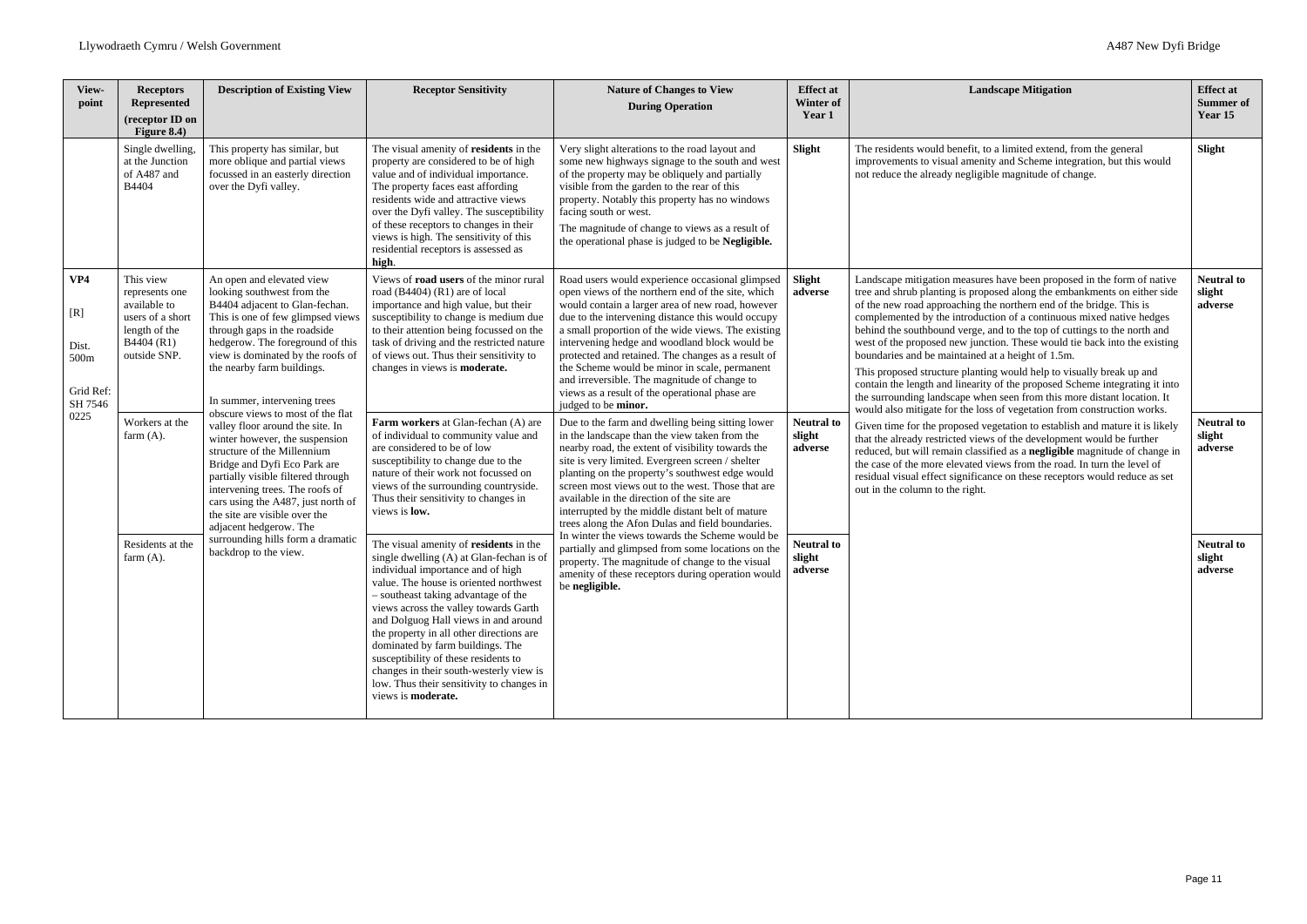| View-<br>point                                                          | <b>Receptors</b><br><b>Represented</b><br>(receptor ID on<br>Figure 8.4)                                                                                                          | <b>Description of Existing View</b>                                                                                                                                                                                                                                                                                                                                                                                                                                                                                                                                                                                                                                                                         | <b>Receptor Sensitivity</b>                                                                                                                                                                                                                                                                                                                                                                                                                                                                                                                                                                                                              | <b>Nature of Changes to View</b><br><b>During Operation</b>                                                                                                                                                                                                                                                                                                                                                                                                                                                                                                                                                                                                                                                                                                                                                                                                                                                                                                                              | <b>Effect at</b><br>Winter of<br>Year 1 | <b>Landscape Mitigation</b>                                                                                                                                                                                                                                                                                                                                                                                                                                                                                                                                                                                                                                                                                                                                                                                                                                                                                                                                                                                                                                                                                                                                                                                                                                                                                   | <b>Effect at</b><br><b>Summer of</b><br>Year 15 |
|-------------------------------------------------------------------------|-----------------------------------------------------------------------------------------------------------------------------------------------------------------------------------|-------------------------------------------------------------------------------------------------------------------------------------------------------------------------------------------------------------------------------------------------------------------------------------------------------------------------------------------------------------------------------------------------------------------------------------------------------------------------------------------------------------------------------------------------------------------------------------------------------------------------------------------------------------------------------------------------------------|------------------------------------------------------------------------------------------------------------------------------------------------------------------------------------------------------------------------------------------------------------------------------------------------------------------------------------------------------------------------------------------------------------------------------------------------------------------------------------------------------------------------------------------------------------------------------------------------------------------------------------------|------------------------------------------------------------------------------------------------------------------------------------------------------------------------------------------------------------------------------------------------------------------------------------------------------------------------------------------------------------------------------------------------------------------------------------------------------------------------------------------------------------------------------------------------------------------------------------------------------------------------------------------------------------------------------------------------------------------------------------------------------------------------------------------------------------------------------------------------------------------------------------------------------------------------------------------------------------------------------------------|-----------------------------------------|---------------------------------------------------------------------------------------------------------------------------------------------------------------------------------------------------------------------------------------------------------------------------------------------------------------------------------------------------------------------------------------------------------------------------------------------------------------------------------------------------------------------------------------------------------------------------------------------------------------------------------------------------------------------------------------------------------------------------------------------------------------------------------------------------------------------------------------------------------------------------------------------------------------------------------------------------------------------------------------------------------------------------------------------------------------------------------------------------------------------------------------------------------------------------------------------------------------------------------------------------------------------------------------------------------------|-------------------------------------------------|
| VP <sub>5</sub><br>[R]<br>Dist.<br>230m<br>Grid Ref:<br>SH 7506<br>0184 | Footpath users<br>and anglers on<br>the riverside<br>PRoW (P5).                                                                                                                   | An open panoramic view looking<br>west. The River Dyfi dominates<br>the foreground and meanders<br>gently northwest to pass under the<br>Millennium Bridge seen as a<br>prominent component in the<br>middle distance of this view. The<br>wooded hills of Foel-y-Ffridd and<br>Foel Goch within SNP form a<br>dramatic backdrop to the west and<br>northwest. The view extends<br>further along the flat rural River<br>Dyfi valley floor to the southwest.<br>Further south some rail buildings<br>near the Dyfi Eco Park are<br>partially visible beyond<br>intervening trees and below the<br>hills north of Machynlleth - Pen<br>yr Allt.                                                              | This viewpoint is on the southeast edge<br>of the SNP, the visual amenity of<br>walkers and anglers using the route is<br>considered to be of national importance<br>and high value. With their recreational<br>focus on enjoyment of the attractive<br>rural setting, their susceptibility to<br>change is considered to be high. Thus<br>their sensitivity to changes in views is<br>high.                                                                                                                                                                                                                                             | The Scheme including the viaduct, northern<br>abutment and bridge section would be prominent<br>in the middle distance of views from this part of<br>the PRoW. At ground level, the viaduct and<br>bridge would be visually permeable with<br>approximately 5-10% of the view occupied by the<br>vertical piers (depending on the angle of view).<br>The structure would be a simple construction of<br>steel and concrete and its elevation is designed to<br>be as shallow as possible. The viaduct would be<br>3.2m from the bottom of the steel girders to the<br>top of the guard railing.<br>The Scheme would occupy a small proportion of<br>the view seen side on as a strong line across the<br>bottom of the tree line beyond the Millennium<br>Bridge. The Scheme would result in a noticeable<br>deterioration of the view and would be permanent<br>and irreversible. The magnitude of change to<br>views as a result of the operational phase is<br>judged to be moderate. | Moderate<br>to large<br>adverse         | Proposed tree, hedgerow and scrub planting around the northern abutment<br>and river banks would help to integrate the new bridge into the landscape<br>over time as it establishes. In particular the proposed planting to the<br>northern river bank in front of the proposed bridge abutment and cattle<br>underpass would soften and partially obscure views of these hard<br>engineered structures.<br>Further south to the left of this view, there is little scope for planting<br>alongside the viaduct as this would contrast with the character and<br>function of the floodplain landscape. However, as the viaduct passes over<br>field boundaries in the middle distance, fencing continuing under the<br>viaduct and new hedgerow and tree planting proposed along existing field<br>boundaries, is intended to repair the landscape either side of the Scheme.<br>This would also would replace lost vegetation, retain the field pattern and<br>help integrate the Scheme into the landscape.<br>As it matures, this planting would have a slight mitigating effect, reducing<br>the magnitude of change from moderate to <b>minor/moderate</b> . This would<br>correspondingly reduce the level of visual residual effect on users of this<br>route to one of moderate adverse significance. | Moderate<br>adverse                             |
| VP <sub>6</sub><br>[R]<br>Dist.<br>650m<br>Grid Ref:<br>SH 7546<br>0165 | Passengers on<br>the Cambrian<br>Line scenic<br>railway (T1)<br>and footpath<br>users and<br>anglers on the<br>riverside PRoW<br>$(P5)$ , which<br>crosses the<br>railway nearby. | One of three short (200-300m)<br>lengths of the line without<br>trackside vegetation obscuring<br>views north. Where views north<br>over the floodplain towards the<br>site are available, the site and the<br>Millennium Bridge are seen as<br>small components in the distance<br>below the prominent backdrop of<br>wooded hills to the northwest.<br>The foreground is occupied by<br>flat open fields with wood pole<br>overhead lines adjacent to the<br>track. The river is visible beyond<br>the fields, further west along the<br>line the next viewing opportunity<br>is where track side vegetation has<br>been displaced by industrial uses<br>which locally dominates the<br>foreground views. | Views available to anglers, walkers<br>and passengers on the Cambrian Line<br>in this rural landscape adjacent to and<br>taking in the setting of the SNP are<br>considered to be of national importance<br>and are highly valued. All these<br>receptors are considered likely to be at<br>least partly focused on enjoying views<br>of the surrounding countryside. The<br>proximity to SNP raises expectations of<br>the quality of views as does the scenic<br>status of the Cambrian Line. The<br>susceptibility of these receptors to<br>changes in their views is high. Thus<br>their sensitivity to changes in views is<br>high. | The Scheme including the viaduct, northern<br>abutment and bridge section would be just<br>noticeable in the distance of views from this<br>location. The structure would be a simple<br>construction of steel and concrete and its<br>elevation is designed to be as shallow as possible.<br>The viaduct would be 3.2m from the bottom of<br>the steel girders to the top of the guard railing.<br>The Scheme would occupy a small proportion of<br>the view, but would contrast with the rural<br>landscape and wooded hills beyond. The change<br>would be permanent and irreversible resulting in a<br>perceptible alteration of the view, but would not<br>alter the overall balance of features in it. The<br>magnitude of change to views from this location<br>as a result of the operational phase is judged to be<br>minor to moderate.                                                                                                                                        | Moderate<br>adverse                     | Proposed tree, hedgerow and scrub planting around the northern abutment<br>and river banks would help to integrate the new bridge into the landscape<br>over time as it establishes. In particular the proposed planting to the<br>northern river bank in front of the proposed bridge abutment and cattle<br>underpass would soften and partially obscure views of these hard<br>engineered structures.<br>Further south to the left of this view, there is little scope for planting<br>alongside the viaduct as this would contrast with the character and<br>function of the floodplain landscape. However, as the viaduct passes over<br>field boundaries in the middle distance, fencing continuing under the<br>viaduct and new hedgerow and tree planting proposed along existing field<br>boundaries, is intended to repair the landscape either side of the Scheme.<br>This would also would replace lost vegetation, retain the field pattern and<br>help integrate the Scheme into the landscape.<br>As it matures, this planting would have a slight mitigating effect, reducing<br>the magnitude of change from minor/moderate to minor. This would<br>correspondingly reduce the level of visual residual effect on users of this<br>route to one of slight/moderate adverse significance.     | Slight to<br>moderate<br>adverse                |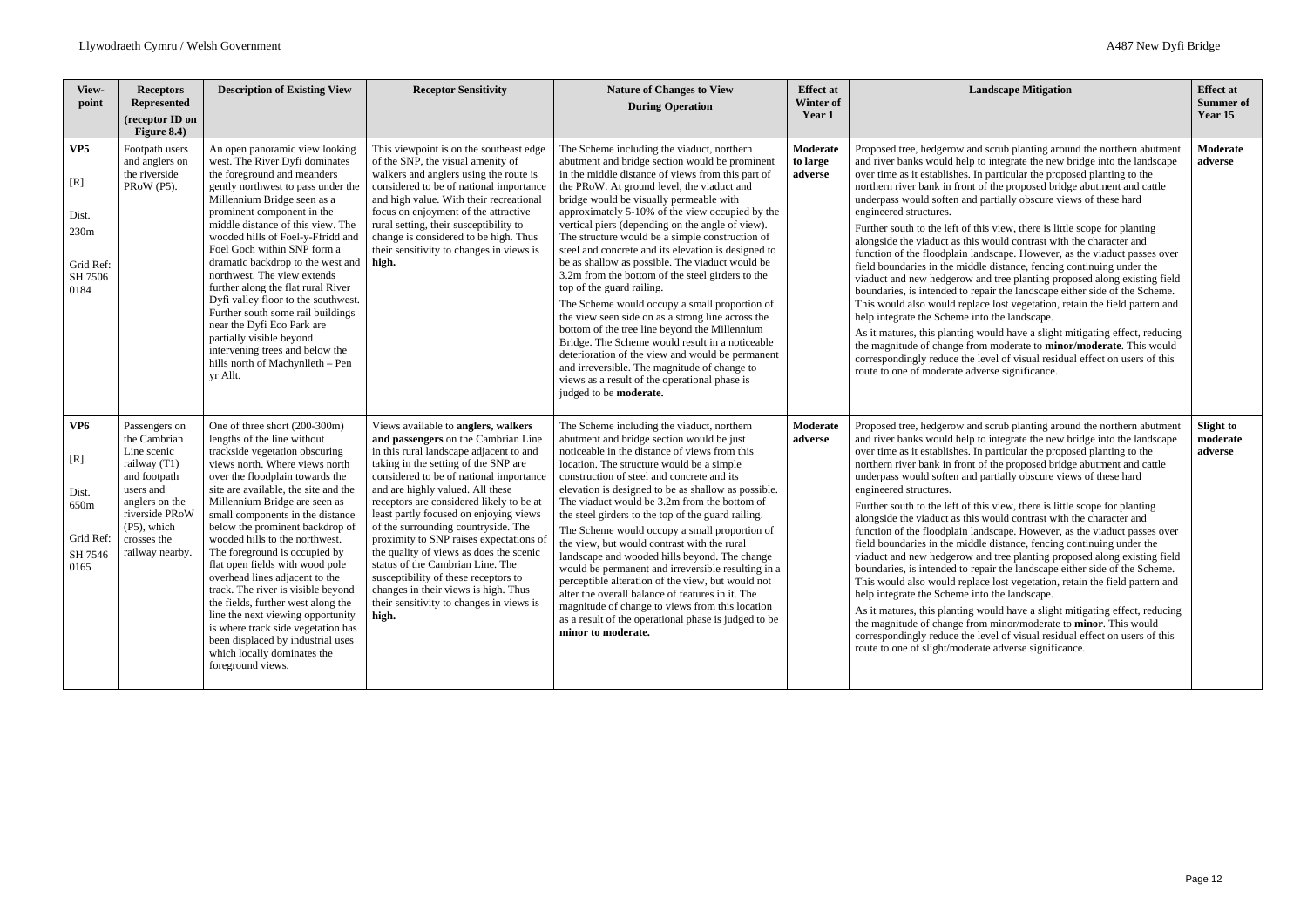| View-<br>point                                               | <b>Receptors</b><br><b>Represented</b><br>(receptor ID on<br>Figure 8.4)                                | <b>Description of Existing View</b>                                                                                                                                                                                                                                                                                                                                                                                                                                                                                                                                                                    | <b>Receptor Sensitivity</b>                                                                                                                                                                                                                                                                                                                                                                                                                                                                                                                                                                                                       | <b>Nature of Changes to View</b><br><b>During Operation</b>                                                                                                                                                                                                                                                                                                                                                                                                     | <b>Effect at</b><br>Winter of<br>Year 1 | <b>Landscape Mitigation</b>                                                                                                                                                                                                                                                                                                                                        |
|--------------------------------------------------------------|---------------------------------------------------------------------------------------------------------|--------------------------------------------------------------------------------------------------------------------------------------------------------------------------------------------------------------------------------------------------------------------------------------------------------------------------------------------------------------------------------------------------------------------------------------------------------------------------------------------------------------------------------------------------------------------------------------------------------|-----------------------------------------------------------------------------------------------------------------------------------------------------------------------------------------------------------------------------------------------------------------------------------------------------------------------------------------------------------------------------------------------------------------------------------------------------------------------------------------------------------------------------------------------------------------------------------------------------------------------------------|-----------------------------------------------------------------------------------------------------------------------------------------------------------------------------------------------------------------------------------------------------------------------------------------------------------------------------------------------------------------------------------------------------------------------------------------------------------------|-----------------------------------------|--------------------------------------------------------------------------------------------------------------------------------------------------------------------------------------------------------------------------------------------------------------------------------------------------------------------------------------------------------------------|
| VP7<br>[S]<br>Dist.<br>1.1km<br>Grid Ref:<br>SH 7613<br>0177 | Hotel guests at<br>the Plas<br>Dolguog Hotel<br>$(B2)$ .                                                | The hotel and many of its<br>bedrooms and communal rooms<br>face north-northeast directly<br>across the River Dyfi valley. This<br>vista is distant an unobstructed,<br>but framed by topography and<br>mature vegetation restricting<br>visibility either side. The<br>foreground is occupied by the<br>hotel's formal gardens with the<br>middle ground comprising the flat<br>valley floor and the backdrop of<br>partially wooded hills at Foel-y-<br>ffridd and Bryn-coch. The<br>Millennium Bridge and the<br>northern extents of the site are<br>partially visible to the left of the<br>vista. | Views from this <b>hotel</b> are of local<br>community importance and are highly<br>valued. The business relies at least in<br>part on the quality of the views from its<br>rooms and grounds. The susceptibility<br>of this receptor to changes in visual<br>amenity is high. Thus the sensitivity to<br>changes in views is <b>moderate.</b>                                                                                                                                                                                                                                                                                    | The bridge section over the River Dyfi and the<br>northern abutment would be visible as a very<br>small component in the distance and would be<br>largely screened from view by intervening trees.<br>In winter the views towards the Scheme would be<br>partially visible, but barely noticeable from some<br>locations on the property. The magnitude of<br>change to the visual amenity of these receptors<br>during operation would be negligible to minor. | Slight<br>adverse                       | In the same way as for Vp 6 above, the proposed p<br>northern junction and river bank would very slight<br>and reduce the magnitude of change as it matures.<br>However, the change in this instance would be so<br>the magnitude of change enough to justify reclassi<br>significance of the residual visual effect, would rea<br>adverse category                |
| VP8<br>[R]<br>Dist.<br>1.3km<br>Grid Ref:<br>SH 7401<br>0003 | Walkers using<br>the Wales Coast<br>Path and<br>Glyndwr's Way<br>Long Distance<br>Recreational<br>Path. | Partially open, elevated and<br>distant vista overlooking the<br>western end of Machynlleth and<br>the River Dyfi valley. This and<br>other more restricted views are<br>only available to walkers and road<br>users for very short lengths of<br>each route. The flat and irregular<br>field pattern of the valley floor<br>occupy the middle distance and<br>an attractive and eye-catching<br>back drop is provided by the hills<br>of SNP. The River Dyfi is visible<br>meandering across the valley to                                                                                            | Views available to walkers using the<br>designated long distance route are of<br>national importance and high value.<br>Walker's attention would be focussed<br>to a considerable extent on the<br>surrounding countryside and<br>expectations on the quality of views<br>along this way marked and publicised<br>walk would be high. The susceptibility<br>and thus overall sensitivity of these<br>receptors to changes in their view is<br>high.                                                                                                                                                                               | The Scheme would be partially visible in the<br>distance and would be barely perceptible as a<br>small component within the context of the urban<br>form of Machynlleth. The magnitude of change to<br>this view would be negligible.                                                                                                                                                                                                                           | Slight<br>adverse                       | Over time as it establishes, the proposed tree, hedg<br>around the southern end of the Scheme and the de<br>Users (NMU) route would help to integrate the net<br>landscape.<br>Due to the elevated position and distant location of<br>would very slightly improve the view, but only to<br>such that the magnitude of change would not alter<br>negligible level. |
|                                                              | Road users on<br>the unclassified<br>nearby rural<br>lane $(R5)$ .                                      | the left of the view.                                                                                                                                                                                                                                                                                                                                                                                                                                                                                                                                                                                  | The road is a minor unclassified<br>country lane and is considered to be of<br>high value and local importance. The<br>more elevated section of this route<br>(approximately 200m either side of the<br>Viewpoint) offers attractive views of<br>the surrounding countryside, otherwise<br>views from lower more tree-lined<br>sections are more fleeting. Road users'<br>attention would be focused more on<br>their journey along this single lane<br>twisting road than on the surrounding<br>views. The susceptibility of these<br>receptors to change is medium. Thus<br>the sensitivity to changes in views is<br>moderate. |                                                                                                                                                                                                                                                                                                                                                                                                                                                                 | <b>Neutral to</b><br>slight<br>adverse  |                                                                                                                                                                                                                                                                                                                                                                    |

| <b>Landscape Mitigation</b>                                                                                                                                                                                                                                                                                                                                                                                                                                                                     | <b>Effect</b> at<br><b>Summer of</b><br>Year 15 |
|-------------------------------------------------------------------------------------------------------------------------------------------------------------------------------------------------------------------------------------------------------------------------------------------------------------------------------------------------------------------------------------------------------------------------------------------------------------------------------------------------|-------------------------------------------------|
| In the same way as for Vp 6 above, the proposed planting around the<br>northern junction and river bank would very slightly improve the view,<br>and reduce the magnitude of change as it matures.                                                                                                                                                                                                                                                                                              | Slight<br>adverse                               |
| However, the change in this instance would be so small as to not reduce<br>the magnitude of change enough to justify reclassifying it. The<br>significance of the residual visual effect, would remain in the slight<br>adverse category                                                                                                                                                                                                                                                        |                                                 |
| Over time as it establishes, the proposed tree, hedgerow and scrub planting<br>around the southern end of the Scheme and the de trunked Non-Motorised-<br>Users (NMU) route would help to integrate the new bridge into the<br>landscape.<br>Due to the elevated position and distant location of the view these changes<br>would very slightly improve the view, but only to a very limited extent,<br>such that the magnitude of change would not alter from its already<br>negligible level. | Slight<br>adverse                               |
|                                                                                                                                                                                                                                                                                                                                                                                                                                                                                                 | <b>Neutral to</b><br>slight<br>adverse          |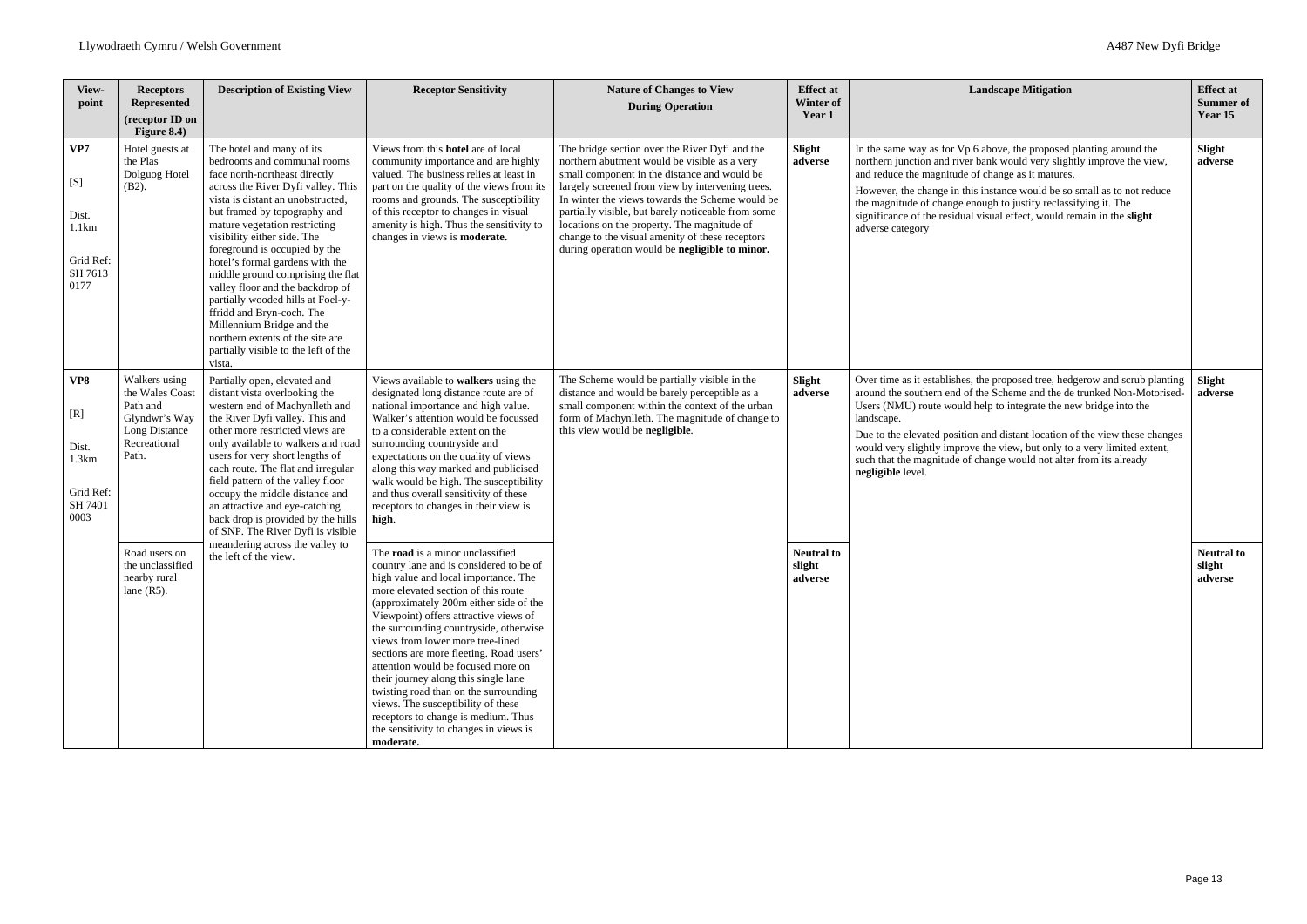| View-<br>point                                                         | <b>Receptors</b><br><b>Represented</b><br>(receptor ID on<br>Figure 8.4)          | <b>Description of Existing View</b>                                                                                                                                                                                                                                                                                                                                                                                                                                                                                                                                                                                                              | <b>Receptor Sensitivity</b>                                                                                                                                                                                                                                                                                                                                                                                                                                                                                                                                                                                                                                                                                            | <b>Nature of Changes to View</b><br><b>During Operation</b>                                                                                                                                                                                                                                                                                                                                                                                                                                                                                                                                                                                                                                                                                                                                                                                                                                                  | <b>Effect at</b><br>Winter of<br>Year 1 | <b>Landscape Mitigation</b>                                                                                                                                                                                                                                                                                                                                                                                                                                                                                                                                                                                                                                                                                                                                                                                                                                                                                                                                                                                                                                                                                                                                                                                                                                                                                                                                                                                                                                                                                                                                                             | <b>Effect at</b><br><b>Summer</b> of<br>Year 15 |
|------------------------------------------------------------------------|-----------------------------------------------------------------------------------|--------------------------------------------------------------------------------------------------------------------------------------------------------------------------------------------------------------------------------------------------------------------------------------------------------------------------------------------------------------------------------------------------------------------------------------------------------------------------------------------------------------------------------------------------------------------------------------------------------------------------------------------------|------------------------------------------------------------------------------------------------------------------------------------------------------------------------------------------------------------------------------------------------------------------------------------------------------------------------------------------------------------------------------------------------------------------------------------------------------------------------------------------------------------------------------------------------------------------------------------------------------------------------------------------------------------------------------------------------------------------------|--------------------------------------------------------------------------------------------------------------------------------------------------------------------------------------------------------------------------------------------------------------------------------------------------------------------------------------------------------------------------------------------------------------------------------------------------------------------------------------------------------------------------------------------------------------------------------------------------------------------------------------------------------------------------------------------------------------------------------------------------------------------------------------------------------------------------------------------------------------------------------------------------------------|-----------------------------------------|-----------------------------------------------------------------------------------------------------------------------------------------------------------------------------------------------------------------------------------------------------------------------------------------------------------------------------------------------------------------------------------------------------------------------------------------------------------------------------------------------------------------------------------------------------------------------------------------------------------------------------------------------------------------------------------------------------------------------------------------------------------------------------------------------------------------------------------------------------------------------------------------------------------------------------------------------------------------------------------------------------------------------------------------------------------------------------------------------------------------------------------------------------------------------------------------------------------------------------------------------------------------------------------------------------------------------------------------------------------------------------------------------------------------------------------------------------------------------------------------------------------------------------------------------------------------------------------------|-------------------------------------------------|
|                                                                        | Residents in two<br>properties at<br>Cae-Gybi<br>Cottages $(K)$ .                 |                                                                                                                                                                                                                                                                                                                                                                                                                                                                                                                                                                                                                                                  | The visual amenity of residents in the<br>properties are considered to be of high<br>value and of individual importance.<br>The properties face west-northwest<br>affording residents and attractive rural<br>views over the part of the Dyfi valley.<br>The susceptibility of these receptors to<br>changes in their views is high. The<br>sensitivity of this residential receptors<br>is assessed as high.                                                                                                                                                                                                                                                                                                          |                                                                                                                                                                                                                                                                                                                                                                                                                                                                                                                                                                                                                                                                                                                                                                                                                                                                                                              | Slight<br>adverse                       |                                                                                                                                                                                                                                                                                                                                                                                                                                                                                                                                                                                                                                                                                                                                                                                                                                                                                                                                                                                                                                                                                                                                                                                                                                                                                                                                                                                                                                                                                                                                                                                         | Slight<br>adverse                               |
| VP9<br>[S]<br>Dist.<br>50 <sub>m</sub><br>Grid Ref:<br>SH 7442<br>0128 | Passengers<br>using the<br>Cambrian<br>railway line at<br>Machynlleth<br>Station. | An elevated and open, but partly<br>restricted view north from the<br>southwest bound station platform<br>above the bridge over the A487.<br>The southern end of the site is<br>visible in the middle distance with<br>the A487 leading north to the<br>existing Pont ar Ddyfi just visible<br>in the distance below the line of<br>white cottages at Pen-y-bont. The<br>middle ground is obscured by the<br>Dyfi Eco Park to the right of the<br>view and trackside trees to the<br>left. The distant backdrop is<br>formed by the wooded hill side of<br>Foel-y-ffridd.                                                                        | In this urban edge location, adjacent to<br>and taking in the rural setting of the<br>SNP, views available to rail<br>passengers on the Cambrian Line are<br>considered to be of national importance<br>and are highly valued. All these<br>receptors are considered likely to be<br>partly focused on enjoying views of the<br>surrounding countryside. The<br>proximity to SNP raises expectations of<br>the quality of views as does the scenic<br>status of the Cambrian Line, but the<br>urban context of the station counters<br>that expectation. The susceptibility of<br>these receptors to changes in their<br>views is medium. Thus their sensitivity<br>to changes in views is <b>moderate to</b><br>high. | The southern end of the viaduct section of the<br>Scheme and the southern tie-in would be visible<br>from this view, framed on either side by existing<br>vegetation and built form. Notably the large<br>existing tree to the left foreground of this view<br>would be removed to make way for ground re-<br>profiling and highway drainage works associated<br>with the Scheme. These changes would be seen in<br>the context of the existing road, the adjacent built<br>form of the Dyfi Eco Park and that associated<br>with the railway station in the foreground.<br>Changes arising from the Scheme would occupy a<br>moderate proportion of the middle part of this<br>view, and would not contrast unduly with key<br>features of the view. The changes would be<br>permanent and irreversible. The magnitude of<br>change to views as a result of the operational<br>phase is judged to be minor. | <b>Slight to</b><br>moderate<br>adverse | There is a concentration of new structure and amenity planting proposed<br>around the southern end of the Scheme where it is on embankment and ties<br>into the existing route. The embankments either side of the main route and<br>the NMU route would be planted with hedges and groups of native<br>specimen trees. Hedgerows are proposed either side of the road and to tie<br>into and reconcile the existing field pattern, integrating the proposed<br>Scheme into the local landscape<br>The frontage to the Dyfi Eco Park would be improved with an amenity<br>focused arrangement of specimen tree planting and swathes of native bulb<br>planting in mown amenity grass.<br>The larger tree and scrub lost from the east side of the route, near to the<br>railway bridge would be replaced in situ with 8 specimen native oak trees.<br>New open drainage ditches parallel to the Schemes' west boundary with<br>the Dyfi Eco Park would have gently 'S' profiles graded banks planted<br>with mixed native aquatic and marginal plants to improve their aesthetic<br>appeal and wildlife value.<br>Given time for the proposed vegetation to establish and mature it is likely<br>that views of the Scheme would be reduced slightly in particular of the<br>southern tie in section of the existing A487. This would have a slight<br>mitigating effect, reducing the magnitude of change to the lower end of the<br>minor category. Correspondingly this would reduce the level of residual<br>visual effect on these receptors to one of slight adverse significance. | Slight<br>adverse                               |
| <b>VP10</b><br>[R]<br>Dist. 5m<br>Grid Ref:<br>SH 7444<br>0141         | Road users on<br>the A487.                                                        | Looking west and northwest from<br>the entrance to the Dyfi Eco Park,<br>the foreground is dominated by<br>the existing A487 and associated<br>infrastructure including railings,<br>flood gates and post-mounted<br>road lighting. The middle distance<br>is occupied by the open fields<br>across the flat valley floor leading<br>to the River Dyfi. The distant hills<br>of SNP provide a dramatic<br>backdrop to the view. A single<br>dwelling at Penrhyn Dyfi is<br>visible at the bottom of the<br>hillside in the distance. The tree<br>in the foreground to the right of<br>the view is one of a stand of<br>several forming a belt of | The visual amenity of road users on the<br>busy A487 trunk road on the northern<br>edge of Machynlleth and approaching<br>the southern edge of SNP, is of national<br>importance and of medium value.<br><b>Driver's</b> attention would be focused on<br>the task of driving along this fast<br>section of road. Northbound travellers<br>would notice views opening out over<br>the landscape to the west, having<br>emerged from under the railway bridge<br>on the north edge of Machynlleth just<br>to the south. Views are of medium<br>susceptibility to change as a result of<br>the proposed development. The<br>sensitivity of these receptors is<br>considered to be moderate.                              | The southern end of the viaduct section of the<br>Scheme would terminate at the southern tie-in on<br>embankment to the right side of this view. The<br>Scheme would be elevated by approximately 2 to<br>2.5 m at this point, obscuring views of the middle<br>distant fields, but maintaining those to the hills of<br>SNP beyond. The nearby trees to the right would<br>be retained. These changes would be seen in the<br>context of the existing road and the adjacent built<br>form of the Dyfi Eco Park.<br>Changes arising from the Scheme would be<br>visually prominent and would occupy a moderate<br>proportion of the foreground of this view. The<br>changes would be permanent and irreversible.<br>The magnitude of change to views as a result of<br>the operational phase is judged to be <b>moderate.</b>                                                                                | Moderate<br>adverse                     | Landscape mitigation measures have been proposed in the form of native<br>tree and hedge planting along the new embankments on either side of the<br>road adjacent to the Dyfi Eco Park entrance. Amenity and meadow<br>grassland with swathes of native bulb planting is proposed on the<br>embankments and to make good all disturbed ground. The proposed<br>drainage ditches either side of the entrance would be planted with native<br>marginal and aquatic planting to enhance their visual appeal, wildlife value<br>and attenuation function.<br>Given time for all the above the vegetation to establish and mature, in<br>particular along the eastern side of the A487 adjacent to the nursery site,<br>views of the Scheme would be improved from this viewpoint. This would<br>result in a mitigating effect, reducing the magnitude of change to minor.<br>Correspondingly the level of residual visual effect on these receptors<br>would reduce to the levels given in the column to the right.                                                                                                                                                                                                                                                                                                                                                                                                                                                                                                                                                                        | Slight<br>adverse                               |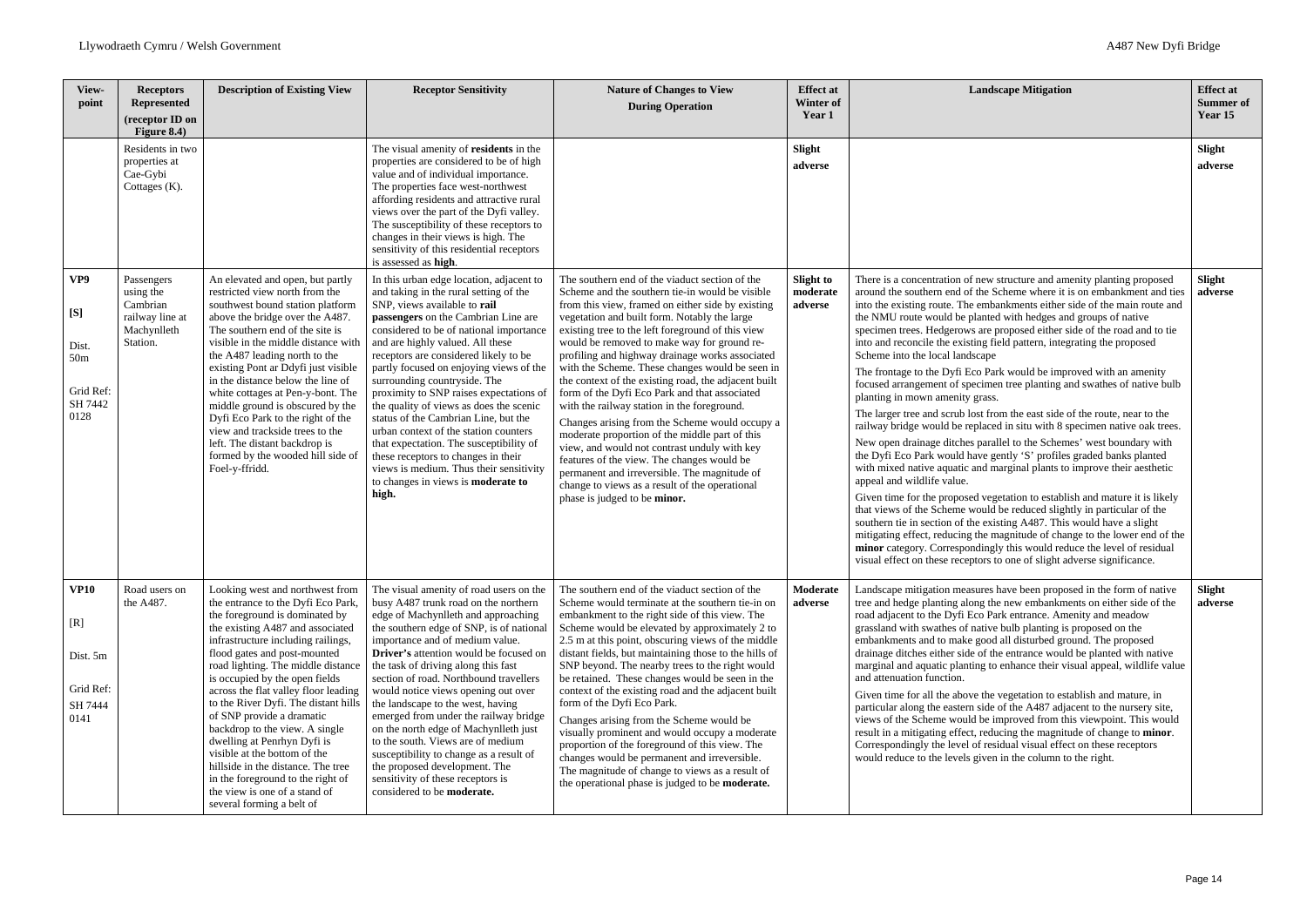| <b>Landscape Mitigation</b>                                                                                                                                                                                                                                                                                                                                                                                                                                                                                                                                                                                                                                                                                                                                               | <b>Effect</b> at<br><b>Summer of</b><br>Year 15 |
|---------------------------------------------------------------------------------------------------------------------------------------------------------------------------------------------------------------------------------------------------------------------------------------------------------------------------------------------------------------------------------------------------------------------------------------------------------------------------------------------------------------------------------------------------------------------------------------------------------------------------------------------------------------------------------------------------------------------------------------------------------------------------|-------------------------------------------------|
|                                                                                                                                                                                                                                                                                                                                                                                                                                                                                                                                                                                                                                                                                                                                                                           | <b>Neutral to</b><br>slight<br>adverse          |
|                                                                                                                                                                                                                                                                                                                                                                                                                                                                                                                                                                                                                                                                                                                                                                           | Slight<br>adverse                               |
| The mitigation planting proposed around the southern junction includes<br>groups of native specimen trees, mixed native roadside hedgerows and<br>wildflower and meadow grassland seeding to the graded embankments.<br>The re-profiled drainage ditch along the eastern edge of the de-trunked<br>route has been designed to reduce the width of the existing road and to<br>provide a soft edge with marginal and aquatic planting. As these mitigation<br>measures mature they would break up and soften views of the proposed<br>Scheme and would reduce its dominance.<br>The magnitude of change is predicted to be lowered slightly to a level of<br>moderate, with a corresponding drop in the significance levels as set out<br>for each receptors to the right. | <b>Moderate to</b><br>large<br>adverse          |

| View-<br>point                                                  | <b>Receptors</b><br><b>Represented</b><br>(receptor ID on<br>Figure 8.4)                       | <b>Description of Existing View</b>                                                                                                                                                                                                                                                                                                                                                                                                                                                                                                                                                         | <b>Receptor Sensitivity</b>                                                                                                                                                                                                                                                                                                                                                                                                                                                                                                                                                                                                                 | <b>Nature of Changes to View</b><br><b>During Operation</b>                                                                                                                                                                                                                                                                                                                                                                                                                                                                                                                                                                                                                                                                                                                                                                                                                                                                                                                                                                                                                                                                                                                                                                                                                                                                                                                                                                                                | <b>Effect at</b><br>Winter of<br>Year 1 | <b>Landscape Mit</b>                                                                                                                                                                                                                                                                                                                                                                                                                                                                          |
|-----------------------------------------------------------------|------------------------------------------------------------------------------------------------|---------------------------------------------------------------------------------------------------------------------------------------------------------------------------------------------------------------------------------------------------------------------------------------------------------------------------------------------------------------------------------------------------------------------------------------------------------------------------------------------------------------------------------------------------------------------------------------------|---------------------------------------------------------------------------------------------------------------------------------------------------------------------------------------------------------------------------------------------------------------------------------------------------------------------------------------------------------------------------------------------------------------------------------------------------------------------------------------------------------------------------------------------------------------------------------------------------------------------------------------------|------------------------------------------------------------------------------------------------------------------------------------------------------------------------------------------------------------------------------------------------------------------------------------------------------------------------------------------------------------------------------------------------------------------------------------------------------------------------------------------------------------------------------------------------------------------------------------------------------------------------------------------------------------------------------------------------------------------------------------------------------------------------------------------------------------------------------------------------------------------------------------------------------------------------------------------------------------------------------------------------------------------------------------------------------------------------------------------------------------------------------------------------------------------------------------------------------------------------------------------------------------------------------------------------------------------------------------------------------------------------------------------------------------------------------------------------------------|-----------------------------------------|-----------------------------------------------------------------------------------------------------------------------------------------------------------------------------------------------------------------------------------------------------------------------------------------------------------------------------------------------------------------------------------------------------------------------------------------------------------------------------------------------|
|                                                                 | Workers and<br>visitors to the<br>Dyfi Eco Park.                                               | woodland containing the west<br>edge of the Dyfi Eco Park.                                                                                                                                                                                                                                                                                                                                                                                                                                                                                                                                  | Views available to workers and<br>visitors to the Eco Park with this and<br>other similar views out of the site are<br>considered to be of medium importance<br>and local value and to be of low<br>susceptibility to the Scheme as a result<br>of their urban, industrial and<br>commercial surroundings. The<br>sensitivity or their visual amenity is<br>considered to be low.                                                                                                                                                                                                                                                           |                                                                                                                                                                                                                                                                                                                                                                                                                                                                                                                                                                                                                                                                                                                                                                                                                                                                                                                                                                                                                                                                                                                                                                                                                                                                                                                                                                                                                                                            | Slight<br>adverse                       |                                                                                                                                                                                                                                                                                                                                                                                                                                                                                               |
|                                                                 | Residents in the<br>single private<br>dwelling on the<br>west edge of the<br>Eco Park.         |                                                                                                                                                                                                                                                                                                                                                                                                                                                                                                                                                                                             | <b>Residents</b> in the single private<br>dwelling adjacent to the Eco Park<br>entrance are of individual importance<br>and of high value. Similarly their views<br>are considered to be of low<br>susceptibility to the proposed Scheme<br>as a result of their urban, industrial and<br>commercial surroundings. The<br>sensitivity of these residents to changes<br>in their visual amenity is <b>moderate</b> .                                                                                                                                                                                                                         |                                                                                                                                                                                                                                                                                                                                                                                                                                                                                                                                                                                                                                                                                                                                                                                                                                                                                                                                                                                                                                                                                                                                                                                                                                                                                                                                                                                                                                                            | Moderate<br>adverse                     |                                                                                                                                                                                                                                                                                                                                                                                                                                                                                               |
| <b>VP 11</b><br>[R]<br>Dist. 0m<br>Grid Ref:<br>SH 7442<br>0154 | Cyclists and<br>pedestrians<br>using the A487,<br>NCN 8 and 82<br>and the Wales<br>Coast Path. | Looking east and northeast from<br>the point on the existing A487 at<br>which the proposed new road<br>converge with it. The foreground<br>is dominated by the existing road<br>and the railings and fragmented<br>and varied roadside vegetation<br>along it. Small areas of the valley<br>floor fields and some of the<br>overgrown hedgerows dividing<br>these fields are visible between<br>gaps in intervening vegetation.<br>The distant backdrop is formed by<br>the hills of Foel-y-ffridd and<br>Bryn-coch. A wooden pole<br>mounted electricity line passes<br>directly overhead. | Cyclists and pedestrians would use<br>the traffic-free roadside path which<br>forms part of NCN 8 and 82 and the<br>Wales Coast Path. These are nationally<br>important routes with views of high<br>value. Cyclists travelling at slower<br>speeds and with attention more likely<br>to be focussed on views of the<br>surrounding countryside, would also be<br>constantly aware of the detracting<br>presence of the adjacent trunk road and<br>their proximity to Machynlleth and the<br>Eco Park. Their susceptibility to<br>changes in visual amenity is medium to<br>high. These receptors are considered to<br>be highly sensitive. | The Scheme would be dominant in the foreground<br>and middle distance of this view. The view is<br>taken from the location at which the southern<br>junction ties back into the existing A487 at grade.<br>The removal of nearby roadside vegetation would<br>open views up to more of the Scheme in the fields<br>beyond. The existing railing and the far lane of<br>the existing road would be removed to make way<br>for a widened drainage ditch with soft banks. The<br>existing field access visible to the left of the view<br>would be retained for farm and highways<br>maintenance access. These changes would be<br>seen in the context of the existing road and the<br>adjacent built form of the nearby Dyfi Eco Park.<br>The curved viaduct section of the Scheme would<br>be seen occupying a large proportion of the right<br>hand half of this view, partially obscuring the<br>distant backdrop of hills beyond. The Scheme<br>would visually dominate the view.<br>The above would be partially balanced out by the<br>reduced in width of the A487 with a soft verge<br>along much of its eastern edge. This would give it<br>a character and visual presence more in keeping<br>with a rural lane used for recreational purposes<br>and occasional vehicular access.<br>The changes would be permanent and<br>irreversible. On balance, the magnitude of change<br>to views is judged to be adverse and <b>moderate to</b><br>major. | Large<br>adverse                        | The mitigation planting proposed around t<br>groups of native specimen trees, mixed na<br>wildflower and meadow grassland seeding<br>The re-profiled drainage ditch along the ea<br>route has been designed to reduce the wid<br>provide a soft edge with marginal and aqu<br>measures mature they would break up and<br>Scheme and would reduce its dominance.<br>The magnitude of change is predicted to b<br>moderate, with a corresponding drop in th<br>for each receptors to the right. |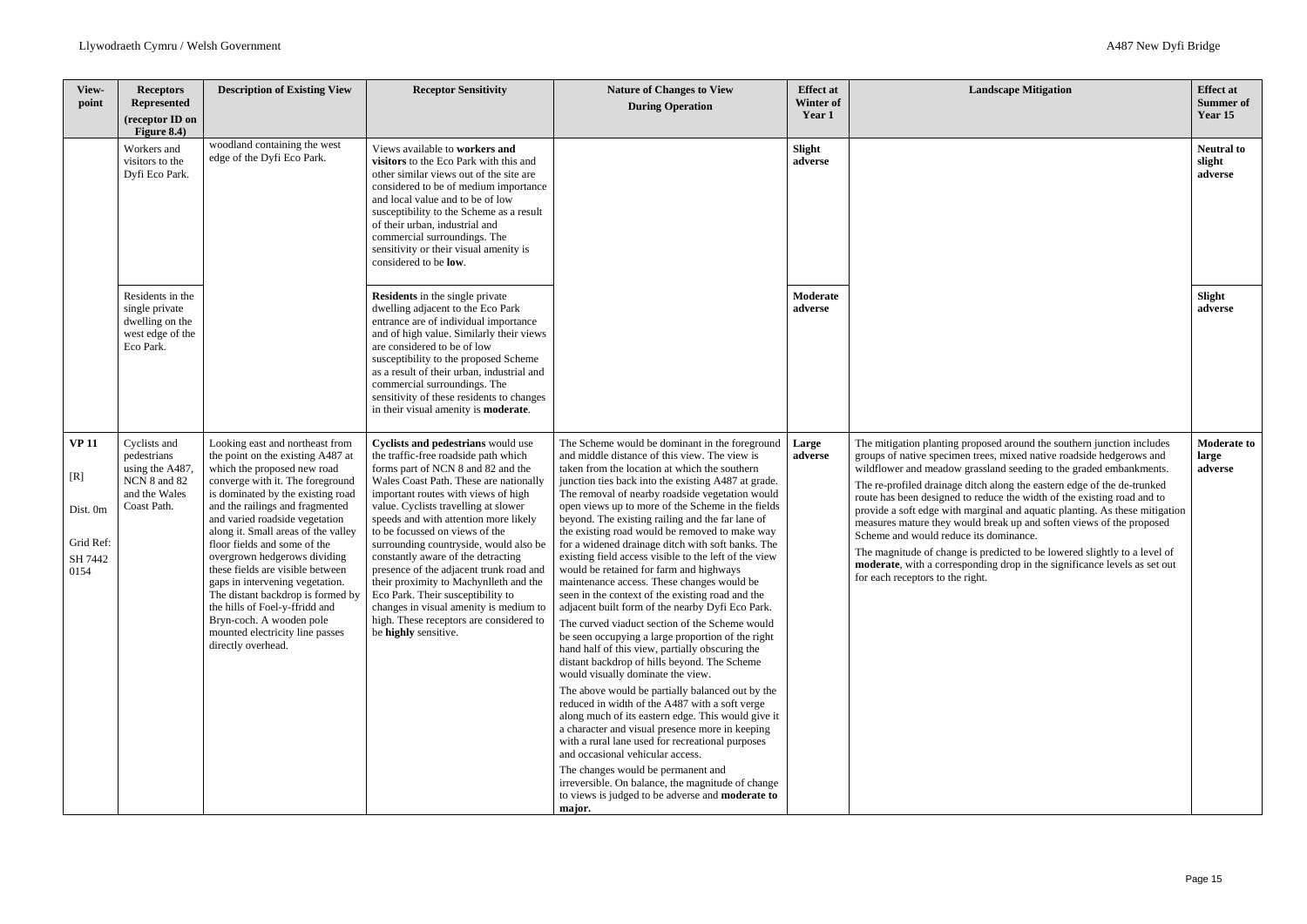| View-<br>point                                                  | <b>Receptors</b><br><b>Represented</b><br>(receptor ID on<br>Figure 8.4)                                                                                                                                                                   | <b>Description of Existing View</b>                                                                                                                                                                                                                                                                                                                                                                                                                                                                                                                                                                                                                                                                                                                | <b>Receptor Sensitivity</b>                                                                                                                                                                                                                                                                                                                                                                                                                                                                                                                                                                                                                                                                                                                                                                 | <b>Nature of Changes to View</b><br><b>During Operation</b>                                                                                                                                                                                                                                                                                                                                                                                                                                                                                                                                                                                                                                                                                                                                                                                                                                                                                                                                                      | <b>Effect</b> at<br>Winter of<br>Year 1 | <b>Landscape Mitigation</b>                                                                                                                                                                                                                                                                                                                                                                                                                                                                                                                                                                                                                                                                                                                                                                                                                                                                                                                                 | <b>Effect at</b><br><b>Summer of</b><br>Year 15 |
|-----------------------------------------------------------------|--------------------------------------------------------------------------------------------------------------------------------------------------------------------------------------------------------------------------------------------|----------------------------------------------------------------------------------------------------------------------------------------------------------------------------------------------------------------------------------------------------------------------------------------------------------------------------------------------------------------------------------------------------------------------------------------------------------------------------------------------------------------------------------------------------------------------------------------------------------------------------------------------------------------------------------------------------------------------------------------------------|---------------------------------------------------------------------------------------------------------------------------------------------------------------------------------------------------------------------------------------------------------------------------------------------------------------------------------------------------------------------------------------------------------------------------------------------------------------------------------------------------------------------------------------------------------------------------------------------------------------------------------------------------------------------------------------------------------------------------------------------------------------------------------------------|------------------------------------------------------------------------------------------------------------------------------------------------------------------------------------------------------------------------------------------------------------------------------------------------------------------------------------------------------------------------------------------------------------------------------------------------------------------------------------------------------------------------------------------------------------------------------------------------------------------------------------------------------------------------------------------------------------------------------------------------------------------------------------------------------------------------------------------------------------------------------------------------------------------------------------------------------------------------------------------------------------------|-----------------------------------------|-------------------------------------------------------------------------------------------------------------------------------------------------------------------------------------------------------------------------------------------------------------------------------------------------------------------------------------------------------------------------------------------------------------------------------------------------------------------------------------------------------------------------------------------------------------------------------------------------------------------------------------------------------------------------------------------------------------------------------------------------------------------------------------------------------------------------------------------------------------------------------------------------------------------------------------------------------------|-------------------------------------------------|
| <b>VP 12</b><br>[R]<br>Dist.0m<br>Grid Ref:<br>SH 7439<br>0169  | Cyclists and<br>pedestrians<br>using the A487,<br>NCN 8 and 82<br>and the Wales<br>Coast Path.                                                                                                                                             | Looking east from the existing<br>A487. The foreground is<br>dominated by the existing road<br>and the railings and intact clipped<br>roadside hedgerow along it. The<br>valley floor fields and the nearest<br>overgrown hedgerows dividing<br>them are visible over the<br>intervening hedge. Looking along<br>the length of the Dyfi valley, the<br>distant backdrop is formed by the<br>very distant hills of Mynydd y<br>Cemmaes. The valley sides,<br>formed by Pen yr Allt to the south<br>and Bryn-coch to the northeast,<br>foreshorten views to the right and<br>left respectively. Another wooden<br>pole mounted electricity line<br>passes overhead to the right.                                                                     | Cyclists and pedestrians would use<br>the traffic-free roadside path which<br>forms part of NCN 8 and 82 and the<br>Wales Coast Path. These are nationally<br>important routes with views of high<br>value. Cyclists travelling at slower<br>speeds and with attention more likely<br>to be focussed on views of the<br>surrounding countryside, in this<br>location, they would also be constantly<br>aware of the detracting presence of the<br>adjacent trunk road and their proximity<br>to Machynlleth and the Eco Park. Their<br>susceptibility to changes in visual<br>amenity is medium to high. These<br>receptors are considered to be highly<br>sensitive.                                                                                                                       | The southern half of the Scheme would occupy<br>the middle distance in the eastern and south-<br>eastern part of the view and be partially obscured<br>by intervening existing trees and hedges.<br>The Scheme would be prominent in the middle<br>distance of this view, seen side on below the<br>backdrop of distant hills. These changes would be<br>seen in the context of the existing road and the<br>adjacent built form of the nearby Dyfi Eco Park.<br>The existing railing and the far lane of the<br>existing road would be removed to make way for<br>a widened drainage ditch with soft banks. The<br>adverse effects above would be partially balanced<br>out by the reduced width and soft verge to the<br>existing A487, giving this route a character and<br>visual presence more in keeping with a rural lane<br>used for recreational purposes and occasional<br>vehicular access.<br>The change would be permanent and irreversible<br>resulting in a noticeable deterioration of the view. | Moderate<br>to large<br>adverse         | The re-profiled drainage ditch along the eastern edge of the de-trunked<br>route has been designed to reduce the width of the existing road and to<br>provide a soft edge with marginal and aquatic planting. As these mitigation<br>measures mature they would break up and soften foreground views of the<br>existing road and would reduce its prominence.<br>The mitigation planting proposed on the graded embankments around the<br>southern junction includes groups of native specimen trees, mixed native<br>roadside hedgerows and wildflower and meadow grassland seeding. As<br>this planting matures it would be noticeable to the right of the view and<br>would reduce visibility to the southern junction.<br>The magnitude of change is predicted to be lowered slightly to a level at<br>the low end of the <b>moderate</b> category, with a corresponding drop in the<br>significance levels as set out for each receptors to the right. | Moderate<br>adverse                             |
|                                                                 |                                                                                                                                                                                                                                            |                                                                                                                                                                                                                                                                                                                                                                                                                                                                                                                                                                                                                                                                                                                                                    |                                                                                                                                                                                                                                                                                                                                                                                                                                                                                                                                                                                                                                                                                                                                                                                             | On balance, the magnitude of change to views<br>from this location as a result of the operational<br>phase is judged to be <b>moderate.</b>                                                                                                                                                                                                                                                                                                                                                                                                                                                                                                                                                                                                                                                                                                                                                                                                                                                                      |                                         |                                                                                                                                                                                                                                                                                                                                                                                                                                                                                                                                                                                                                                                                                                                                                                                                                                                                                                                                                             |                                                 |
| <b>VP 13</b><br>[R]<br>Dist. 0m<br>Grid Ref:<br>SH 7441<br>0191 | Cyclists and<br>pedestrians<br>using the A487<br>$(R4)$ , NCN 8<br>and 82 and the<br><b>Wales</b> Coast<br>Path on the Pont<br>ar Ddyfi and<br>people enjoying<br>the visual<br>setting of the<br>Scheduled and<br>Listed Pont ar<br>Ddyfi | Looking east and northeast from<br>the A487 as it crosses the River<br>Dyfi on the Pont ar Ddyfi. The<br>foreground is dominated by the<br>existing road and the bridge's<br>masonry parapet wall. The river<br>under the bridge is the focal point<br>of this view leading the eye into<br>the middle distance of the view.<br>Fields and their overgrown<br>dividing hedgerows with mature<br>trees are visible in the middle<br>distance. This intervening<br>vegetation obscures much of the<br>site from view. The Millennium<br>Bridge and the adjacent site of the<br>proposed river crossing is not<br>visible in summer but would be<br>partly visible through the<br>riverside trees in winter. Distant<br>hills of Pen yr Allt and Coed | The visual amenity of People enjoying<br>the visual setting of this listed and<br>Scheduled historic asset and Cyclists<br>and pedestrians using NCN 8 and 82<br>and the Wales Coast Path is nationally<br>important with views of high value.<br>People crossing this bridge have to use<br>the carriageway due to the restricted<br>width of the bridge. These. People,<br>travelling at slower speeds that the<br>traffic, would have their attention<br>divided between views of the<br>surrounding countryside and being<br>constantly aware of the detracting<br>presence of the trunk road and the<br>dangers of crossing the narrow bridge.<br>Their susceptibility to changes in visual<br>amenity is medium to high. These<br>receptors are considered to be highly<br>sensitive. | The Scheme would be partially visible, in the<br>middle distance, through gaps in existing<br>vegetation. Much of the Scheme would be<br>obscured in summer and filtered in winter by the<br>intervening vegetation. It would be seen in the<br>context of the existing road and the nearby built<br>form of the Dyfi Eco Park further south.<br>The structure would be a simple construction of<br>steel and concrete and its elevation is designed to<br>be as shallow as possible. The viaduct would be<br>3.2m from the bottom of the steel girders to the<br>top of the guard railing.<br>The Scheme would occupy a small proportion of<br>the view and the change would be small in scale,<br>but still contrasting with key characteristics of the<br>view such as the river corridor, tree belts and the<br>backdrop of wooded hills.<br>On the other hand, the existing A487 to the south<br>would be reduced in width, with a soft verge<br>along most of its eastern edge, to give it a               | Slight to<br>moderate<br>adverse        | Where the proposed viaduct bisects existing field boundaries, replanting of<br>trees and hedgerows is designed to mitigate against the loss of vegetation.<br>As it matures this would help very slightly to further break up views of the<br>proposed viaduct.<br>The re-profiled drainage ditch along the eastern edge of the de-trunked<br>route has been designed to reduce the width and prominence of the<br>existing road and to provide a soft edge with marginal and aquatic<br>planting. As these mitigation measures mature they would break up and<br>soften middle distant views of the existing road and would reduce its<br>prominence.<br>The magnitude of change is predicted to be lowered very slightly, but not<br>to the extent that the magnitude of change would be re-categorised. There<br>would be no noticeable change to the significance of residual visual effects<br>on these receptors.                                     | <b>Slight to</b><br>moderate<br>adverse         |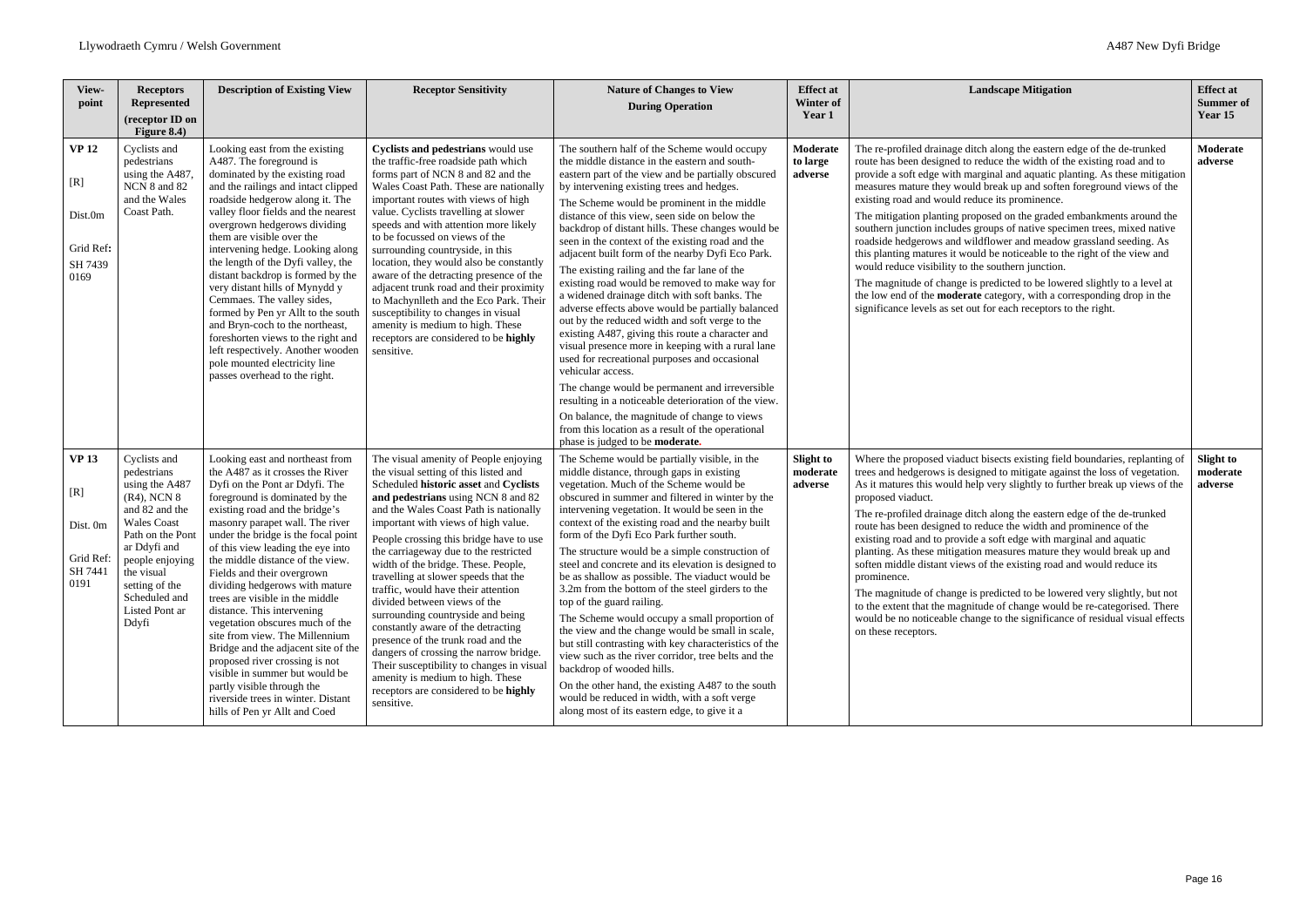| View-<br>point                                                                   | <b>Receptors</b><br>Represented<br>(receptor ID on<br>Figure 8.4)                                                                                                 | <b>Description of Existing View</b>                                                                                                                                                                                                                                                                                                                                                                                                                                                                                                                                                             | <b>Receptor Sensitivity</b>                                                                                                                                                                                                                                                                                                                                                                                                                                                                                                                                                                                                                                                                                                                                                                                          | <b>Nature of Changes to View</b><br><b>During Operation</b>                                                                                                                                                                                                                                                                                                                                                                                                                                                                                                                                                                                                                                                                                                                                | <b>Effect</b> at<br>Winter of<br>Year 1 | <b>Landscape Mitigation</b>                                                                                                                                                                                                                                                                                                                                                                                                                                                                                                                           | <b>Effect at</b><br><b>Summer of</b><br>Year 15 |
|----------------------------------------------------------------------------------|-------------------------------------------------------------------------------------------------------------------------------------------------------------------|-------------------------------------------------------------------------------------------------------------------------------------------------------------------------------------------------------------------------------------------------------------------------------------------------------------------------------------------------------------------------------------------------------------------------------------------------------------------------------------------------------------------------------------------------------------------------------------------------|----------------------------------------------------------------------------------------------------------------------------------------------------------------------------------------------------------------------------------------------------------------------------------------------------------------------------------------------------------------------------------------------------------------------------------------------------------------------------------------------------------------------------------------------------------------------------------------------------------------------------------------------------------------------------------------------------------------------------------------------------------------------------------------------------------------------|--------------------------------------------------------------------------------------------------------------------------------------------------------------------------------------------------------------------------------------------------------------------------------------------------------------------------------------------------------------------------------------------------------------------------------------------------------------------------------------------------------------------------------------------------------------------------------------------------------------------------------------------------------------------------------------------------------------------------------------------------------------------------------------------|-----------------------------------------|-------------------------------------------------------------------------------------------------------------------------------------------------------------------------------------------------------------------------------------------------------------------------------------------------------------------------------------------------------------------------------------------------------------------------------------------------------------------------------------------------------------------------------------------------------|-------------------------------------------------|
|                                                                                  | Residents in<br>nine nearby<br>properties (D, E<br>and F) and<br>people enjoying<br>the visual<br>settings of the<br>nearby Listed<br>Buildings at<br>Pen-y-bont. | Pant-y-glo form the skyline<br>between and above the<br>intervening trees. A wooden pole<br>mounted electricity line crosses<br>the middle distance.                                                                                                                                                                                                                                                                                                                                                                                                                                            | The visual amenity of residents in the<br>9 properties at Pen-y-bont on the north<br>side of the bridge and people enjoying<br>views to and from these Listed<br><b>buildings</b> is considered to be of high<br>value and of individual importance in<br>the case of residents and national<br>importance in the case of Listed<br>Buildings.<br>All of the properties currently have<br>views dominated by the existing road at<br>close quarters. The two properties on<br>the north bank of the river, immediately<br>to the east of the Pont ar Ddyfi, also<br>have open southerly views which are<br>not degraded by the existing road. The<br>susceptibility of these receptors to<br>changes in their views is medium. The<br>sensitivity of these residential receptors<br>is assessed as moderate to high. | character and visual presence more in keeping<br>with a rural lane used for recreational purposes<br>and occasional vehicular access. The removal of<br>traffic from Pont ar Ddyfi would enable<br>recreational users to better appreciate the views<br>and the setting of the bridge.<br>On balance, the magnitude of change to views<br>from this location as a result of the operational<br>phase is judged to be adverse and minor.                                                                                                                                                                                                                                                                                                                                                    | Slight<br>adverse                       |                                                                                                                                                                                                                                                                                                                                                                                                                                                                                                                                                       | Slight<br>adverse                               |
| <b>VP 14</b><br>[S]<br>Dist.<br>250 <sub>m</sub><br>Grid Ref:<br>SH 7451<br>0199 | Residents in a<br>property off the<br>A487 to the east<br>of Pen-y-bont.                                                                                          | From this elevated south facing<br>view overlooking the valley, the<br>foreground is dominated by the<br>existing road and its roadside<br>vegetation. The river is just<br>visible beyond the intervening<br>vegetation. Fields and their<br>overgrown dividing hedgerows<br>with mature trees are visible in<br>the middle distance. This<br>intervening vegetation obscures<br>much of the site from view. The.<br>Distant hills of Pen yr Allt form<br>the skyline between and above the<br>intervening trees. A wooden pole<br>mounted overhead cable cross the<br>view in the foreground. | The visual amenity of residents in the<br>property are considered to be of high<br>value and of individual importance.<br>The foreground of the southerly view is<br>dominated and restricted by the<br>existing roadside vegetation at close<br>quarters. The susceptibility of these<br>receptors to changes in their views is<br>high. The sensitivity of this residential<br>receptors is assessed as high.                                                                                                                                                                                                                                                                                                                                                                                                      | The Scheme would be partially visible, in the<br>middle distance through gaps in existing tree belts<br>and roadside vegetation. It would be seen in the<br>context of the existing A439 and the built form of<br>the Dyfi Eco Park.<br>The structure would be a simple construction of<br>steel and concrete and its elevation is designed to<br>be as shallow as possible. The viaduct would be<br>3.2m from the bottom of the steel girders to the<br>top of the guard railing.<br>The Scheme would be noticeable, occupying a<br>moderate proportion of the view, contrasting with<br>key characteristics of the view but not affecting<br>the undulating nature of the skyline. The<br>magnitude of change to views as a result of the<br>operational phase is judged to be moderate. | Moderate<br>to large<br>adverse         | Where the proposed viaduct bisects existing field boundaries, replanting of<br>trees and hedgerows is designed to mitigate against the loss of vegetation.<br>As it matures this would help very slightly to further break up views of the<br>proposed viaduct.<br>The magnitude of change is predicted to be lowered very slightly, but it is<br>unlikely that this would be sufficient to noticeably decrease the magnitude<br>of change. There would be no noticeable change to the significance of<br>residual visual effects on these receptors. | <b>Moderate to</b><br>large<br>adverse          |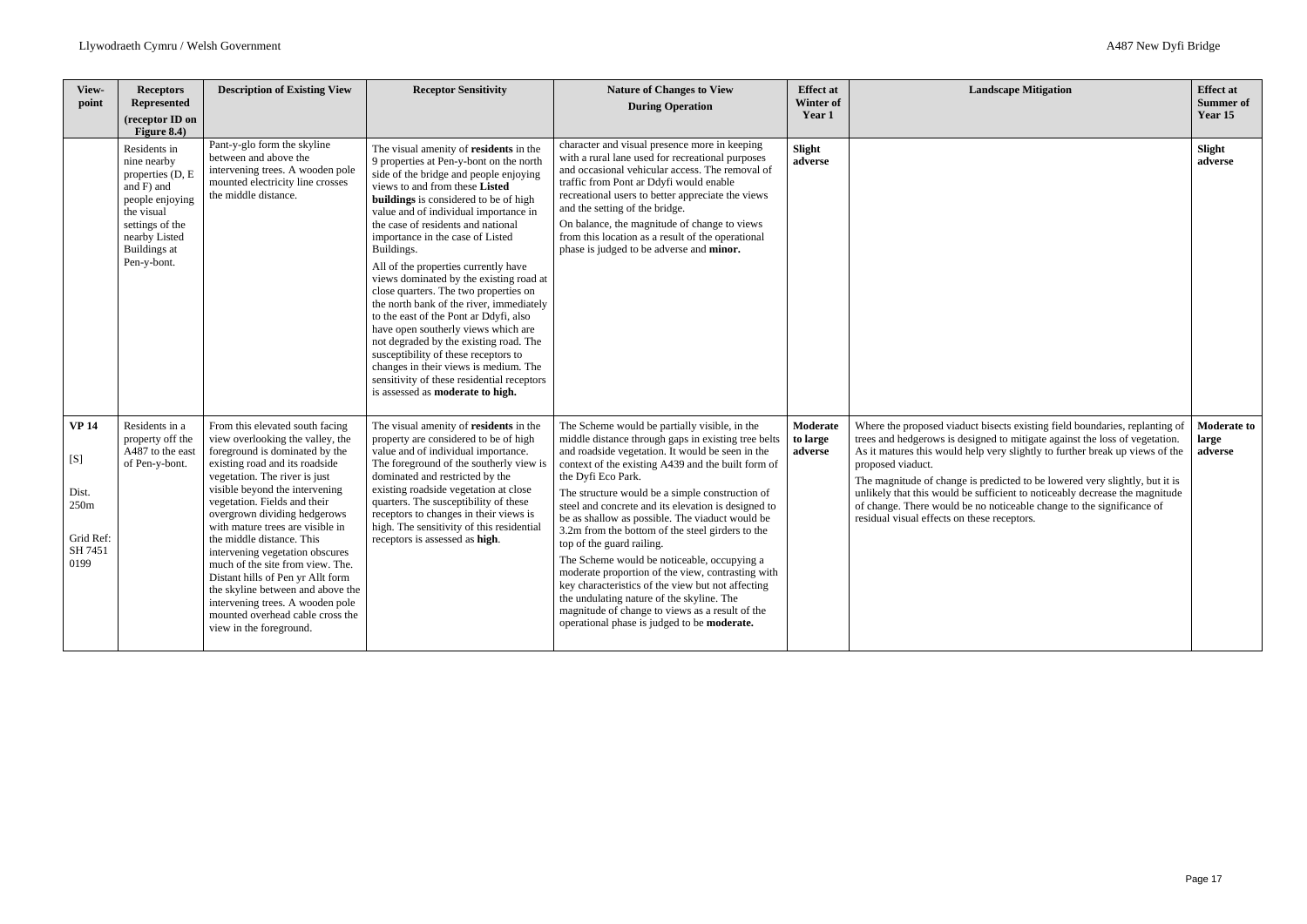| View-<br>point                                                               | <b>Receptors</b><br><b>Represented</b><br>(receptor ID on<br>Figure $8.4$ ) | <b>Description of Existing View</b>                                                                                                                                                                                                                                                                                                                                                                                                                                                                                                                                                                                 | <b>Receptor Sensitivity</b>                                                                                                                                                                                                                                                                                                                                                                                                                                                                                                                   | <b>Nature of Changes to View</b><br><b>During Operation</b>                                                                                                                                                                                                                                                                                                                                                                                                                                                                                                                                                                                                                                                                                                                                                                                                                                                                                                                                                                                                                                                                                                                                    | <b>Effect at</b><br>Winter of<br>Year 1 | <b>Landscape Mitigation</b>                                                                                                                                                                                                                                                                                                                                                                                                                                                | <b>Effect at</b><br><b>Summer of</b><br>Year 15 |
|------------------------------------------------------------------------------|-----------------------------------------------------------------------------|---------------------------------------------------------------------------------------------------------------------------------------------------------------------------------------------------------------------------------------------------------------------------------------------------------------------------------------------------------------------------------------------------------------------------------------------------------------------------------------------------------------------------------------------------------------------------------------------------------------------|-----------------------------------------------------------------------------------------------------------------------------------------------------------------------------------------------------------------------------------------------------------------------------------------------------------------------------------------------------------------------------------------------------------------------------------------------------------------------------------------------------------------------------------------------|------------------------------------------------------------------------------------------------------------------------------------------------------------------------------------------------------------------------------------------------------------------------------------------------------------------------------------------------------------------------------------------------------------------------------------------------------------------------------------------------------------------------------------------------------------------------------------------------------------------------------------------------------------------------------------------------------------------------------------------------------------------------------------------------------------------------------------------------------------------------------------------------------------------------------------------------------------------------------------------------------------------------------------------------------------------------------------------------------------------------------------------------------------------------------------------------|-----------------------------------------|----------------------------------------------------------------------------------------------------------------------------------------------------------------------------------------------------------------------------------------------------------------------------------------------------------------------------------------------------------------------------------------------------------------------------------------------------------------------------|-------------------------------------------------|
| <b>VP 15</b><br>$[{\rm R}]$<br>Dist.<br>300m<br>Grid Ref:<br>SH 7411<br>0179 | Footpath users<br>and anglers on<br>the riverside<br>PRoW (P5).             | An open panoramic view looking<br>east-southeast. The River Dyfi<br>dominates the foreground and to<br>the left of the view. The<br>foreground elsewhere and the<br>middle distance of the view is<br>dominated by open fields laid to<br>pasture. The wooded hills of Pen<br>yr Allt and Bryn Tudor form a<br>distant back drop to the southeast<br>and the view extends further<br>along the flat rural River Dyfi<br>valley floor to the east. The Dyfi<br>Eco Park and the rail buildings<br>around Machynlleth Station are<br>partially visible above intervening<br>hedgerows and trees below Pen yr<br>Allt. | This viewpoint is on the southeast edge<br>of the SNP, the visual amenity of<br>walkers and anglers using the route is<br>considered to be of national importance<br>and high value. With their recreational<br>focus on enjoyment of the attractive<br>rural setting, their susceptibility to<br>change is considered to be high. Thus<br>their sensitivity to changes in views is<br>high.                                                                                                                                                  | The built form associated with the new A487 part<br>of the Scheme would be barely visible in the<br>distance of views from this part of the PRoW. It<br>would be seen rising slightly towards the centre of<br>the view and disappearing behind existing<br>vegetation to the left of the view. It would be<br>experienced in the context of the existing road<br>and the built form of the Dyfi Eco Park beyond a<br>series of field hedges.<br>Traffic on the Scheme would be further from<br>these receptors than it currently is on the existing<br>A487. Traffic would no longer be seen crossing<br>the existing Pont ar Ddyfi in the middle distance.<br>Changes arising from the operational built form,<br>occupying a minor proportion of the view, would<br>be small scale, but would be permanent and<br>irreversible.<br>The beneficial effects of moving traffic being<br>further away from the viewer, and no longer<br>prominent on Pont ar Ddyfi, would balance out<br>the adverse effects of introducing the barely<br>visible viaduct structure.<br>The magnitude of change to views from this<br>receptor as a result of the operational phase is<br>judged to be neutral. | <b>Neutral</b>                          | The proposed hedgerow and tree planting to the west of the southern<br>junction would slightly reduce the amount of existing and proposed built<br>form visible in the middle distance to the right of the view.<br>The magnitude of positive change would increase, tipping the balance<br>from neutral into the negligible beneficial category. This would result in a<br>barely perceptible beneficial effect on the residual visual amenity of users<br>of this route. | Slight<br>beneficial                            |
| <b>VP 16</b><br>[R]<br>Dist.<br>450m<br>Grid Ref:<br>SH 7395<br>0171         | Road users on<br>the A493 (R3).                                             | The foreground of this view is<br>dominated by the road and<br>roadside post and wire fence<br>through which the nearest field<br>leads down to the tree-lined River<br>Dyfi. The river is partially and<br>fleetingly visible in the middle<br>distance of the view. Beyond the<br>river and through gaps in the<br>intervening mature trees, the<br>fields of the valley floor are<br>visible leading to the distant hills<br>north and northeast of<br>Machynlleth. The site is partially                                                                                                                        | This route is a busy trunk road through<br>the southern edge of SNP. It is of<br>national importance and visual amenity<br>is of medium value. Driver's attention<br>would be focussed on the task of<br>driving along this fast section of road<br>on a bend. Eastbound travellers may<br>notice glimpsed and partial views of<br>the river to the southeast. Views to the<br>south and east are of medium<br>susceptibility to change from<br>construction activity. The sensitivity of<br>these receptors is considered to be<br>moderate. | The Scheme would be largely screened from view<br>by intervening trees. The viaduct would be barely<br>noticeable as a very small component in the<br>distance in the centre of the view. In winter the<br>views towards the Scheme would be partially and<br>fleetingly visible from this location with the<br>backdrop of built form at the Dyfi Eco Park and<br>nearby rail infrastructure.<br>Traffic using the proposed Scheme would be<br>further from these receptors than it currently is on<br>the existing A487.<br>Changes arising from the operational phase would<br>be small scale, occupying a very small proportion<br>of the view but would be permanent and                                                                                                                                                                                                                                                                                                                                                                                                                                                                                                                  | <b>Neutral</b>                          | The proposed hedgerow and tree planting to the west of the southern<br>junction would slightly reduce the amount of existing and proposed built<br>form visible in the middle distance to the right of the view.<br>The magnitude of positive change would increase, tipping the balance just<br>into the negligible beneficial category. This would result in a barely<br>perceptible beneficial effect on the residual visual amenity of these<br>receptors.             | <b>Neutral to</b><br>slight<br>beneficial       |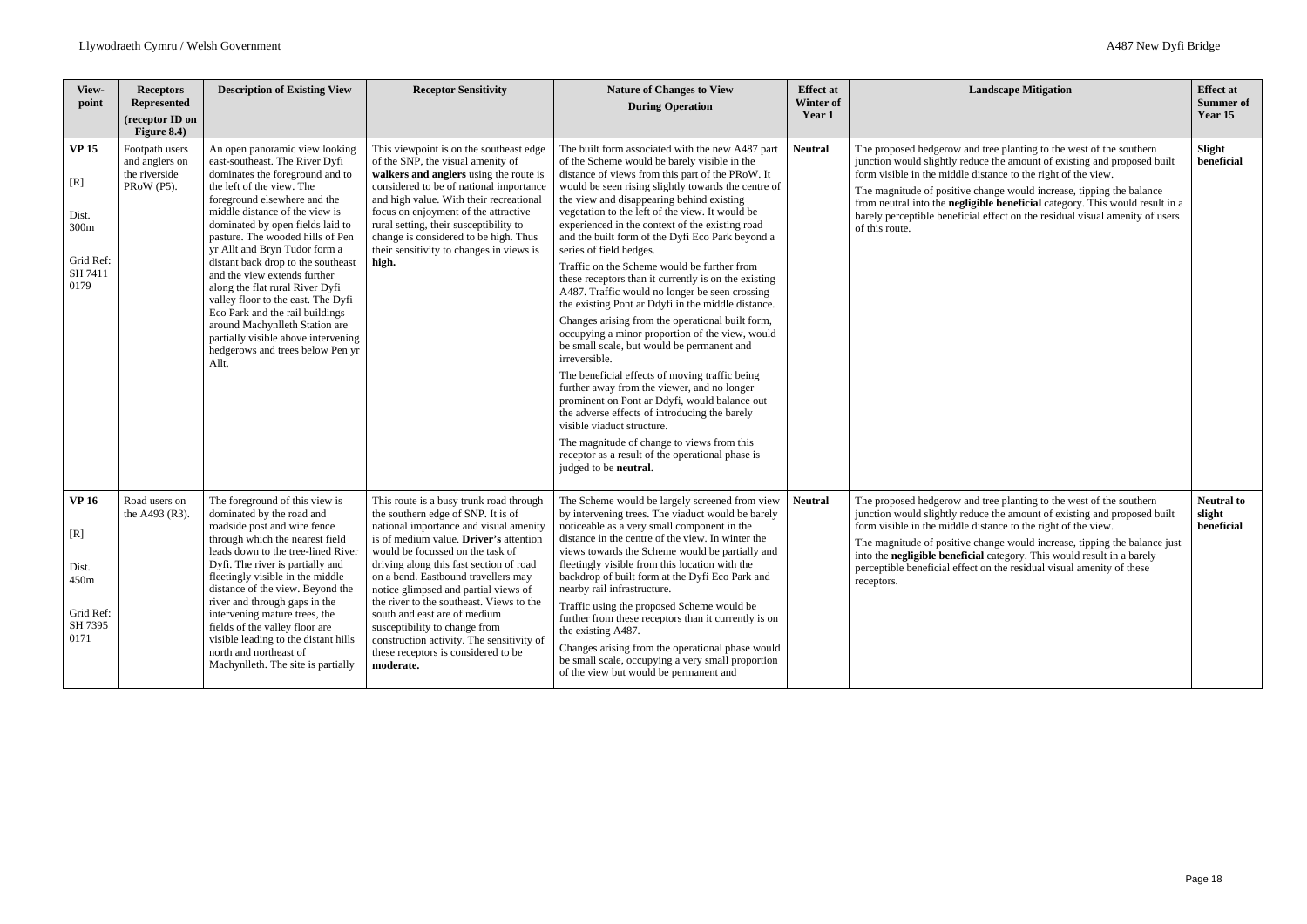| View-<br>point | <b>Receptors</b><br><b>Represented</b><br>(receptor ID on<br>Figure 8.4)                                                                                        | <b>Description of Existing View</b>                                        | <b>Receptor Sensitivity</b>                                                                                                                                                                                                                                                                                                                                                                                                                                                                                                                                                                                                                                     | <b>Nature of Changes to View</b><br><b>During Operation</b>                                                                                                                                                                                                                                  | <b>Effect at</b><br>Winter of<br>Year 1 | <b>Landscape Mitigation</b> | <b>Effect at</b><br><b>Summer of</b><br>Year 15 |
|----------------|-----------------------------------------------------------------------------------------------------------------------------------------------------------------|----------------------------------------------------------------------------|-----------------------------------------------------------------------------------------------------------------------------------------------------------------------------------------------------------------------------------------------------------------------------------------------------------------------------------------------------------------------------------------------------------------------------------------------------------------------------------------------------------------------------------------------------------------------------------------------------------------------------------------------------------------|----------------------------------------------------------------------------------------------------------------------------------------------------------------------------------------------------------------------------------------------------------------------------------------------|-----------------------------------------|-----------------------------|-------------------------------------------------|
|                | Cyclists on<br>NCN 8.                                                                                                                                           | visible as a tiny component in the<br>middle to distant part of this view. | Cyclists would be using this on-road<br>section of NCN 8. This is a nationally<br>important route with views of high<br>value. Cyclists travelling at slower<br>speeds would divide their attention<br>between views of the surrounding<br>countryside and the task of travelling<br>along a fast road. Their susceptibility to<br>changes in visual amenity is medium to<br>high. These receptors are considered to<br>be highly sensitive.                                                                                                                                                                                                                    | irreversible. The beneficial impact of moving<br>traffic further away from the viewer would<br>balance out the adverse effect of introducing the<br>barely visible sections of viaduct.<br>The magnitude of change to views as a result of<br>the operational phase is judged to be neutral. | <b>Neutral</b>                          |                             | Slight<br>beneficial                            |
|                | Residents of the<br>dwelling at<br>Penrhyn Dyfi<br>and people<br>enjoying the<br>visual settings<br>of the nearby<br><b>Listed Buildings</b><br>at Penrhyn Dyfi |                                                                            | The visual amenity of residents in the<br>property and people enjoying views to<br>and from the nearby Listed buildings is<br>considered to be of high value and of<br>individual importance in the case of<br>residents and national importance in the<br>case of Listed Buildings. The<br>foreground of the southerly view is<br>dominated and restricted by the<br>existing roadside vegetation at close<br>quarters. The front elevation of the<br>property faces southeast towards<br>Machynlleth. The susceptibility of<br>these receptors to changes in their<br>views is high. The sensitivity of this<br>residential receptors is assessed as<br>high. |                                                                                                                                                                                                                                                                                              | <b>Neutral</b>                          |                             | Slight<br>beneficial                            |